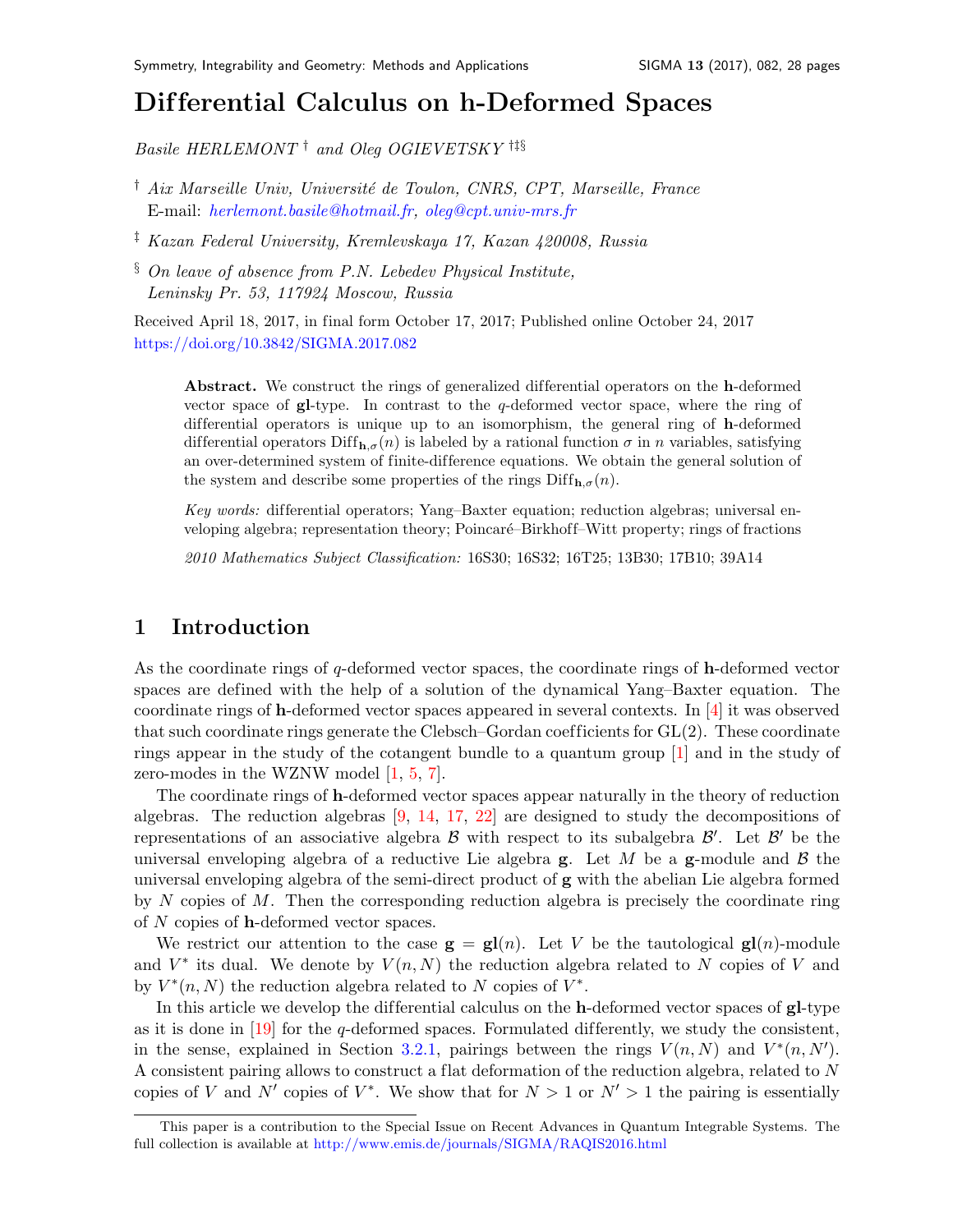unique. However it turns out that for  $N = N' = 1$  the result is surprisingly different from that for q-deformed vector spaces. The consistency leads to an over-determined system of finitedifference equations for a certain rational function  $\sigma$ , which we call "potential", in n variables. The solution space W can be described as follows. Let  $\mathbb K$  be the ground ring of characteristic 0 and  $\mathbb{K}[t]$  the space of univariate polynomials over K. Then W is isomorphic to  $\mathbb{K}[t]^n$  modulo the  $(n-1)$ -dimensional subspace spanned by *n*-tuples  $(t^j, \ldots, t^j)$  for  $j = 0, 1, \ldots, n-2$ . Thus for each  $\sigma \in \mathcal{W}$  we have a ring  $\text{Diff}_{h,\sigma}(n)$  of generalized h-deformed differential operators. The polynomial solutions  $\sigma$  are linear combinations of complete symmetric polynomials; they correspond to the diagonal of  $\mathbb{K}[t]^n$ . The ring  $\text{Diff}_{h,\sigma}(n)$  admits the action of the so-called Zhelobenko automorphisms if and only if the potential  $\sigma$  is polynomial.

In Section [2](#page-2-0) we give the definition of the coordinate rings of h-deformed vector spaces of gl-type.

Section [3](#page-3-0) starts with the description of two different known pairings between h-deformed vector spaces, that is, two different flat deformations of the reduction algebra related to  $V \oplus V^*$ . The first deformation is the ring  $\text{Diff}_{\mathbf{h}}(n)$  which is the reduction algebra, with respect to  $\mathbf{gl}_n$ , of the classical ring of polynomial differential operators. The second ring is related to the reduction algebra, with respect to  $\mathbf{gl}_n$ , of the algebra  $U(\mathbf{gl}_{n+1})$ . These two examples motivate our study. Then, in Section [3,](#page-3-0) we formulate the main question and results. We present the system of the finite-difference equations resulting from the Poincaré–Birkhoff–Witt property of the ring of generalized h-deformed dif ferential operators. We obtain the general solution of the system and establish the existence of the potential. We give a characterization of polynomial potentials. We describe the centers of the rings  $\text{Diff}_{h,\sigma}(n)$  and construct an isomorphism between a certain ring of fractions of the ring Diff<sub>h, $\sigma$ </sub> $(n)$  and a certain ring of fractions of the Weyl algebra. We describe a family of the lowest weight representations and calculate the values of central elements on them. We establish the uniqueness of the deformation in the situation when we have several copies of  $V$  or  $V^*$ .

Section [4](#page-9-0) contains the proofs of the statements from Section [3.](#page-3-0)

**Notation.** We denote by  $\mathbb{S}_n$  the symmetric group on *n* letters. The symbol  $s_i$  stands for the transposition  $(i, i + 1)$ .

Let  $\mathbf{h}(n)$  be the abelian Lie algebra with generators  $\tilde{h}_i$ ,  $i = 1, \ldots, n$ , and  $\mathrm{U}(n)$  its universal enveloping algebra. Set  $\tilde{h}_{ij} = \tilde{h}_i - \tilde{h}_j \in \mathbf{h}(n)$ . We define  $\overline{U}(n)$  to be the ring of fractions of the commutative ring  $U(n)$  with respect to the multiplicative set of denominators, generated by the elements  $(\tilde{h}_{ij} + a)^{-1}$ ,  $a \in \mathbb{Z}$ ,  $i, j = 1, \ldots, n$ ,  $i \neq j$ . Let

<span id="page-1-0"></span>
$$
\psi_i := \prod_{k \colon k > i} \tilde{h}_{ik}, \psi'_i := \prod_{k \colon k < i} \tilde{h}_{ik} \quad \text{and} \quad \chi_i := \psi_i \psi'_i, \quad i = 1, \dots, n. \tag{1.1}
$$

Let  $\varepsilon_j$ ,  $j = 1, \ldots, n$ , be the elementary translations of the generators of  $U(n)$ ,  $\varepsilon_j : \tilde{h}_i \mapsto \tilde{h}_i + \delta_i^j$  $\frac{j}{i}$  . For an element  $p \in \bar{U}(n)$  we denote  $\varepsilon_i(p)$  by  $p[\varepsilon_j]$ . We shall use the finite-difference operators  $\Delta_i$ defined by

$$
\Delta_j f := f - f[-\varepsilon_j].
$$

We denote by  $e_L$ ,  $L = 0, \ldots, n$ , the elementary symmetric polynomials in the variables  $\tilde{h}_1, \ldots, \tilde{h}_n$ , and by  $e(t)$  the generating function of the polynomials  $e_L$ ,

$$
e_L = \sum_{i_1 < \dots < i_L} \tilde{h}_{i_1} \dots \tilde{h}_{i_L}, \qquad e(t) = \sum_{L=0}^n e_L t^L = \prod_{i=1}^n (1 + \tilde{h}_i t).
$$

We denote by  $R \in \text{End}_{\bar{U}(n)} (\bar{U}(n)^n \otimes_{\bar{U}(n)} \bar{U}(n)^n)$  the standard solution of the dynamical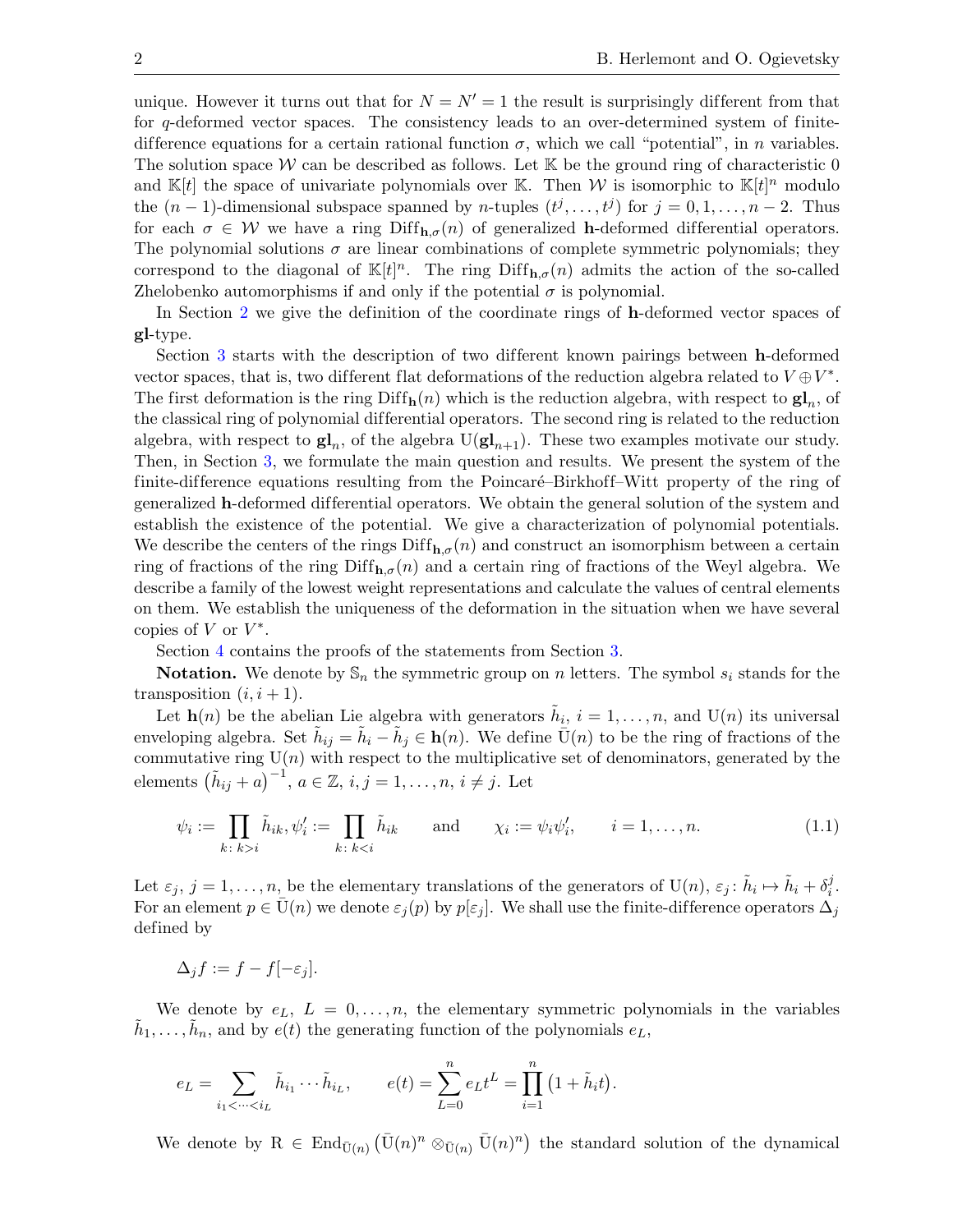Yang–Baxter equation

$$
\sum_{a,b,u} \mathbf{R}_{ab}^{ij} \mathbf{R}_{ur}^{bk}[-\varepsilon_a] \mathbf{R}_{mn}^{au} = \sum_{a,b,u} \mathbf{R}_{ab}^{jk}[-\varepsilon_i] \mathbf{R}_{mu}^{ia} \mathbf{R}_{nr}^{ub}[-\varepsilon_m]
$$

of type A. The nonzero components of the operator R are

<span id="page-2-7"></span>
$$
\mathcal{R}_{ij}^{ij} = \frac{1}{\tilde{h}_{ij}}, \qquad i \neq j, \qquad \text{and} \qquad \mathcal{R}_{ji}^{ij} = \begin{cases} \frac{\tilde{h}_{ij}^2 - 1}{\tilde{h}_{ij}^2}, & i < j, \\ 1, & i \geq j. \end{cases} \tag{1.2}
$$

We shall need the following properties of R:

<span id="page-2-5"></span>
$$
\mathcal{R}_{kl}^{ij}[\varepsilon_i + \varepsilon_j] = \mathcal{R}_{kl}^{ij}, \qquad i, j, k, l = 1, \dots, n,
$$
\n(1.3)

$$
\mathcal{R}_{kl}^{ij} = 0 \qquad \text{if} \quad (i,j) \neq (k,l) \text{ or } (l,k), \tag{1.4}
$$

<span id="page-2-10"></span><span id="page-2-6"></span>
$$
R^2 = Id. \tag{1.5}
$$

We denote by  $\Psi \in \text{End}_{\bar{U}(n)} (\bar{U}(n)^n \otimes_{\bar{U}(n)} \bar{U}(n)^n)$  the dynamical version of the skew inverse of the operator R, defined by

<span id="page-2-8"></span>
$$
\sum_{k,l} \Psi_{jl}^{ik} \mathbf{R}_{nk}^{ml} [\varepsilon_m] = \delta_n^i \delta_j^m. \tag{1.6}
$$

The nonzero components of the operator  $\Psi$  are, see [\[13\]](#page-27-9),

<span id="page-2-9"></span>
$$
\Psi_{ij}^{ij} = Q_i^+ Q_j^- \frac{1}{\tilde{h}_{ij} + 1}, \qquad \Psi_{ji}^{ij} = \begin{cases} 1, & i < j, \\ \frac{(\tilde{h}_{ij} - 1)^2}{\tilde{h}_{ij}(\tilde{h}_{ij} - 2)}, & i > j, \end{cases}
$$
(1.7)

where

$$
Q_i^{\pm} = \frac{\chi_i[\pm \varepsilon_i]}{\chi_i}.
$$

# <span id="page-2-0"></span>2 Coordinate rings of h-deformed vector spaces

Let  $F(n, N)$  be the ring with the generators  $x^{i\alpha}$ ,  $i = 1, \ldots, n$ ,  $\alpha = 1, \ldots, N$ , and  $\tilde{h}_i$ ,  $i = 1, \ldots, n$ , with the defining relations

$$
\tilde{h}_i \tilde{h}_j = \tilde{h}_j \tilde{h}_i, \qquad i, j = 1, \dots, n,
$$
\n
$$
(2.1)
$$

<span id="page-2-3"></span><span id="page-2-2"></span>
$$
\tilde{h}_i x^{j\alpha} = x^{j\alpha} (\tilde{h}_i + \delta_i^j), \qquad i, j = 1, \dots, n, \quad \alpha = 1, \dots, N. \tag{2.2}
$$

We shall say that an element  $f \in F(n, N)$  has an  $h(n)$ -weight  $\omega \in h(n)^*$  if

<span id="page-2-4"></span>
$$
\tilde{h}_i f = f(\tilde{h}_i + \omega(\tilde{h}_i)), \qquad i = 1, \dots, n. \tag{2.3}
$$

The ring U(n) is naturally the subring of  $F(n, N)$ . Let  $\bar{F}(n, N) := \bar{U}(n) \otimes_{U(n)} F(n, N)$ . The coordinate ring  $V(n, N)$  of N copies of the h-deformed vector space is the factor-ring of  $\bar{F}(n, N)$ by the relations

<span id="page-2-1"></span>
$$
x^{i\alpha}x^{j\beta} = \sum_{k,l} \mathcal{R}^{ij}_{kl} x^{k\beta} x^{l\alpha}, \qquad i, j = 1, \dots, n, \quad \alpha, \beta = 1, \dots, N.
$$
 (2.4)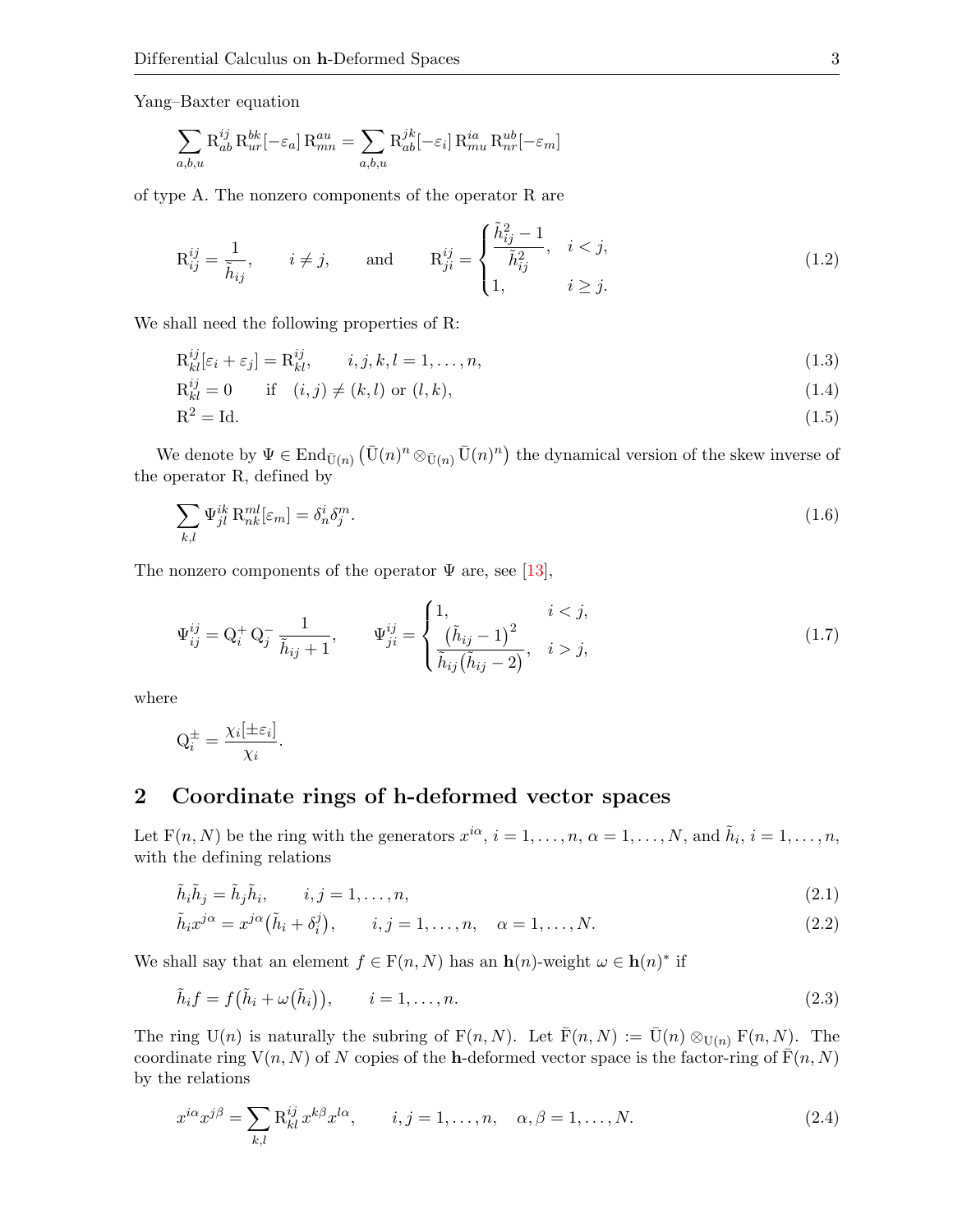The ring  $V(n, N)$  is the reduction algebra, with respect to  $\mathbf{gl}_n$ , of the semi-direct product of  $\mathbf{gl}_n$ and the abelian Lie algebra  $V \oplus V \oplus \cdots \oplus V$  (N times) where V is the (tautological) n-dimensional  $\mathbf{gl}_n$ -module. According to the general theory of reduction algebras [\[9,](#page-27-4) [12,](#page-27-10) [22\]](#page-27-7),  $V(n, N)$  is a free left (or right)  $U(n)$ -module; the ring  $V(n, N)$  has the following Poincaré–Birkhoff–Witt property:

given an arbitrary order on the set  $x^{i\alpha}, i = 1, \ldots, n, \alpha = 1, \ldots, N$ , the set

<span id="page-3-4"></span>of all ordered monomials in  $x^{i\alpha}$  is a basis of the left  $\bar{U}(n)$ -module  $V(n, N)$ . (2.5)

Moreover, if  $\{R_{ij}^{kl}\}_{i,j,k,l=1}^n$  is an arbitrary array of functions in  $\tilde{h}_i$ ,  $i=1,\ldots,n$ , then the Poincaré-Birkhoff–Witt property of the algebra defined by the relations  $(2.4)$ , together with the weight prescriptions [\(2.2\)](#page-2-2), implies that R satisfies the dynamical Yang–Baxter equation when  $N > 3$ .

Similarly, let  $F^*(n, N)$  be the ring with the generators  $\bar{\partial}_{i\alpha}, i=1,\ldots,n, \alpha=1,\ldots,N$ , and  $\tilde{h}_i$ ,  $i = 1, \ldots, n$ , with the defining relations  $(2.1)$  and

<span id="page-3-2"></span>
$$
\tilde{h}_i \bar{\partial}_{j\alpha} = \bar{\partial}_{j\alpha} (\tilde{h}_i - \delta_i^j), \qquad i, j = 1, \dots, n, \quad \alpha = 1, \dots, N.
$$
\n(2.6)

Let  $\bar{\mathrm{F}}^*(n, N) := \bar{\mathrm{U}}(n) \otimes_{\mathrm{U}(n)} \mathrm{F}^*(n, N)$ . The  $\mathbf{h}(n)$ -weights are defined by the same equation [\(2.3\)](#page-2-4). The coordinate ring  $V^*(n, N)$  of N copies of the "dual" **h**-deformed vector space is the factor-ring of  $\overline{\mathrm{F}}^*(n,N)$  by the relations

<span id="page-3-1"></span>
$$
\bar{\partial}_{l\alpha}\bar{\partial}_{k\beta} = \sum_{i,j}\bar{\partial}_{j\beta}\bar{\partial}_{i\alpha}\mathbf{R}_{kl}^{ij}, \qquad k,l = 1,\dots,n, \quad \alpha, \beta = 1,\dots,N.
$$
 (2.7)

Again, the ring  $V^*(n, N)$  is the reduction algebra, with respect to  $\mathbf{gl}_n$ , of the semi-direct product of  $\mathbf{gl}_n$  and the abelian Lie algebra  $V^* \oplus V^* \oplus \cdots \oplus V^*$  (N times) where  $V^*$  is the  $\mathbf{gl}_n$ -module, dual to V. The ring  $V^*(n, N)$  is a free left (or right)  $\overline{U}(n)$ -module; it has a similar to  $V(n, N)$ Poincaré–Birkhoff–Witt property:

<span id="page-3-5"></span>given an arbitrary order on the set  $\bar{\partial}_{i\alpha}$ ,  $i = 1, \ldots, n$ ,  $\alpha = 1, \ldots, N$ , the set of all ordered monomials in  $\bar{\partial}_{i\alpha}$  is a basis of the left  $\bar{U}(n)$ -module  $V^*(n, N)$ . (2.8)

Again, the Poincaré–Birkhoff–Witt property of the algebra defined by the relations  $(2.7)$ , together with the weight prescriptions [\(2.6\)](#page-3-2), implies that R satisfies the dynamical Yang–Baxter equation when  $N \geq 3$ .

For  $N = 1$  we shall write  $V(n)$  and  $V^*(n)$  instead of  $V(n, 1)$  and  $V^*(n, 1)$ .

# <span id="page-3-0"></span>3 Generalized rings of h-deformed dif ferential operators

### <span id="page-3-3"></span>3.1 Two examples

Before presenting the main question we consider two examples.

1. We denote by  $W_n$  the algebra of polynomial differential operators in n variables. It is the algebra with the generators  $X^j$ ,  $D_j$ ,  $j = 1, \ldots, n$ , and the defining relations

$$
X^i X^j = X^j X^i, \qquad D_i D_j = D_j D_i, \qquad D_i X^j = \delta_i^j + X^j D_i, \qquad i, j = 1, \dots, n.
$$

The map, defined on the set  $\{e_{ij}\}_{i,j=1}^n$  of the standard generators of  $\mathbf{gl}_n$  by

$$
e_{ij} \mapsto X^i D_j,
$$

extends to a homomorphism  $U(\mathbf{gl}_n) \to W_n$ . The reduction algebra of  $W_n \otimes U(\mathbf{gl}_n)$  with respect to the diagonal embedding of  $\mathrm{U}(\mathbf{gl}_n)$  was denoted by  $\mathrm{Diff}_{\mathbf{h}}(n)$  in [\[13\]](#page-27-9). It is generated, over  $\bar{\mathrm{U}}(n)$ , by the images  $x^i$  and  $\partial_i$ ,  $i = 1, \ldots, n$ , of the generators  $X^i$  and  $D_i$ . Let

$$
\bar{\partial}_i := \partial_i \frac{\psi_i}{\psi_i[-\varepsilon_i]},
$$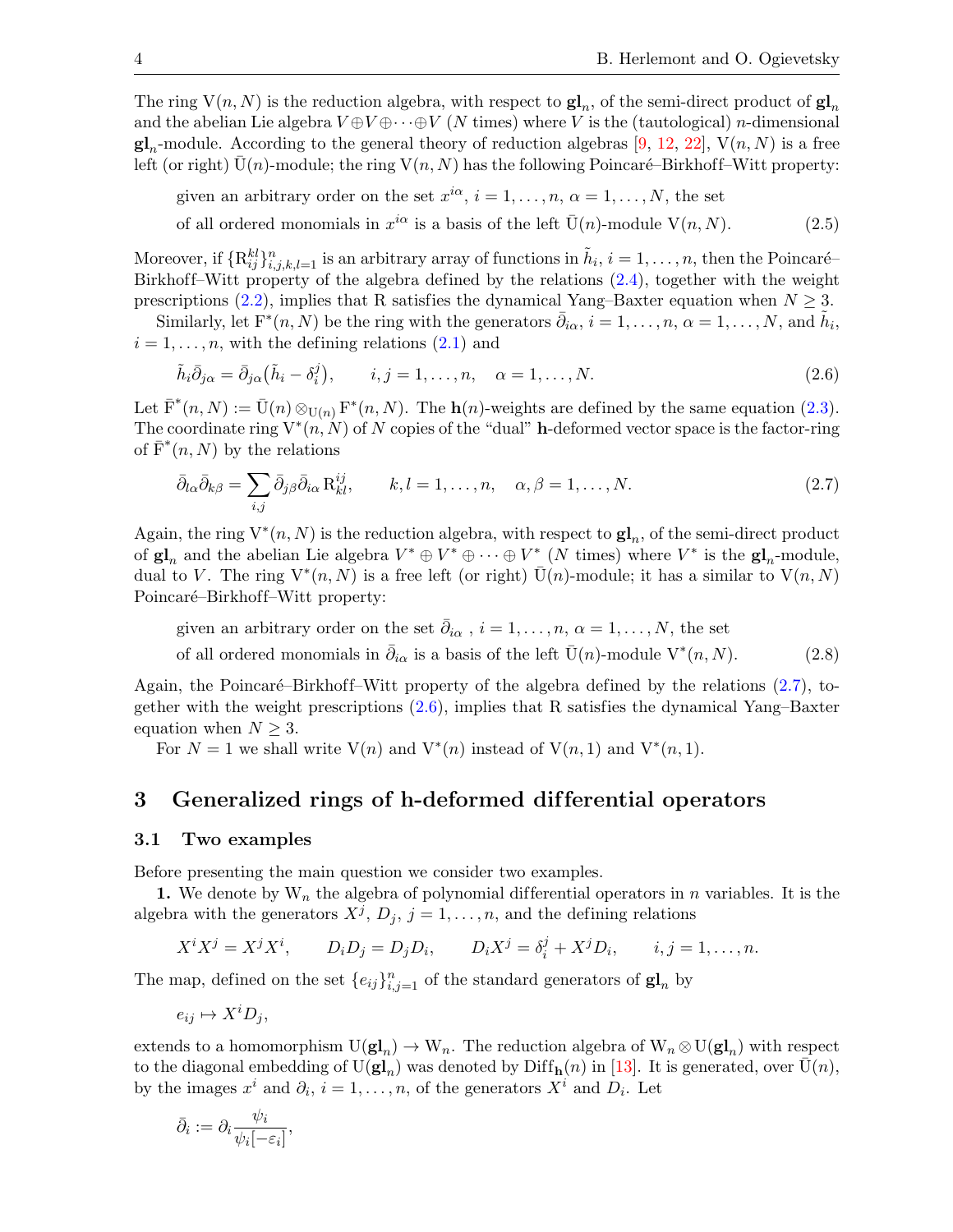where the elements  $\psi_i$  are defined in [\(1.1\)](#page-1-0). Then

<span id="page-4-0"></span>
$$
x^{i}\bar{\partial}_{j} = \sum_{k,l} \bar{\partial}_{k} R_{lj}^{ki} x^{l} - \delta_{j}^{i} \sigma_{i}^{(\text{Diff})}, \qquad (3.1)
$$

where  $\sigma_i^{(Diff)} = 1, i = 1, \ldots, n$ . The  $h(n)$ -weights of the generators are given by  $(2.2)$  and  $(2.6)$ . Moreover, the set of the defining relations, over  $\bar{U}(n)$ , for the generators  $x^i$  and  $\dot{\bar{\partial}}_i$ ,  $i = 1, \ldots, n$ , consists of  $(2.4)$ ,  $(2.7)$  (with  $N = 1$ ) and  $(3.1)$  (see [\[13,](#page-27-9) Proposition 3.3]).

The algebra  $\text{Diff}_{\mathbf{h}}(n, N)$ , formed by N copies of the algebra  $\text{Diff}_{\mathbf{h}}(n)$ , was used in [\[8\]](#page-27-11) for the study of the representation theory of Yangians, and in [\[13\]](#page-27-9) for the R-matrix description of the diagonal reduction algebra of  $\mathbf{gl}_n$  (we refer to [\[10,](#page-27-12) [11\]](#page-27-13) for generalities on the diagonal reduction algebras of gl type).

**2.** Identifying each  $n \times n$  matrix a with the larger matrix  $\begin{pmatrix} a & 0 \\ 0 & 0 \end{pmatrix}$  gives an embedding of  $\mathbf{gl}_n$ into  $gl_{n+1}$ . The resulting reduction algebra  $\mathcal{R}^{\text{U}(gl_{n+1})}_{gl_n}$  $\mathbf{g}_{\mathbf{g}_{n}}^{U(\mathbf{gl}_{n+1})}$ , or simply  $\mathcal{R}_{\mathbf{gl}_n}^{\mathbf{gl}_{n+1}}$  $\mathbf{g}_{n}^{\mathbf{g}_{n+1}}$ , was denoted by  $\mathbf{A}\mathbf{Z}_n$ in [\[22\]](#page-27-7). It is generated, over  $\bar{U}(n)$ , by the elements  $x^i$ ,  $y_i$ ,  $i = 1, ..., n$ , and  $\tilde{h}_{n+1} = z - (n+1)$ , where  $x^i$  and  $y_i$  are the images of the standard generators  $e_{i,n+1}$  and  $e_{n+1,i}$  of  $U(\mathbf{gl}_{n+1})$  and z is the image of the standard generator  $e_{n+1,n+1}$ . Let

$$
\bar{\partial}_i := y_i \frac{\psi_i}{\psi_i[-\varepsilon_i]},
$$

where the elements  $\psi_i$  are defined in [\(1.1\)](#page-1-0) (they depend on  $\tilde{h}_1, \ldots, \tilde{h}_n$  only). The  $\mathbf{h}(n)$ -weights of the generators are given by  $(2.2)$  and  $(2.6)$  while

$$
\tilde{h}_{n+1}x^{i} = x^{i}(\tilde{h}_{n+1} - 1), \qquad \tilde{h}_{n+1}\bar{\partial}_{i} = \bar{\partial}_{i}(\tilde{h}_{n+1} + 1), \qquad i = 1, ..., n.
$$

The set of the remaining defining relations consists of  $(2.4)$ ,  $(2.7)$  (with  $N = 1$ ) and

<span id="page-4-2"></span>
$$
x^{i}\bar{\partial}_{j} = \sum_{k,l} \bar{\partial}_{k} R_{lj}^{ki} x^{l} - \delta_{j}^{i} \sigma_{i}^{(AZ)},
$$
\n(3.2)

where

$$
\sigma_i^{(AZ)} = -\tilde{h}_i + \tilde{h}_{n+1} + 1, \qquad i = 1, \dots, n.
$$

The algebra  $AZ_n$  was used in [\[18\]](#page-27-14) for the study of Harish-Chandra modules and in [\[20\]](#page-27-15) for the construction of the Gelfand–Tsetlin bases  $[6]$ .

The algebra  $AZ_n$  has a central element

<span id="page-4-1"></span>
$$
\tilde{h}_1 + \dots + \tilde{h}_n + \tilde{h}_{n+1}.\tag{3.3}
$$

In the factor-algebra  $\overline{AZ}_n$  of  $AZ_n$  by the ideal, generated by the element [\(3.3\)](#page-4-1), the relation [\(3.2\)](#page-4-2) is replaced by

<span id="page-4-3"></span>
$$
x^{i}\bar{\partial}_{j} = \sum_{k,l} \bar{\partial}_{k} R_{lj}^{ki} x^{l} - \delta_{j}^{i} \sigma_{i}^{(\overline{AZ})},
$$
\n(3.4)

with

$$
\sigma_i^{(\overline{AZ})} = -\tilde{h}_i - \sum_{k=1}^n \tilde{h}_k + 1, \qquad i = 1, \dots, n.
$$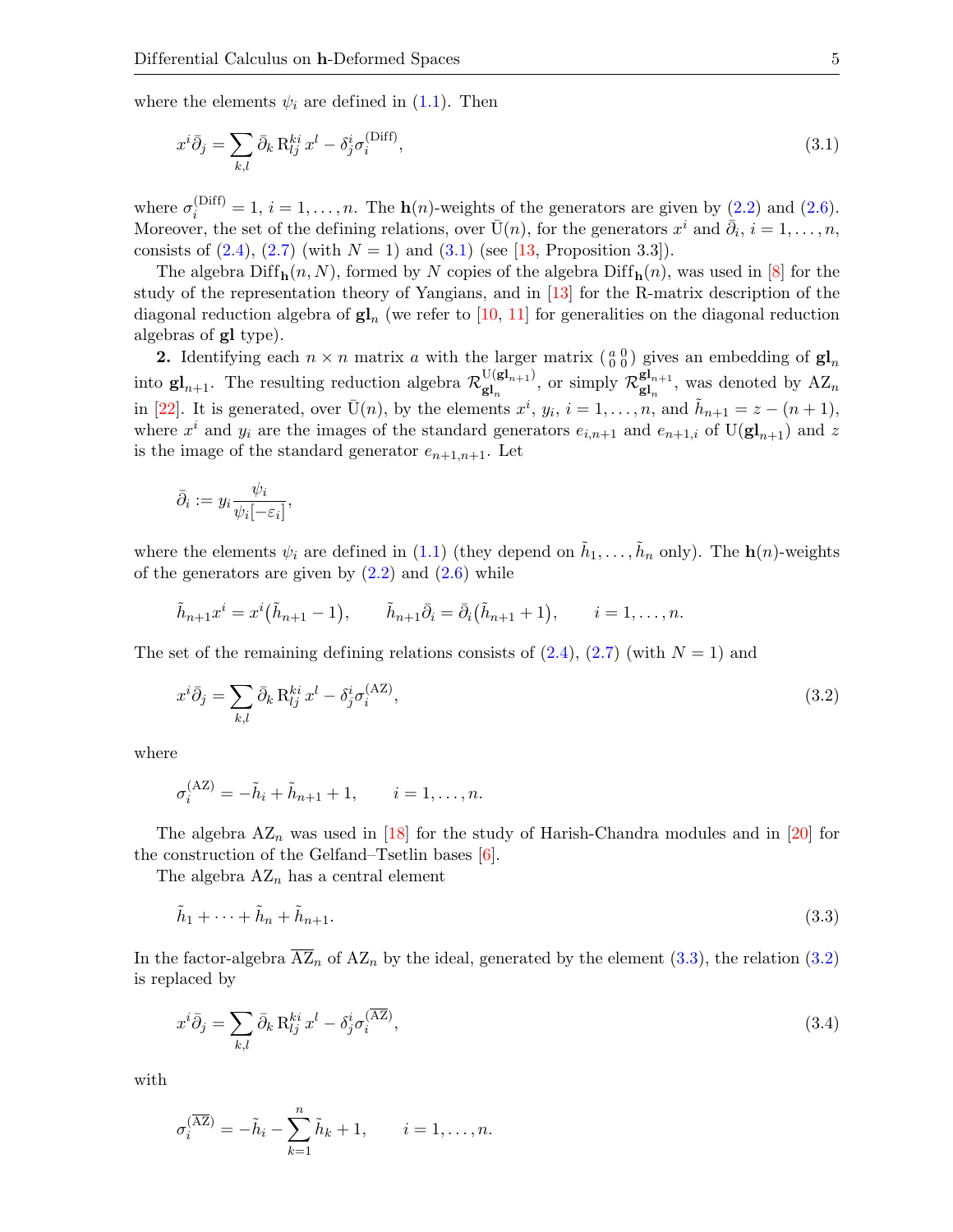### <span id="page-5-5"></span>3.2 Main question and results

#### <span id="page-5-0"></span>3.2.1 Main question

Both rings, Diff<sub>h</sub> $(n)$  and  $\overline{AZ}_n$  satisfy the Poincaré–Birkhoff–Witt property. The only difference between these rings is in the form of the zero-order terms  $\sigma_i^{\text{(Diff)}}$ (Diff) and  $\sigma_i^{(AZ)}$  $i^{(A2)}$  in the crosscommutation relations  $(3.1)$  and  $(3.4)$  (compare to the ring of q-differential operators [\[19\]](#page-27-8) where the zero-order term is essentially – up to redefinitions – unique). It is therefore natural to investigate possible generalizations of the rings  $\text{Diff}_{h}(n)$  and  $\overline{AZ}_{n}$ . More precisely, given n elements  $\sigma_1,\ldots,\sigma_n$  of  $\bar{U}(n)$ , we let  $\text{Diff}_h(\sigma_1,\ldots,\sigma_n)$  be the ring, over  $\bar{U}(n)$ , with the generators  $x^i$  and  $\bar{\partial}_i$ ,  $i = 1, \ldots, n$ , subject to the defining relations [\(2.4\)](#page-2-1), [\(2.7\)](#page-3-1) (with  $N = 1$ ) and the oscillator-like relations

<span id="page-5-1"></span>
$$
x^{i}\bar{\partial}_{j} = \sum_{k,l} \bar{\partial}_{k} R_{lj}^{ki} x^{l} - \delta_{j}^{i} \sigma_{i}.
$$
\n(3.5)

The weight prescriptions for the generators are given by  $(2.2)$  and  $(2.6)$ . The diagonal form of the zero-order term (the Kronecker symbol  $\delta_j^i$  in the right hand side of  $(3.5)$ ) is dictated by the  $h(n)$ -weight considerations.

We shall study conditions under which the ring  $\text{Diff}_{h}(\sigma_1, \ldots, \sigma_n)$  satisfies the Poincaré– Birkhoff–Witt property. More specifically, since the rings  $V(n)$  and  $V^*(n)$  both satisfy the Poincaré–Birkhoff–Witt property, our aim is to study conditions under which  $\text{Diff}_{h}(\sigma_1, \ldots, \sigma_n)$ is isomorphic, as a  $\bar{U}(n)$ -module, to  $V^*(n) \otimes_{\bar{U}(n)} V(n)$ .

The assignment

<span id="page-5-4"></span>
$$
\deg(x^i) = \deg(\bar{\partial}_i) = 1, \qquad i = 1, \dots, n,
$$
\n(3.6)

defines the structure of a filtered algebra on  $\text{Diff}_{h}(\sigma_1, \ldots, \sigma_n)$ . The associated graded algebra is the homogeneous algebra  $\text{Diff}_{h}(0, \ldots, 0)$ . This homogeneous algebra has the desired Poincaré– Birkhoff–Witt property because it is the reduction algebra, with respect to  $\mathbf{gl}_n$ , of the semi-direct product of  $\mathbf{gl}_n$  and the abelian Lie algebra  $V \oplus V^*$ .

The standard argument shows that the ring  $\text{Diff}_{h}(\sigma_1, \ldots, \sigma_n)$  can be viewed as a deformation of the homogeneous ring Diff<sub>h</sub> $(0, \ldots, 0)$ : for the generating set  $\{x^{i}, \bar{\partial}_{i}\}\$ , where  $x^{i} = \hbar x^{i}$ , all defining relations are the same except [\(3.5\)](#page-5-1) in which  $\sigma_i$  gets replaced by  $\hbar \sigma_i$ ; one can consider  $\hbar$  as the deformation parameter. Thus our aim is to study the conditions under which this deformation is flat.

#### 3.2.2 Poincaré–Birkhoff–Witt property

It turns out that the Poincaré–Birkhoff–Witt property is equivalent to the system of finitedifference equations for the elements  $\sigma_1, \ldots, \sigma_n \in \bar{U}(n)$ .

<span id="page-5-3"></span>**Proposition 3.1.** The ring  $\text{Diff}_{h}(\sigma_1, \ldots, \sigma_n)$  satisfies the Poincaré–Birkhoff–Witt property if and only if the elements  $\sigma_1, \ldots, \sigma_n \in \overline{U}(n)$  satisfy the following linear system of finite-difference equations

<span id="page-5-2"></span>
$$
\tilde{h}_{ij}\Delta_j \sigma_i = \sigma_i - \sigma_j, \qquad i, j = 1, \dots, n. \tag{3.7}
$$

We postpone the proof to Section [4.1.](#page-9-1)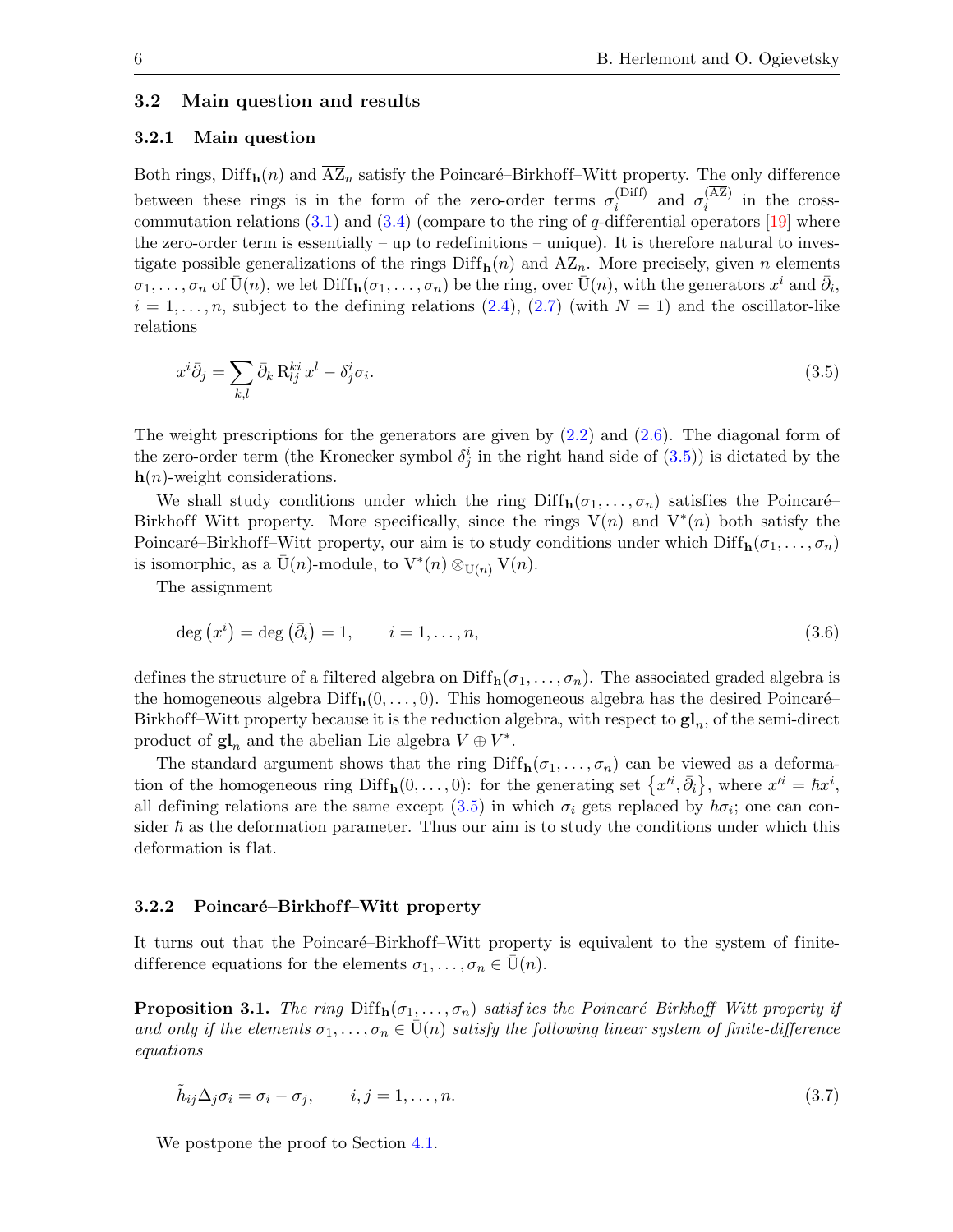#### 3.2.3  $\Delta$ -system

The system  $(3.7)$  is closely related to the following linear system of finite-difference equations for one element  $\sigma \in \bar{U}(n)$ :

<span id="page-6-0"></span>
$$
\Delta_i \Delta_j(\tilde{h}_{ij}\sigma) = 0, \qquad i, j = 1, \dots, n. \tag{3.8}
$$

We shall call it the " $\Delta$ -system". The  $\Delta$ -system can be written in the form

$$
\tilde{h}_{ij}\Delta_j\Delta_i\sigma=\Delta_i\sigma-\Delta_j\sigma,\qquad i,j=1,\ldots,n.
$$

We describe the most general solution of the system  $(3.8)$ .

<span id="page-6-3"></span>**Definition 3.2.** Let  $W_j$ ,  $j = 1, \ldots, n$ , be the vector space of the elements of  $\bar{U}(n)$  of the form

$$
\frac{\pi(\tilde{h}_j)}{\chi_j} \qquad \text{where } \pi(\tilde{h}_j) \text{ is a univariate polynomial in } \tilde{h}_j,
$$

and  $\chi_j$  is defined in [\(1.1\)](#page-1-0). Let W be the sum of the vector spaces  $\mathcal{W}_j$ ,  $j = 1, \ldots, n$ .

<span id="page-6-2"></span>**Theorem 3.3.** An element  $\sigma \in \bar{U}(n)$  satisfies the system [\(3.8\)](#page-6-0) if and only if  $\sigma \in \mathcal{W}$ .

The proof is in Section [4.2.](#page-11-0)

The sum  $\sum W_j$  is not direct.

<span id="page-6-4"></span>**Definition 3.4.** Let  $\mathcal{H}$  be the K-vector space formed by linear combinations of the complete symmetric polynomials  $H_L$ ,  $L = 0, 1, 2, \ldots$ , in the variables  $\tilde{h}_1, \ldots, \tilde{h}_n$ ,

$$
H_L = \sum_{i_1 \leq \dots \leq i_L} \tilde{h}_{i_1} \dots \tilde{h}_{i_L}.
$$

<span id="page-6-1"></span>Lemma 3.5.

(i) Let 
$$
L \in \mathbb{Z}_{\geq 0}
$$
. We have  
\n
$$
\sum_{j=1}^{n} \frac{\tilde{h}_j^L}{\chi_j} = \begin{cases} 0, & L = 0, 1, ..., n-2, \\ H_{L-n+1}, & L \geq n-1. \end{cases}
$$
\n(3.9)

(ii) The space H is a subspace of W. Moreover, an element  $\sigma \in U(n)$  satisfies the system [\(3.8\)](#page-6-0) if and only if  $\sigma \in \mathcal{H}$ , that is,

<span id="page-6-6"></span><span id="page-6-5"></span>
$$
\mathcal{H} = \mathcal{W} \cap U(n). \tag{3.10}
$$

The symmetric group  $\mathbb{S}_n$  acts on the ring  $U(n)$  and on the space W by permutations of the variables  $\tilde{h}_1, \ldots, \tilde{h}_n$ . We have

<span id="page-6-7"></span>
$$
\mathcal{H} = \mathcal{W}^{\mathbb{S}_n},\tag{3.11}
$$

where  $\mathcal{W}^{\mathbb{S}_n}$  denotes the subspace of  $\mathbb{S}_n$ -invariants in W.

(iii) Select  $j \in \{1, \ldots, n\}$ . Then we have a direct sum decomposition

<span id="page-6-8"></span>
$$
\mathcal{W} = \bigoplus_{k \colon k \neq j} \mathcal{W}_k \oplus \mathcal{H}.\tag{3.12}
$$

The proof is in Section [4.2.](#page-11-0)

Let t be an auxiliary indeterminate. We have a linear map of vector spaces  $\mathbb{K}[t]^n \to W$ defined by

$$
(\pi_1,\ldots,\pi_n)\mapsto \sum_{j=1}^n\frac{\pi_j(\tilde{h}_j)}{\chi_j}.
$$

It follows from Lemma [3.5](#page-6-1) that this map is surjective and its kernel is the vector subspace of  $\mathbb{K}[t]^n$  spanned by *n*-tuples  $(t^j,\ldots,t^j)$  for  $j=0,1,\ldots,n-2$ . The image of the diagonal in  $\mathbb{K}[t]^n$ , formed by *n*-tuples  $(\pi, \ldots, \pi)$ , is the space H.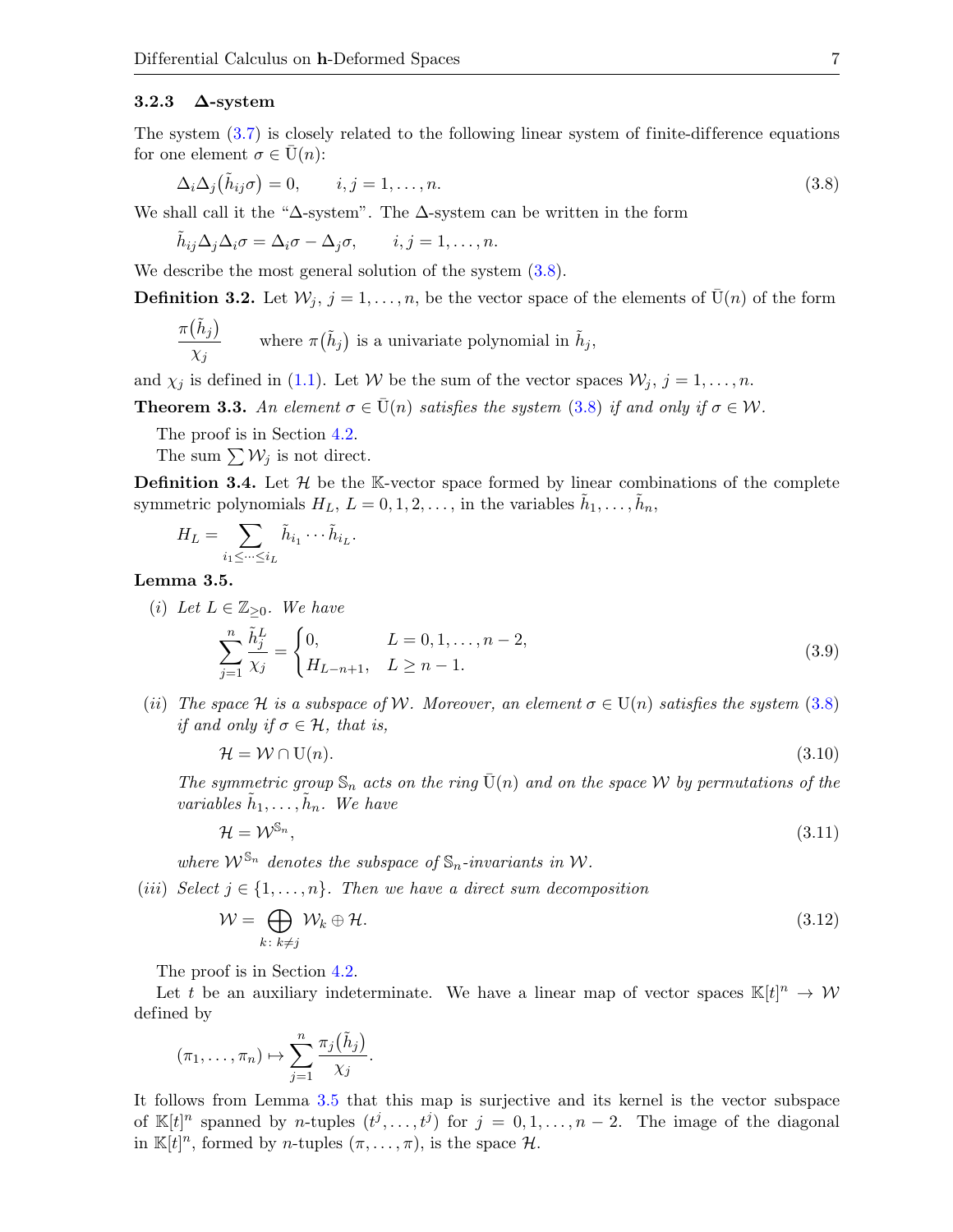#### 3.2.4 Potential

We shall give a general solution of the system  $(3.7)$ .

<span id="page-7-0"></span>**Proposition 3.6.** Assume that the elements  $\sigma_1, \ldots, \sigma_n \in \bar{U}(n)$  satisfy the system [\(3.7\)](#page-5-2). Then there exists an element  $\sigma \in U(n)$  such that

$$
\sigma_i = \Delta_i \sigma, \qquad i = 1, \dots, n.
$$

We shall call the element  $\sigma$  the "potential" and write  $\text{Diff}_{\mathbf{h},\sigma}(n)$  instead of  $\text{Diff}_{\mathbf{h}}(\sigma_1,\ldots,\sigma_n)$ if  $\sigma_i = \Delta_i \sigma, i = 1, \ldots, n$ .

According to Proposition [3.1,](#page-5-3) the ring  $\text{Diff}_{h,\sigma}(n)$  satisfies the Poincaré–Birkhoff–Witt property iff the potential  $\sigma$  satisfies the  $\Delta$ -system [\(3.8\)](#page-6-0).

In Section [4.4](#page-20-0) we give two proofs of Proposition [3.6.](#page-7-0) In the first proof we directly describe the space of solutions of the system [\(3.7\)](#page-5-2). As a by-product of this description we find that the potential exists and moreover belongs to the space  $W$ .

The second proof uses a partial information contained in the system [\(3.7\)](#page-5-2) and establishes only the existence of a potential and does not immediately produce the general solution of the system [\(3.7\)](#page-5-2). Given the existence of a potential, the general solution is then obtained by Theorem [3.3.](#page-6-2)

Let  $\mathcal{H}'$  be the K-vector space formed by linear combinations of the complete symmetric polynomials  $H_L$ ,  $L = 1, 2, \ldots$ , and let

<span id="page-7-1"></span>
$$
\mathcal{W}' = \bigoplus_{k \colon k \neq 1} \mathcal{W}_k \oplus \mathcal{H}'.\tag{3.13}
$$

The potential  $\sigma$  is defined up to an additive constant, and it will be sometimes useful to uniquely define  $\sigma$  by requiring that  $\sigma \in \mathcal{W}'$ .

#### 3.2.5 A characterization of polynomial potentials

The polynomial potentials  $\sigma \in \mathcal{W}$  can be characterized in different terms. The rings  $\text{Diff}_{\mathbf{h}}(n)$ and  $AZ_n$  admit the action of Zhelobenko automorphisms  $\check{q}_1, \ldots, \check{q}_{n-1}$  [\[9,](#page-27-4) [21\]](#page-27-17). Their action on the generators  $x^i$  and  $\bar{\partial}_i$ ,  $i = 1, \ldots, n$ , is given by (see [\[13\]](#page-27-9))

<span id="page-7-3"></span>
$$
\check{q}_i(x^i) = -x^{i+1} \frac{\tilde{h}_{i,i+1}}{\tilde{h}_{i,i+1} - 1}, \qquad \check{q}_i(x^{i+1}) = x^i, \quad \check{q}_i(x^j) = x^j, \qquad j \neq i, i+1,
$$
\n
$$
\check{q}_i(\bar{\partial}_i) = -\frac{\tilde{h}_{i,i+1} - 1}{\tilde{h}_{i,i+1}} \bar{\partial}_{i+1}, \qquad \check{q}_i(\bar{\partial}_{i+1}) = \bar{\partial}_i, \qquad \check{q}_i(\bar{\partial}_j) = \bar{\partial}_j, \qquad j \neq i, i+1,
$$
\n
$$
\check{q}_i(\tilde{h}_j) = \tilde{h}_{s_i(j)}.
$$
\n(3.14)

<span id="page-7-2"></span>**Lemma 3.7.** The ring  $Diff_{h,\sigma}(n)$  admits the action of Zhelobenko automorphisms if and only if  $\sigma$  is a polynomial,

 $\sigma \in \mathcal{H}$ .

The proof is in Section [4.5.](#page-23-0)

In the examples discussed in Section [3.1,](#page-3-3) the ring Diff<sub>h</sub> $(n)$  corresponds to  $\sigma = H_1$  and the ring  $\overline{AZ}_n$  corresponds to  $\sigma = -H_2 = -\sum$  $i,j$ :  $i \leq j$  $\tilde{h}_i\tilde{h}_j$ 

$$
\Delta_i H_2 = \tilde{h}_i + \sum_{k=1}^n \tilde{h}_k - 1.
$$

The question of constructing an associative algebra which contains  $U(\mathbf{gl}_n)$  and whose reduction with respect to  $\mathbf{gl}_n$  is  $\text{Diff}_{\mathbf{h},\sigma}(n)$  for  $\sigma = H_k$ ,  $k > 2$ , will be discussed elsewhere.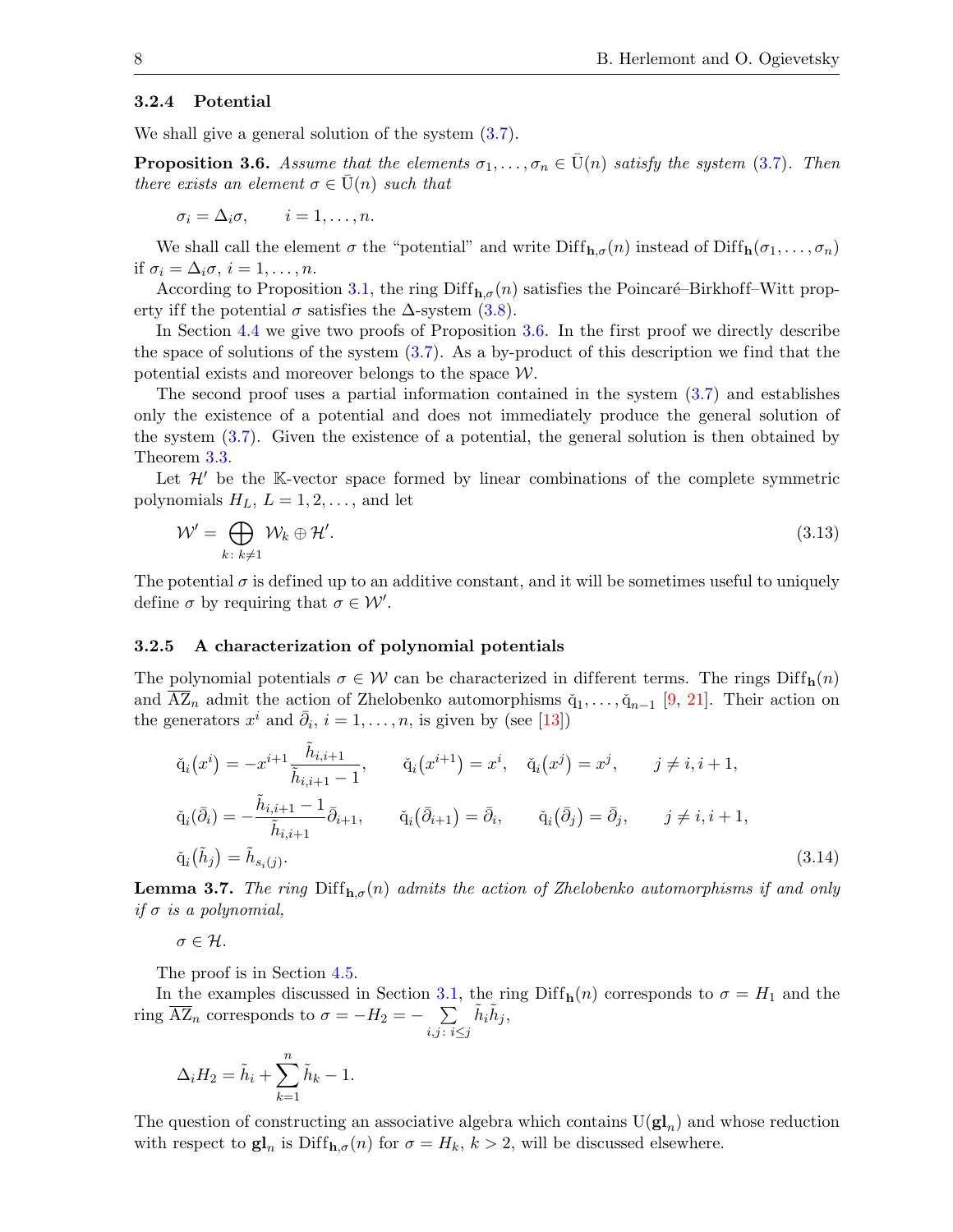#### 3.2.6 Center

In [\[16\]](#page-27-18) we have described the center of the ring Diff $_{h}(n)$ . The center of the ring Diff $_{h,\sigma}(n)$ ,  $\sigma \in \mathcal{W}$ , admits a similar description. Let

$$
\Gamma_i := \bar{\partial}_i x^i \qquad \text{for} \quad i = 1, \dots, n.
$$

Let

$$
c(t) = \sum_{i} \frac{e(t)}{1 + \tilde{h}_i t} \Gamma_i - \rho(t) = \sum_{k=1}^{n} c_k t^{k-1},
$$
\n(3.15)

where t is an auxiliary variable and  $\rho(t)$  a polynomial of degree  $n-1$  in t with coefficients in  $U(n)$ .

### <span id="page-8-3"></span>Proposition 3.8.

(i) Let  $\sigma \in W$  and  $\sigma_j = \Delta_j \sigma$ ,  $j = 1, \ldots, n$ . The elements  $c_1, \ldots, c_n$  are central in the ring  $\text{Diff}_{\mathbf{h},\sigma}(n)$  if and only if the polynomial  $\rho$  satisfies the system of finite-difference equations

<span id="page-8-2"></span><span id="page-8-0"></span>
$$
\Delta_j \rho(t) = \frac{e(t)}{1 + \tilde{h}_j t} \sigma_j. \tag{3.16}
$$

(ii) For an arbitrary  $\sigma \in \mathcal{W}$  the system [\(3.16\)](#page-8-0) admits a solution. Since the system (3.16) is linear, it is sufficient to present a solution for an element  $\sigma \in \mathcal{W}_k$  for each  $k = 1, \ldots, n$ , that is, for

<span id="page-8-1"></span>
$$
\sigma = \frac{A(\tilde{h}_k)}{\chi_k}, \qquad \text{where } A \text{ is a univariate polynomial.} \tag{3.17}
$$

The solution of the system [\(3.16\)](#page-8-0) for the element  $\sigma$  of the form [\(3.17\)](#page-8-1) is, up to an additive constant from  $K$ ,

$$
\rho(t) = \frac{e(t)}{1 + \tilde{h}_k t} \sigma.
$$

(iii) The center of the ring  $\text{Diff}_{\mathbf{h},\sigma}(n)$  is isomorphic to the polynomial ring  $\mathbb{K}[t_1,\ldots,t_n]$ ; the isomorphism is given by  $t_j \mapsto c_j, j = 1, \ldots, n$ .

The proof is in Section [4.6.](#page-23-1)

#### 3.2.7 Rings of fractions

In [\[16\]](#page-27-18) we have established an isomorphism between certain rings of fractions of the ring Diff $_{h}(n)$ and the Weyl algebra  $W_n$ . It turns out that when we pass to the analogous ring of fractions of the ring  $\text{Diff}_{h,\sigma}(n)$ , we loose the information about the potential  $\sigma$ . Thus we obtain the isomorphism with the same, as for the ring  $\text{Diff}_{h}(n)$ , ring of fractions of the Weyl algebra  $W_n$ . We denote, as for the ring  $\text{Diff}_{h}(n)$ , by  $S_x^{-1} \text{Diff}_{h,\sigma}(n)$  the localization of the ring  $\text{Diff}_{h,\sigma}(n)$ with respect to the multiplicative set  $S_x$  generated by  $x^j$ ,  $j = 1, \ldots, n$ .

<span id="page-8-4"></span>**Lemma 3.9.** Let  $\sigma$  and  $\sigma'$  be two elements of the space W', see [\(3.13\)](#page-7-1).

- (i) The rings  $S_x^{-1}$  Diff<sub>h, $\sigma$ </sub>(n) and  $S_x^{-1}$ Diff<sub>h, $\sigma'$ </sub>(n) are isomorphic.
- (ii) However, the rings  $\text{Diff}_{h,\sigma}(n)$  and  $\text{Diff}_{h,\sigma'}(n)$  are isomorphic, as filtered rings over  $U(n)$ (where the filtration is defined by  $(3.6)$ ), if and only if

 $\sigma = \gamma \sigma'$  for some  $\gamma \in \mathbb{K}^*$ .

The proof is in Section [4.7.](#page-24-0)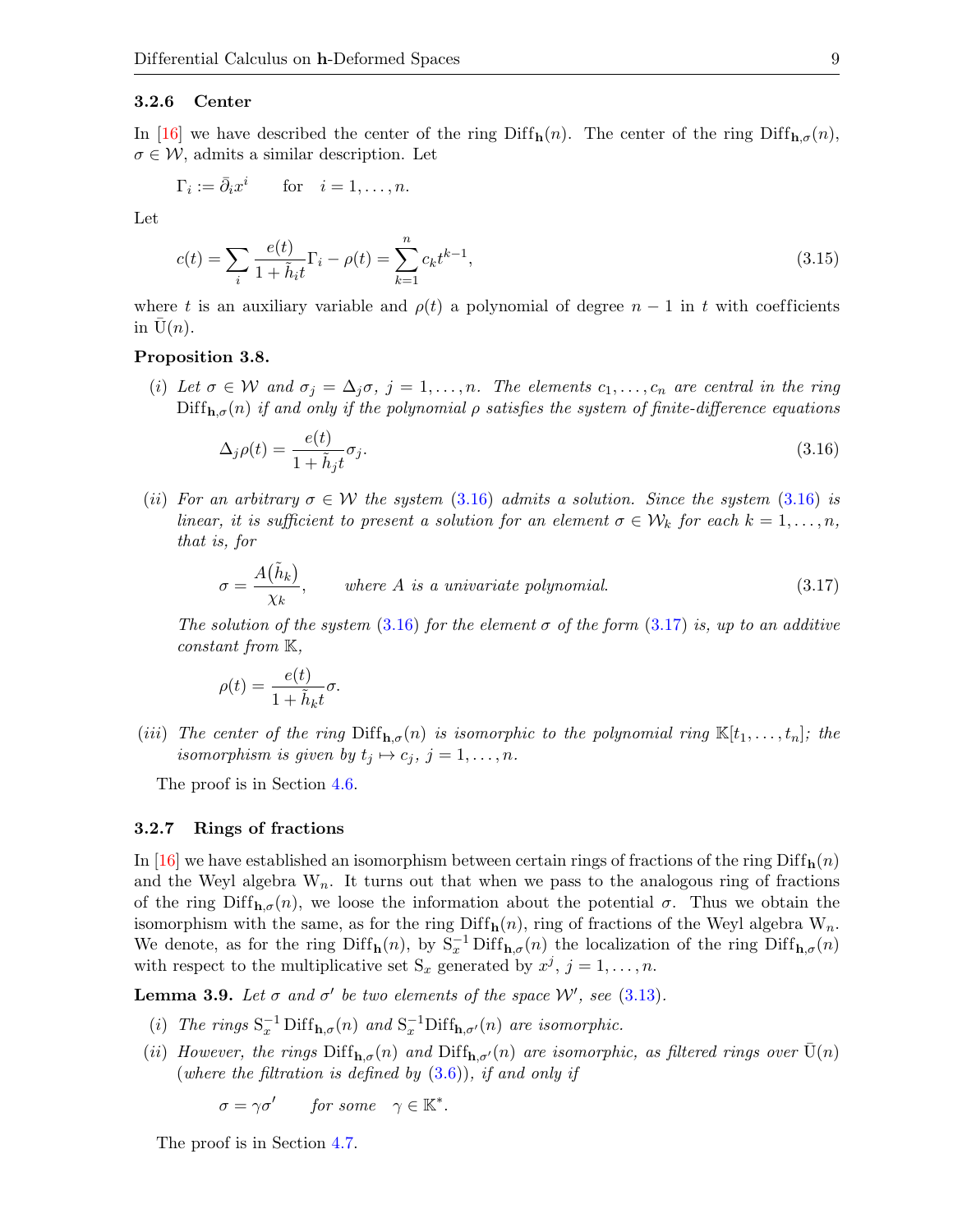#### 3.2.8 Lowest weight representations

The ring  $\text{Diff}_{h,\sigma}(n)$  has an n-parametric family of lowest weight representations, similar to the lowest weight representations of the ring Diff<sub>h</sub> $(n)$ , see [\[16\]](#page-27-18). We recall the definition. Let  $\mathfrak{D}_n$ be an  $\bar{U}(n)$ -subring of Diff<sub>h, $\sigma(n)$ </sub> generated by  $\{\bar{\partial}_i\}_{i=1}^n$ . Let  $\vec{\lambda} := {\lambda_1, \ldots, \lambda_n\}$  be a sequence, of length n, of complex numbers such that  $\lambda_i - \lambda_j \notin \mathbb{Z}$  for all  $i, j = 1, \ldots, n, i \neq j$ . Denote by  $M_{\vec{v}}$ the one-dimensional K-vector space with the basis vector  $|\rangle$ . The formulas

<span id="page-9-4"></span>
$$
\tilde{h}_i: \quad |\rangle \mapsto \lambda_i|\rangle, \qquad \bar{\partial}_i: \quad |\rangle \mapsto 0, \qquad i = 1, \dots, n,
$$
\n
$$
(3.18)
$$

define the  $\mathfrak{D}_n$ -module structure on  $M_{\vec{\lambda}}$ . The lowest weight representation of lowest weight  $\vec{\lambda}$  is the induced representation  $\operatorname{Ind}_{\mathfrak{D}_n}^{\operatorname{Diff}_{\mathbf{h},\sigma}(n)} M_{\vec{\lambda}}$ .

We describe the values of the central polynomial  $c(t)$ , see  $(3.15)$ , on the lowest weight representations.

<span id="page-9-3"></span>**Proposition 3.10.** The element  $c(t)$  acts on  $\text{Ind}_{\mathfrak{D}_n}^{\text{Diff}_{\mathbf{h},\sigma}(n)} M_{\vec{\lambda}}$  by the multiplication on the scalar

<span id="page-9-5"></span>
$$
-\rho(t)[-\varepsilon], \qquad \text{where } \varepsilon = \varepsilon_1 + \dots + \varepsilon_n. \tag{3.19}
$$

The proof is in Section [4.8.](#page-24-1)

#### 3.2.9 Several copies

The coexistence of several copies imposes much more severe restrictions on the flatness of the deformation. Namely, let  $\mathcal L$  be the ring with the generators  $x^{i\alpha}, i = 1, \ldots, n, \alpha = 1, \ldots, N'$ , and  $\bar{\partial}_{j\beta}, j = 1, \ldots, n, \beta = 1, \ldots, N$  subject to the following defining relations. The  $h(n)$ weights of the generators are given by  $(2.2)$  and  $(2.6)$ . The generators  $x^{i\alpha}$  satisfy the rela-tions [\(2.4\)](#page-2-1). The generators  $\bar{\partial}_{j\beta}$  satisfy the relations [\(2.7\)](#page-3-1). We impose the general oscillatorlike cross-commutation relations, compatible with the  $h(n)$ -weights, between the generators  $x^{i\alpha}$ and  $\bar{\partial}_{j\beta}$ :

$$
x^{i\alpha}\overline{\partial}_{j\beta} = \sum_{k,l} \overline{\partial}_{k\beta} R^{ki}_{lj} x^{l\alpha} - \delta^i_j \sigma_{i\alpha\beta}, \qquad i, j = 1, \dots, n, \quad \alpha = 1, \dots, N', \quad \beta = 1, \dots, N,
$$

with some  $\sigma_{i\alpha\beta} \in \bar{U}(n)$ .

<span id="page-9-6"></span>**Lemma 3.11.** Assume that at least one of the numbers N and N' is bigger than 1. Then the ring  $\mathcal L$  has the Poincaré–Birkhoff–Witt property if and only if

<span id="page-9-7"></span>
$$
\sigma_{i\alpha\beta} = \sigma_{\alpha\beta} \qquad \text{for some} \quad \sigma_{\alpha\beta} \in \mathbb{K}. \tag{3.20}
$$

The proof is in Section [4.9.](#page-26-0)

Making the redefinitions of the generators,  $x^{i\alpha} \leadsto A_{\alpha'}^{\alpha} x^{i\alpha'}$  and  $\bar{\partial}_{i\beta} \leadsto B_{\beta}^{\beta'}$  $^{\beta'}_{\beta} \bar{\partial}_{i\beta'}$  with some  $A \in GL(N', \mathbb{K})$  and  $B \in GL(N, \mathbb{K})$  we can transform the matrix  $\sigma_{\alpha\beta}$  to the diagonal form, with the diagonal  $(1, \ldots, 1, 0, \ldots, 0)$ . Therefore, the ring  $\mathcal L$  is formed by several copies of the rings Diff<sub>**h**</sub> $(n)$ ,  $V(n)$  and  $V^*(n)$ .

# <span id="page-9-0"></span>4 Proofs of statements in Section [3.2](#page-5-5)

### <span id="page-9-1"></span>4.1 Poincaré–Birkhoff–Witt property. Proof of Proposition [3.1](#page-5-3)

The explicit form of the defining relations for the ring  $\text{Diff}_{h}(\sigma_1, \ldots, \sigma_n)$  is

<span id="page-9-2"></span>
$$
x^i x^j = \frac{\tilde{h}_{ij} + 1}{\tilde{h}_{ij}} x^j x^i, \qquad 1 \le i < j \le n,
$$
\n
$$
(4.1)
$$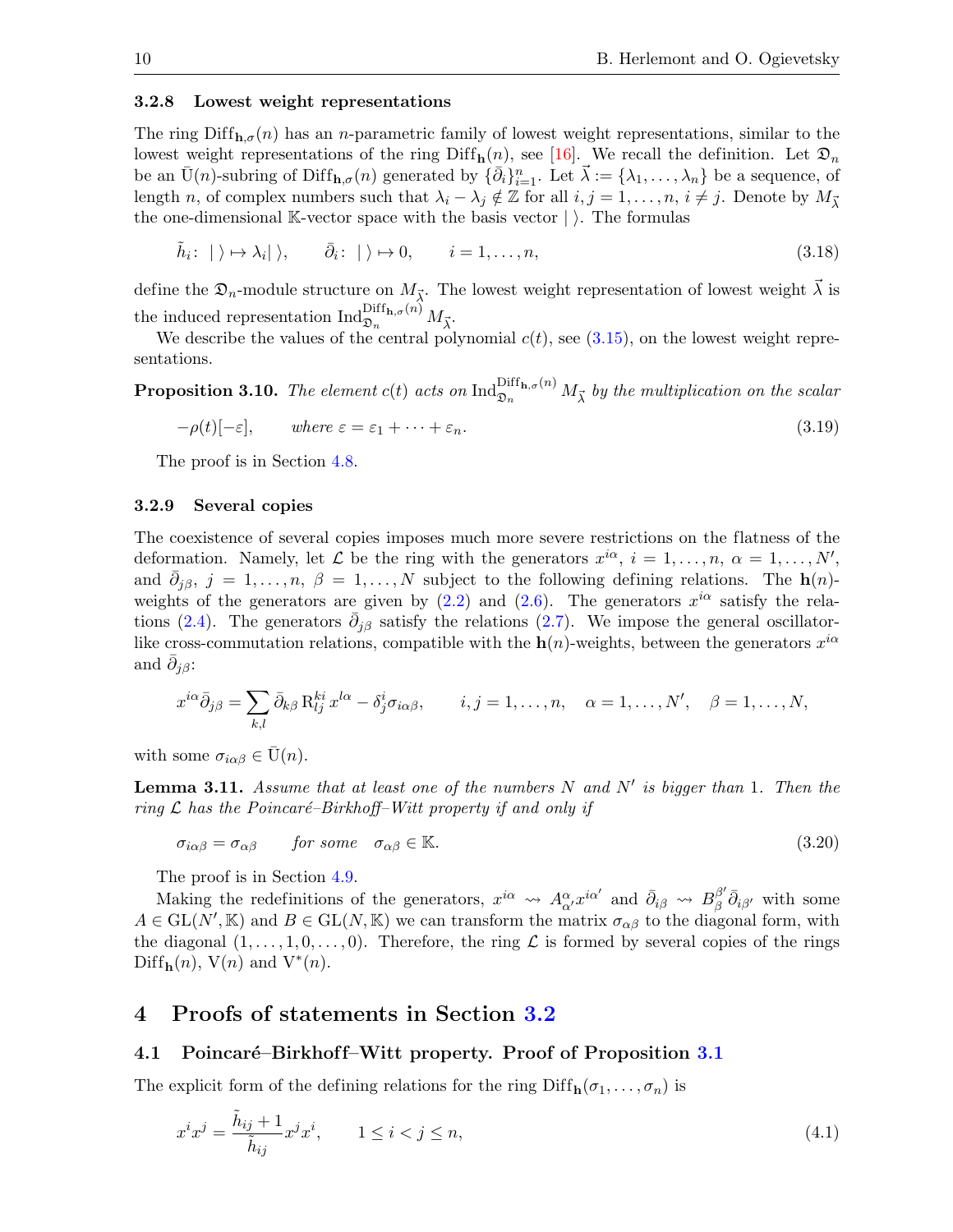$$
\bar{\partial}_i \bar{\partial}_j = \frac{\tilde{h}_{ij} - 1}{\tilde{h}_{ij}} \bar{\partial}_j \bar{\partial}_i, \qquad 1 \le i < j \le n,
$$
\n(4.2)

<span id="page-10-7"></span><span id="page-10-1"></span><span id="page-10-0"></span>
$$
\bar{\partial}_{j} = \begin{cases} \bar{\partial}_{j} x^{i}, & 1 \leq i < j \leq n, \\ \tilde{h}_{ij}(\tilde{h}_{ij} - 2)_{\bar{\partial}} & \end{cases}
$$
\n(4.3)

$$
x^{i}\bar{\partial}_{j} = \begin{cases} \frac{\tilde{h}_{ij}(\tilde{h}_{ij}-2)}{(\tilde{h}_{ij}-1)^{2}}\bar{\partial}_{j}x^{i}, & n \geq i > j \geq 1, \end{cases}
$$
\n(4.3)

$$
x^{i}\bar{\partial}_{i} = \sum_{j} \frac{1}{1 - \tilde{h}_{ij}} \bar{\partial}_{j} x^{j} - \sigma_{i}, \qquad i = 1, \dots, n.
$$
\n(4.4)

**Proof of Proposition [3.1.](#page-5-3)** We can consider  $(4.1)$ ,  $(4.2)$  and  $(4.3)$  as the set of ordering relations and use the diamond lemma  $[2, 3]$  $[2, 3]$  for the investigation of the Poincaré–Birkhoff– Witt property. The relations  $(4.1)$ ,  $(4.2)$  and  $(4.3)$  are compatible with the  $h(n)$ -weights of the generators  $x^i$  and  $\bar{\partial}_i$ ,  $i = 1, \ldots, n$ , so we have to check the possible ambiguities involving the generators  $x^i$  and  $\bar{\partial}_i$ ,  $i = 1, \ldots, n$ , only. The properties [\(2.5\)](#page-3-4) and [\(2.8\)](#page-3-5) show that the ambiguities of the forms xxx and  $\bar{\partial} \bar{\partial} \bar{\partial}$  are resolvable. It remains to check the ambiguities

<span id="page-10-2"></span>
$$
x^i \bar{\partial}_j \bar{\partial}_k \qquad \text{and} \qquad x^j x^k \bar{\partial}_i. \tag{4.5}
$$

It follows from the properties  $(2.5)$  and  $(2.8)$  that the choice of the order for the generators with indices j and k in  $(4.5)$  is irrelevant. Besides, it can be verified directly that the ring  $\text{Diff}_{\mathbf{h}}(\sigma_1,\ldots,\sigma_n)$ , with arbitrary  $\sigma_1,\ldots,\sigma_n\in\bar{U}(n)$  admits an involutive anti-automorphism  $\epsilon$ , defined by

<span id="page-10-6"></span>
$$
\epsilon(\tilde{h}_i) = \tilde{h}_i, \qquad \epsilon(\bar{\partial}_i) = \varphi_i x^i, \qquad \epsilon(x^i) = \bar{\partial}_i \varphi_i^{-1}, \qquad (4.6)
$$

where

i

$$
\varphi_i := \frac{\psi_i}{\psi_i[-\varepsilon_i]} = \prod_{k \colon k > i} \frac{\tilde{h}_{ik}}{\tilde{h}_{ik} - 1}, \qquad i = 1, \dots, n.
$$

By using the anti-automorphism  $\epsilon$  we reduce the check of the ambiguity  $x^j x^k \overline{\partial}_i$  to the check of the ambiguity  $x^i \overline{\partial}_j \overline{\partial}_k$ .

Since the associated graded algebra with respect to the filtration  $(3.6)$  has the Poincaré– Birkhoff–Witt property, we have, in the check of the ambiguity  $x^i \overline{\partial}_j \overline{\partial}_k$ , to track only those ordered terms whose degree is smaller than 3. We use the symbol  $u|_{1,d,t}$  to denote the part of the ordered expression for u containing these lower degree terms.

Check of the ambiguity  $x^i \overline{\partial}_j \overline{\partial}_k$ . We calculate, for  $i, j, k = 1, \ldots, n$ ,

<span id="page-10-3"></span>
$$
\left(x^{i}\bar{\partial}_{j}\right)\bar{\partial}_{k}\Big|_{1,\mathrm{d.t.}} = \left(\sum_{u,v} \mathrm{R}_{vj}^{ui}[\varepsilon_{u}]\bar{\partial}_{u}x^{v} - \delta_{j}^{i}\sigma_{i}\right)\bar{\partial}_{k}\Big|_{1,\mathrm{d.t.}} = -\sum_{u} \mathrm{R}_{kj}^{ui}[\varepsilon_{u}]\bar{\partial}_{u}\sigma_{k} - \delta_{j}^{i}\sigma_{i}\bar{\partial}_{k},\tag{4.7}
$$

and

<span id="page-10-4"></span>
$$
x^{i}(\bar{\partial}_{j}\bar{\partial}_{k})\big|_{1,\underline{d},\underline{t}} = x^{i} \sum_{a,b} \mathrm{R}_{kj}^{ab} \bar{\partial}_{b}\bar{\partial}_{a}\big|_{1,\underline{d},\underline{t}} = \sum_{a,b} \mathrm{R}_{kj}^{ab}[-\varepsilon_{i}] \left( \sum_{c,d} \mathrm{R}_{db}^{ci}[\varepsilon_{c}] \bar{\partial}_{c} x^{d} - \delta_{b}^{i} \sigma_{i} \right) \bar{\partial}_{a}\big|_{1,\underline{d},\underline{t}} = -\sum_{a,b,c} \mathrm{R}_{kj}^{ab}[-\varepsilon_{i}] \mathrm{R}_{ab}^{ci}[\varepsilon_{c}] \bar{\partial}_{c} \sigma_{a} - \sum_{a} \mathrm{R}_{kj}^{ai}[-\varepsilon_{i}] \sigma_{i} \bar{\partial}_{a}.
$$
 (4.8)

Comparing the resulting expressions in [\(4.7\)](#page-10-3) and [\(4.8\)](#page-10-4) and collecting coefficients in  $\bar{\partial}_u$ , we find the necessary and sufficient condition for the resolvability of the ambiguity  $x^i \overline{\partial}_j \overline{\partial}_k$ :

<span id="page-10-5"></span>
$$
R_{kj}^{ui}[\varepsilon_u]\sigma_k[\varepsilon_u] + \delta_j^i \delta_k^u \sigma_i = \sum_{a,b} R_{kj}^{ab}[-\varepsilon_i] R_{ab}^{ui}[\varepsilon_u] \sigma_a[\varepsilon_u] + R_{kj}^{ui}[-\varepsilon_i] \sigma_i,
$$
  
\n
$$
i, k, j, u = 1, ..., n.
$$
\n(4.9)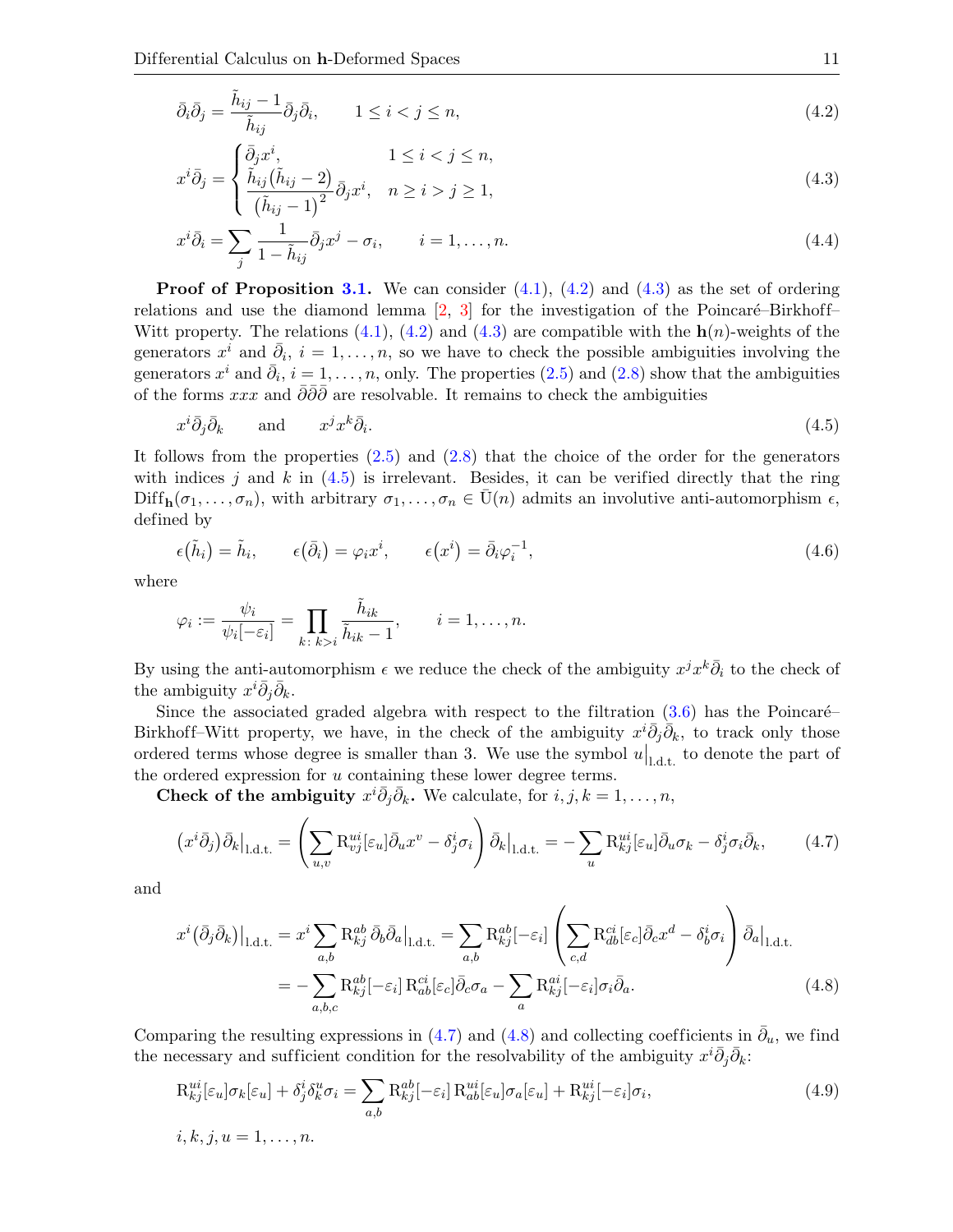Shifting by  $-\varepsilon_u$  and using the property [\(1.3\)](#page-2-5) together with the ice condition [\(1.4\)](#page-2-6), we rewrite [\(4.9\)](#page-10-5) in the form

$$
R_{kj}^{ui}(\sigma_k - \sigma_i[-\varepsilon_u]) + \delta_j^i \delta_k^u \sigma_i[-\varepsilon_u] = \sum_{a,b} R_{kj}^{ab} R_{ab}^{ui} \sigma_a.
$$
\n(4.10)

For  $j = k$  the system [\(4.10\)](#page-11-1) contains no equations. For  $j \neq k$  we have two cases:

•  $u = j$  and  $i = k$ . This part of the system [\(4.10\)](#page-11-1) reads explicitly (see [\(1.2\)](#page-2-7))

<span id="page-11-1"></span>
$$
\sigma_k - \sigma_k[-\varepsilon_j] = \frac{1}{\tilde{h}_{kj}}(\sigma_k - \sigma_j).
$$

This is the system [\(3.7\)](#page-5-2).

•  $u = k$  and  $i = j$ . This part of the system [\(4.10\)](#page-11-1) reads explicitly

$$
\frac{1}{\tilde{h}_{kj}}(\sigma_k-\sigma_j[-\varepsilon_k])+\sigma_j[-\varepsilon_k]=\frac{1}{\tilde{h}_{kj}^2}\sigma_k+\frac{\tilde{h}_{kj}^2-1}{\tilde{h}_{kj}^2}\sigma_j,
$$

which reproduces the same system  $(3.7)$ .

# <span id="page-11-0"></span>4.2 General solution of the system [\(3.8\)](#page-6-0). Proofs of Theorem [3.3](#page-6-2) and Lemma [3.5](#page-6-1)

We shall interpret elements of  $\bar{U}(n)$  as rational functions on  $h^*$  with possible poles on hyperplanes  $\tilde{h}_{ij} + a = 0, a \in \mathbb{Z}, i, j = 1, \ldots, n, i \neq j$ . Let M be a subset of  $\{1, \ldots, n\}$ . The symbol  $R_M \overline{U}(n)$ denotes the subring of  $\bar{U}(n)$  consisting of functions with no poles on hyperplanes  $\tilde{h}_{ij} + a = 0$ ,  $a \in \mathbb{Z}, i, j \in \mathsf{M}, j \neq i$ . The symbol  $N_{\mathsf{M}}\overline{\mathrm{U}}(n)$  denotes the subring of  $\overline{\mathrm{U}}(n)$  consisting of functions which do not depend on variables  $\tilde{h}_i, i \in M$ . We shall say that an element  $f \in \overline{U}(n)$  is regular in  $\tilde{h}_j$  if it has no poles on hyperplanes  $\tilde{h}_{jm} + a = 0, a \in \mathbb{Z}, m = 1, \ldots, n, m \neq j$ .

1. Partial fraction decompositions. We will use partial fraction decompositions of an element  $f \in \bar{U}(n)$  with respect to a variable  $\tilde{h}_j$  for some given j. The partial fraction decomposition of f with respect to  $\tilde{h}_j$  is the expression for f of the form

$$
f = \mathcal{P}_j(f) + \text{reg}_j(f),
$$

where the elements  $P_j(f)$  and reg<sub>j</sub> $(f)$  have the following meaning. The "regular" part reg<sub>j</sub> $(f)$ is an element, regular in  $\tilde{h}_j$ . The "principal" in  $\tilde{h}_j$  part  $\mathcal{P}_j(f)$  is

$$
\mathcal{P}_j(f) = \sum_{k \colon k \neq j} \mathcal{P}_{j;k}(f),
$$

where

<span id="page-11-3"></span>
$$
\mathcal{P}_{j;k}(f) = \sum_{a \in \mathbb{Z}} \sum_{\nu_a \in \mathbb{Z}_{>0}} \frac{u_{ka\nu_a}}{\left(\tilde{h}_{jk} - a\right)^{\nu_a}},\tag{4.11}
$$

with some elements  $u_{k a \nu_a} \in N_j \overline{\mathrm{U}}(n)$ ; the sums are finite.

The fact that the ring  $\bar{U}(n)$  admits partial fraction decompositions (that is, that the elements  $u_{k a \nu_a}$  and  $\text{reg}_j(f)$  belong to  $\overline{U}(n)$  is a consequence of the formula

$$
\frac{1}{(\tilde{h}_{jk}-a)(\tilde{h}_{jl}-b)}=\frac{1}{(\tilde{h}_{kl}+a-b)}\left(\frac{1}{\tilde{h}_{jk}-a}-\frac{1}{\tilde{h}_{jl}-b}\right).
$$

**2.** Let D be a domain (a commutative algebra without zero divisors) over  $\mathbb{K}$ . Let f be an element of D  $\otimes_{\mathbb{K}} \overline{\mathrm{U}}(n)$ . Set

<span id="page-11-2"></span>
$$
Y_{ij}(f) := \Delta_i \Delta_j \left(\tilde{h}_{ij} f\right). \tag{4.12}
$$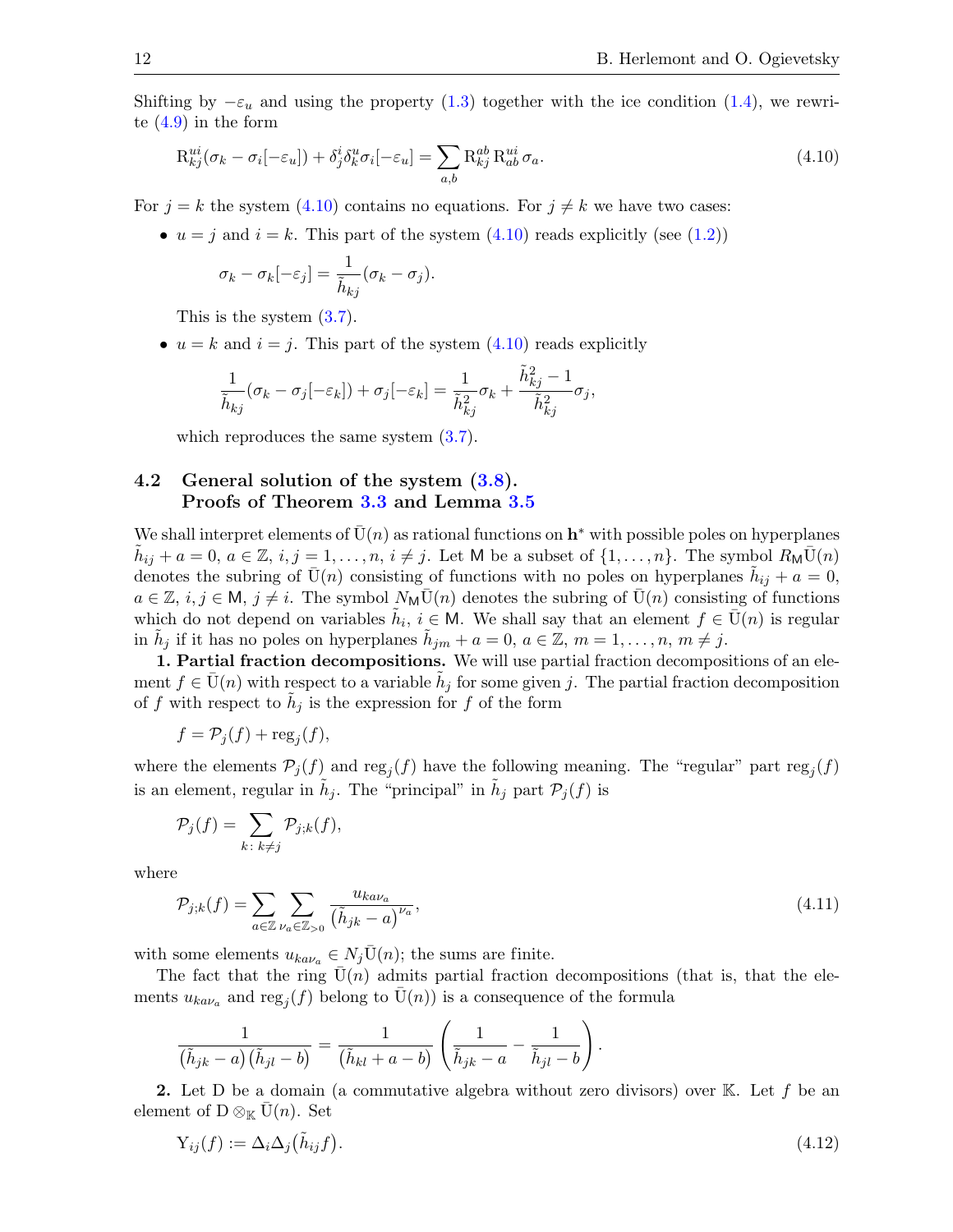<span id="page-12-3"></span>**Lemma 4.1.** If  $Y_{ij}(f) = 0$  for some i and j,  $i \neq j$ , then f can be written in the form

<span id="page-12-1"></span>
$$
f = \frac{A}{\tilde{h}_{ij}} + B,\tag{4.13}
$$

with some  $A, B \in D \otimes_{\mathbb{K}} R_{i,j} \overline{U}(n)$ .

**Proof.** We write  $f$  in the form

$$
f = \frac{A}{(\tilde{h}_{ij} - a_1)^{\nu_1}(\tilde{h}_{ij} - a_2)^{\nu_2} \cdots (\tilde{h}_{ij} - a_M)^{\nu_M}} + B,
$$

where  $a_1 < a_2 < \cdots < a_M$ ,  $\nu_1, \nu_2, \ldots, \nu_M \in \mathbb{Z}_{>0}$ ,  $A, B \in D \otimes_{\mathbb{K}} R_{i,j} \overline{U}(n)$  and the element A is not divisible by any factor in the denominator. There is nothing to prove if  $A = 0$ . Assume that  $A \neq 0$ . Then

<span id="page-12-0"></span>
$$
0 = Y_{ij}(f) = \frac{\tilde{h}_{ij}A}{(\tilde{h}_{ij} - a_1)^{\nu_1} \cdots (\tilde{h}_{ij} - a_M)^{\nu_M}} - \frac{(\tilde{h}_{ij} - 1)A[-\varepsilon_i]}{(\tilde{h}_{ij} - a_1 - 1)^{\nu_1} \cdots (\tilde{h}_{ij} - a_M - 1)^{\nu_M}}
$$
(4.14)  

$$
- \frac{(\tilde{h}_{ij} + 1)A[-\varepsilon_j]}{(\tilde{h}_{ij} - a_1 + 1)^{\nu_1} \cdots (\tilde{h}_{ij} - a_M + 1)^{\nu_M}} + \frac{\tilde{h}_{ij}A[-\varepsilon_i - \varepsilon_j]}{(\tilde{h}_{ij} - a_1)^{\nu_1} \cdots (\tilde{h}_{ij} - a_M)^{\nu_M}} + Y_{ij}(B).
$$

The denominator  $(\tilde{h}_{ij} - a_M - 1)$  appears only in the second term in the right hand side of [\(4.14\)](#page-12-0). It has therefore to be compensated by  $(\tilde{h}_{ij} - 1)$  in the numerator. Hence the only allowed value of  $a_M$  is  $a_M = 0$  and moreover we have  $\nu_M = 1$ . Similarly, the denominator  $(\tilde{h}_{ij} - a_1 + 1)$ appears only in the third term in the right hand side of [\(4.14\)](#page-12-0) and has to be compensated by  $(\tilde{h}_{ij} + 1)$  in the numerator. Hence the only allowed value of  $a_1$  is  $a_1 = 0$  and we have  $\nu_1 = 1$ . The inequalities  $a_1 < a_2 < \cdots < a_M$  imply that  $M = 1$  and we obtain the form [\(4.13\)](#page-12-1) of f.  $\blacksquare$ 

**3.** Let  $f \in D \otimes_{\mathbb{K}} \overline{U}(n)$ . We shall analyze the linear system of finite-difference equations

<span id="page-12-2"></span>
$$
Y_{ij}(f) = 0 \qquad \text{for all} \quad i, j = 1, \dots, n,\tag{4.15}
$$

where  $Y_{ij}$  are defined in [\(4.12\)](#page-11-2).

First we prove a preliminary result. We recall Definition [3.2](#page-6-3) of the vector spaces  $W_i$ ,  $i =$  $1, \ldots, n$ . We select one of the variables  $\tilde{h}_i$ , say,  $\tilde{h}_1$ .

<span id="page-12-7"></span>**Lemma 4.2.** Assume that an element  $f \in D \otimes_{\mathbb{K}} \overline{U}(n)$  satisfies the system [\(4.15\)](#page-12-2). Then

<span id="page-12-5"></span>
$$
f = \sum_{j=2}^{n} F_j + \vartheta,\tag{4.16}
$$

where  $\vartheta \in D \otimes_{\mathbb{K}} U(n)$  and

<span id="page-12-6"></span>
$$
F_j = \frac{u_j(\tilde{h}_j)}{\chi_j} \in \mathcal{D} \otimes_{\mathbb{K}} \mathcal{W}_j \tag{4.17}
$$

with some univariate polynomials  $u_j(\tilde{h}_j)$ ,  $j = 2, \ldots, n$ , with coefficients in D.

**Proof.** Since  $Y_{1m}(f) = 0, m = 2, ..., n$ , Lemma [4.1](#page-12-3) implies that the partial fraction decomposition of f with respect to  $\tilde{h}_1$  has the form

<span id="page-12-4"></span>
$$
f = \sum_{m=2}^{n} \frac{\beta_m}{\tilde{h}_{m1}} + \vartheta,\tag{4.18}
$$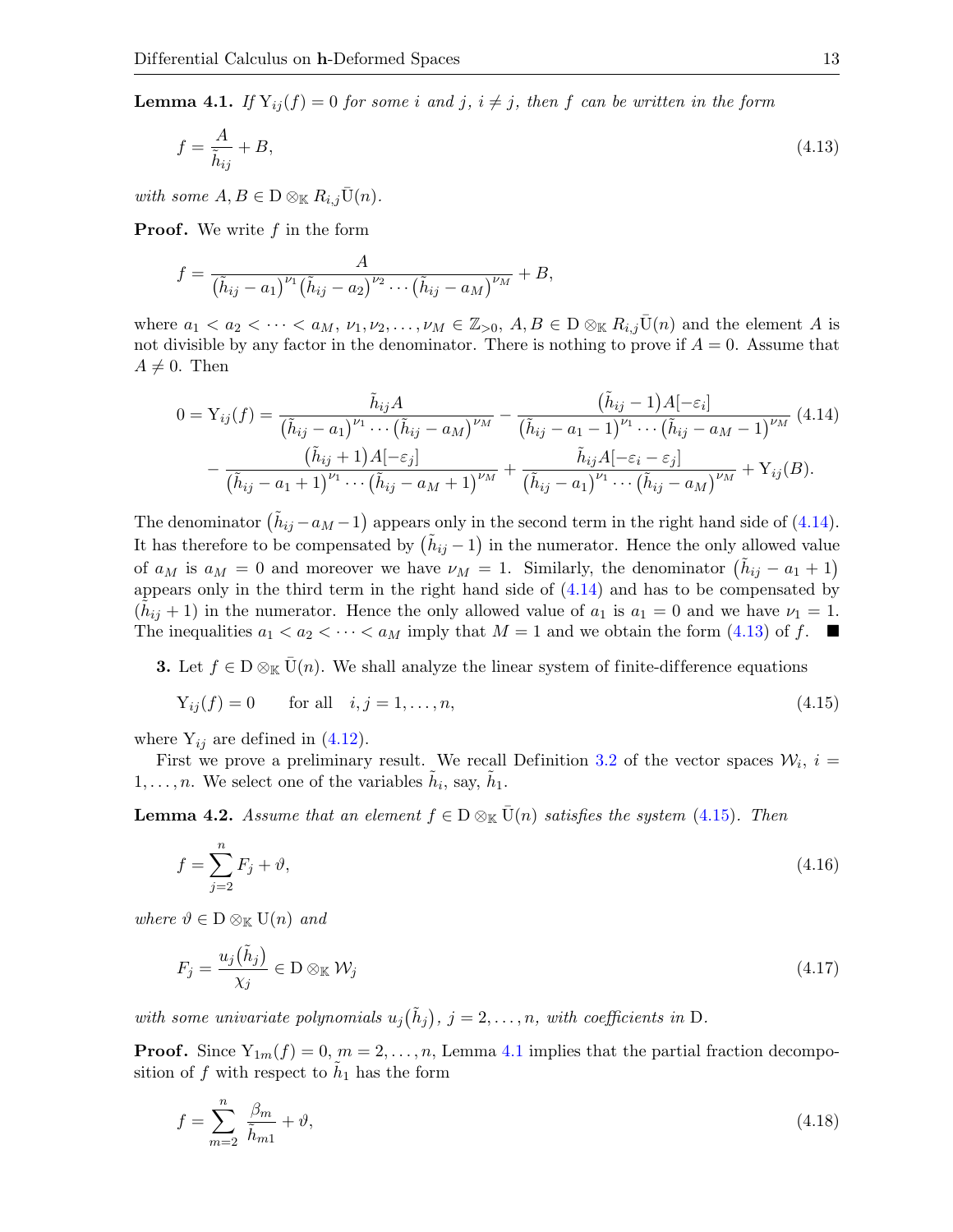where  $\beta_m \in D \otimes_{\mathbb{K}} N_1 \overline{U}(n)$ ,  $m = 2, \ldots, n$ , and  $\vartheta \in D[\tilde{h}_1] \otimes_{\mathbb{K}} N_1 \overline{U}(n)$ . Substituting the expres-sion [\(4.18\)](#page-12-4) for f into the equation  $Y_{1j}(f) = 0, j = 2, \ldots, n$ , we obtain

<span id="page-13-0"></span>
$$
0 = Y_{1j}(f) = \Delta_1 \Delta_j \left( \sum_{m \colon m \neq 1, j} \frac{\tilde{h}_{1j}\beta_m}{\tilde{h}_{m1}} - \beta_j + \tilde{h}_{1j}\vartheta \right)
$$
  
=  $\Delta_1 \Delta_j \left( \sum_{m \colon m \neq 1, j} \frac{\tilde{h}_{1j}\beta_m}{\tilde{h}_{m1}} + \tilde{h}_{1j}\vartheta \right)$   
=  $\sum_{m \colon m \neq 1, j} \left( \frac{\tilde{h}_{1j}\beta_m}{\tilde{h}_{m1}} - \frac{(\tilde{h}_{1j} + 1)\beta_m[-\varepsilon_j]}{\tilde{h}_{m1}} - \frac{(\tilde{h}_{1j} - 1)\beta_m}{\tilde{h}_{m1} + 1} + \frac{\tilde{h}_{1j}\beta_m[-\varepsilon_j]}{\tilde{h}_{m1} + 1} \right) + \Delta_1 \Delta_j (\tilde{h}_{1j}\vartheta). \tag{4.19}$ 

We used that  $\beta_m \in D \otimes_{\mathbb{K}} N_1 \overline{U}(n)$  in the third and fourth equalities. For any  $m \neq 1, j$ , the terms containing the denominator  $h_{m1}$  in the expression [\(4.19\)](#page-13-0) for  $Y_{1j}(f)$  read

$$
\frac{1}{\tilde{h}_{m1}}(\tilde{h}_{1j}\beta_{m}-(\tilde{h}_{1j}+1)\beta_{m}[-\varepsilon_{j}]).
$$

Therefore,  $\tilde{h}_{1j}\beta_m - (\tilde{h}_{1j}+1)\beta_m[-\epsilon_j]$  is divisible, as a polynomial in  $\tilde{h}_1$ , by  $\tilde{h}_{m1}$ , or, what is the same, the value of  $\tilde{h}_{1j}\beta_m - (\tilde{h}_{1j}+1)\beta_m[-\epsilon_j]$  at  $\tilde{h}_1 = \tilde{h}_m$  is zero. This means that

$$
0 = \tilde{h}_{mj}\beta_m - (\tilde{h}_{mj} + 1)\beta_m[-\varepsilon_j] = \Delta_j(\tilde{h}_{mj}\beta_m).
$$

Therefore, the element  $\tilde{h}_{mj}\beta_m$  does not depend on  $\tilde{h}_j$  for any  $j>1$ . We conclude that

$$
\beta_m = \frac{u_m(\tilde{h}_m)}{\prod\limits_{k\colon k \neq 1,m} \tilde{h}_{mk}}
$$

with some univariate polynomial  $u_m$ .

We have proved that the element f has the form  $(4.16)$  where  $F_j$ ,  $j = 2, \ldots, n$ , are given by [\(4.17\)](#page-12-6) and the element  $\vartheta$  is regular in  $\tilde{h}_1$ .

A direct calculation shows that for any  $j = 2, \ldots, n$ , the element  $F_j$ , given by [\(4.17\)](#page-12-6), is a solution of the linear system [\(4.15\)](#page-12-2). Therefore the regular in  $\tilde{h}_1$  part  $\vartheta$  by itself satisfies the system  $Y_{ij}(\vartheta) = 0$ . It is left to analyze the regular part  $\vartheta$ .

We use induction in n. For  $n = 2$ , the element  $\vartheta$  is, by construction, a polynomial in  $\tilde{h}_1$ and  $\tilde{h}_2$ . This is the induction base. We shall now prove that  $\vartheta$  is a polynomial, with coefficients in D, in all *n* variables  $\tilde{h}_1, \ldots, \tilde{h}_n$ .

For arbitrary  $n > 2$  we have  $\vartheta \in D[\tilde{h}_1] \otimes_{\mathbb{K}} \overline{U}'(n-1)$  where we have denoted by  $\overline{U}'(n-1)$ the subring  $N_1\overline{U}(n)$  of  $\overline{U}(n)$  consisting of functions not depending on  $\tilde{h}_1$ . Since  $Y_{ij}(\vartheta)=0$  for  $i, j = 2, \ldots, n$ , we can use the induction hypothesis with  $n-1$  variables  $\tilde{h}_2, \ldots, \tilde{h}_n$  over the ring  $D' = D[\tilde{h}_1].$ 

We now select the variable  $\tilde{h}_2$ . It follows from the induction hypothesis that

<span id="page-13-1"></span>
$$
\vartheta = \sum_{m \colon m \neq 1,2} \frac{\gamma'_m(\tilde{h}_m)}{\prod\limits_{l \colon l \neq 1,m} \tilde{h}_{ml}} + \vartheta',\tag{4.20}
$$

where  $\gamma'_m(\tilde{h}_m)$ ,  $m=3,\ldots,n$ , are univariate polynomials, with coefficients in D', and the element  $\vartheta'$  is a polynomial, with coefficients in D', in the variables  $\tilde{h}_2, \ldots, \tilde{h}_n$ . We rewrite the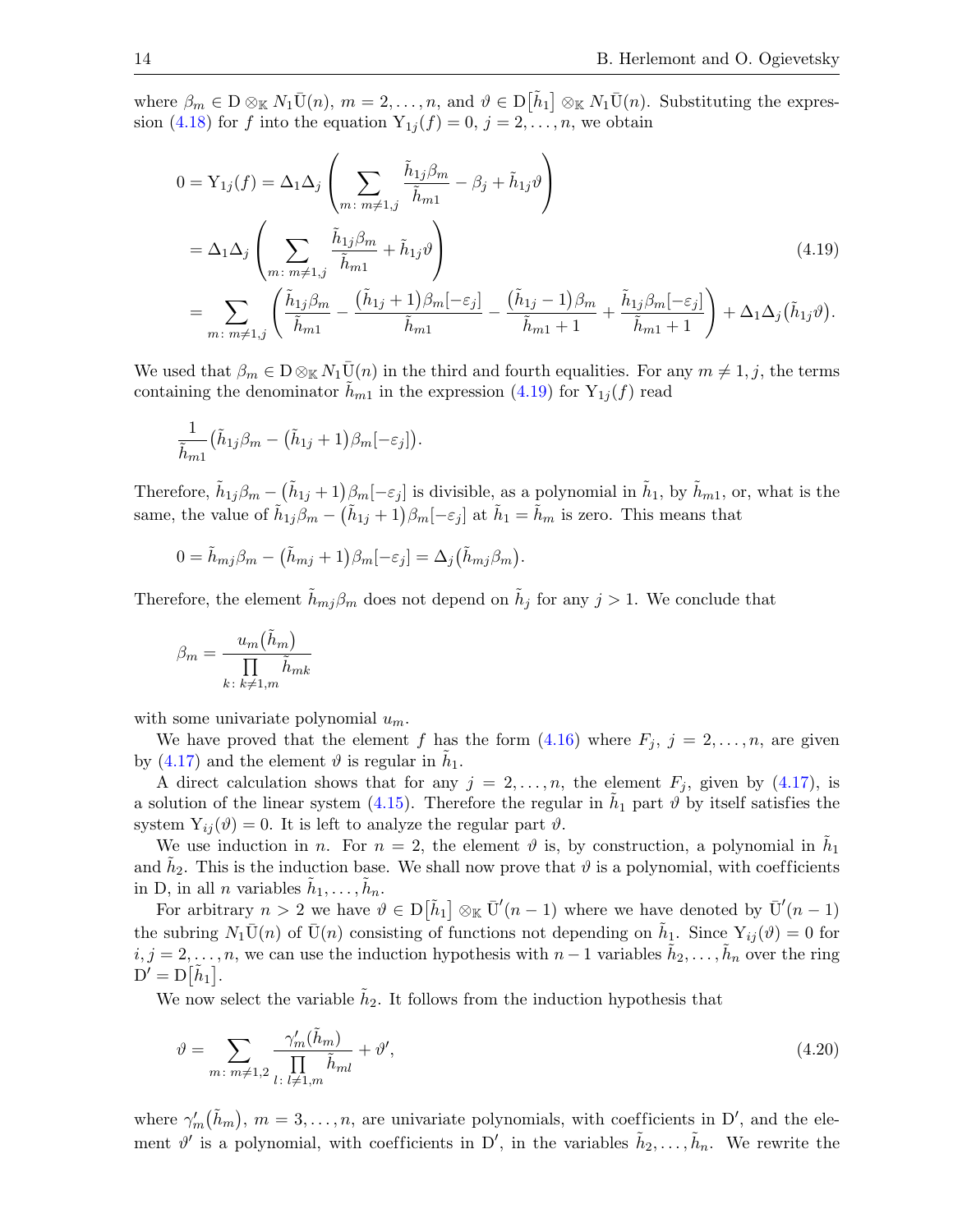equality [\(4.20\)](#page-13-1) in the form

<span id="page-14-0"></span>
$$
\vartheta = \sum_{m \colon m \neq 1,2} \frac{\gamma_m(\tilde{h}_m, \tilde{h}_1)}{\prod\limits_{l \colon l \neq 1,m} \tilde{h}_{ml}} + \vartheta',\tag{4.21}
$$

with some polynomials  $\gamma_m$ ,  $m = 3, \ldots, n$ , in two variables, with coefficients in D; the element  $\vartheta'$ is a polynomial in all variables  $\tilde{h}_1, \ldots, \tilde{h}_n$  with coefficients in D.

The equation  $Y_{12}(\vartheta) = 0$  for  $\vartheta$  given by [\(4.21\)](#page-14-0) reads

$$
0 = \sum_{m:\,m\neq 1,2} \left( \frac{\tilde{h}_{12}\gamma_m}{\tilde{h}_{m2} \prod_{l:\,l\neq 1,2,m} \tilde{h}_{ml}} - \frac{(\tilde{h}_{12}-1)\gamma_m[-\varepsilon_1]}{\tilde{h}_{m2} \prod_{l:\,l\neq 1,2,m} \tilde{h}_{ml}} - \frac{(\tilde{h}_{12}+1)\gamma_m}{(\tilde{h}_{m2}+1) \prod_{l:\,l\neq 1,2,m} \tilde{h}_{ml}} + \frac{\tilde{h}_{12}\gamma_m[-\varepsilon_1]}{(\tilde{h}_{m2}+1) \prod_{l:\,l\neq 1,2,m} \tilde{h}_{ml}} + Y_{12}(\vartheta').
$$
\n(4.22)

The terms containing the denominator  $\tilde{h}_{m2}$  in [\(4.22\)](#page-14-1) read

<span id="page-14-1"></span>
$$
\frac{1}{\tilde{h}_{m2}\prod_{l\colon l\neq 1,2,m}\tilde{h}_{ml}}(\tilde{h}_{12}\gamma_m-(\tilde{h}_{12}-1)\gamma_m[-\varepsilon_1]).
$$

Therefore, the expression  $\tilde{h}_{12}\gamma_m - (\tilde{h}_{12} - 1)\gamma_m[-\epsilon_1]$  is divisible, as a polynomial in  $\tilde{h}_2$ , by  $\tilde{h}_{2m} = \tilde{h}_2 - \tilde{h}_m$ , so

$$
0 = \tilde{h}_{1m}\gamma_m - (\tilde{h}_{1m} - 1)\gamma_m[-\varepsilon_1] = \Delta_1(\tilde{h}_{1m}\gamma_m).
$$

Thus the product  $\tilde{h}_{1m}\gamma_m$ ,  $m=3,\ldots,n$ , does not depend on  $\tilde{h}_1$ . Since  $\gamma_m$ ,  $m=3,\ldots,n$ , is a polynomial, this implies that  $\gamma_m = 0$ . We conclude that  $\vartheta = \vartheta'$  and is therefore a polynomial in all variables  $\tilde{h}_1, \ldots, \tilde{h}$ n.

4. Now we refine the assertion of Lemma [4.2.](#page-12-7) We shall, at this stage, obtain the general solution of the system  $(4.15)$  in a form which does not exhibit the symmetry with respect to the permutations of the variables  $\tilde{h}_1, \ldots, \tilde{h}_n$ .

We recall Definition [3.4](#page-6-4) of the vector space  $H$ .

#### <span id="page-14-4"></span>Lemma 4.3.

(i) The general solution of the linear system [\(4.15\)](#page-12-2) for an element  $f \in D \otimes_{\mathbb{K}} \overline{U}(n)$  has the form

<span id="page-14-2"></span>
$$
f = \sum_{j=2}^{n} F_j + \vartheta,\tag{4.23}
$$

where  $F_j \in D \otimes_{\mathbb{K}} \mathcal{W}_j$  and

<span id="page-14-3"></span>
$$
\vartheta \in D \otimes_{\mathbb{K}} \mathcal{H}.\tag{4.24}
$$

(ii) The elements  $F_j$ ,  $j = 2, \ldots, n$ , and  $\vartheta$  are uniquely defined.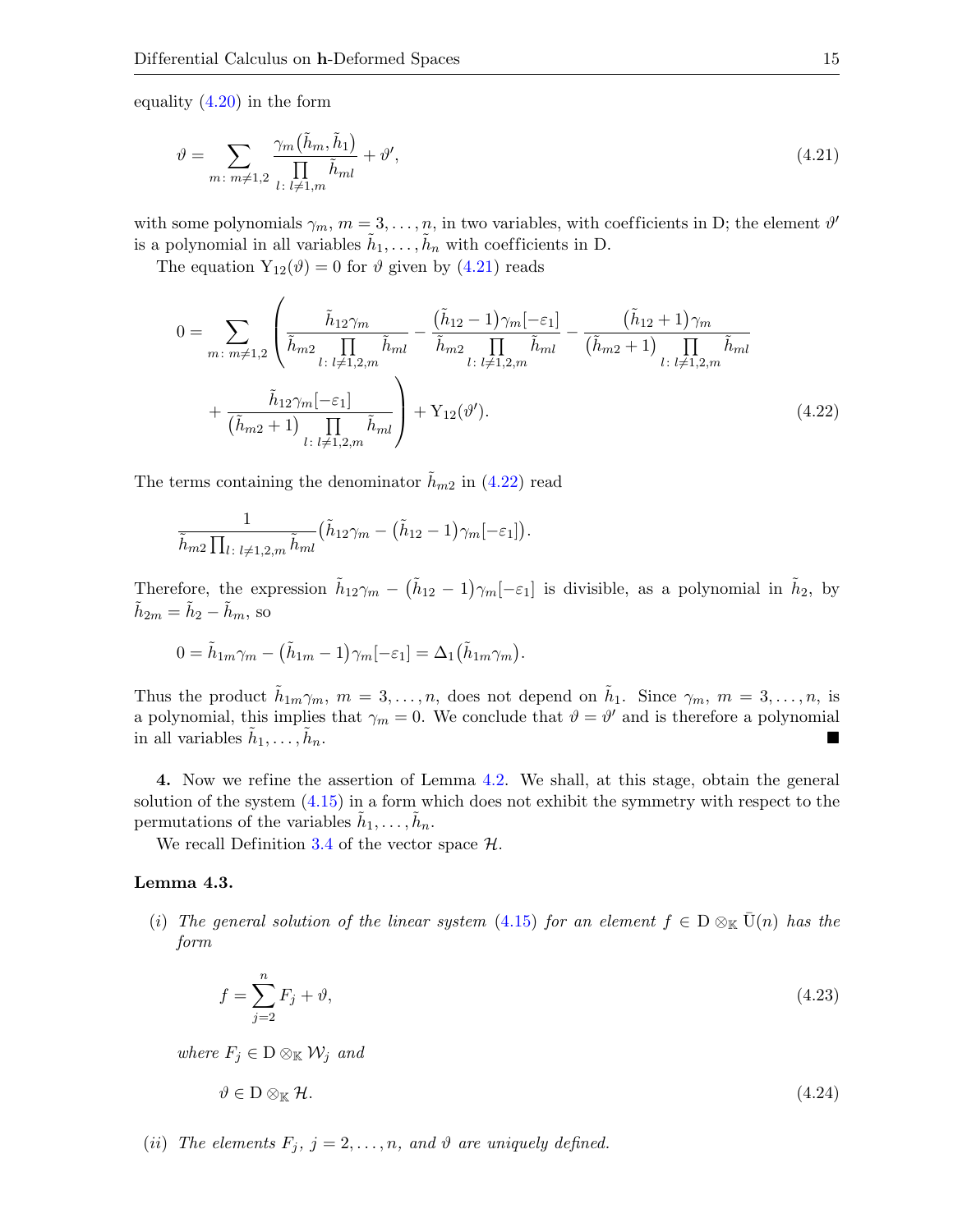**Proof.** (i) In Lemma [4.2](#page-12-7) we have established the decomposition [\(4.23\)](#page-14-2) with  $\vartheta \in D \otimes_{\mathbb{K}} U(n)$ . We now prove the assertion [\(4.24\)](#page-14-3). We first study the case  $n = 2$ . Let  $p \in D[\tilde{h}_1, \tilde{h}_2]$  be a polynomial such that  $Y_{12}(p) = 0$ . Since  $\Delta_1 \Delta_2(\tilde{h}_{12}p) = 0$  we have  $\Delta_2(\tilde{h}_{12}p) \in D[\tilde{h}_2]$ .

It is a standard fact that the operator  $\Delta_2$  is surjective on  $D[\tilde{h}_2]$ . This can be seen, for example, by noticing that the set

$$
\tilde{h}_2^{\uparrow m} := \tilde{h}_2(\tilde{h}_2 + 1) \cdots (\tilde{h}_2 + m - 1), \qquad m \in \mathbb{Z}_{\geq 0},
$$

is a basis of  $D[\tilde{h}_2]$  over D, and

$$
\Delta_2\bigl(\tilde{h}_2^{\uparrow m}\bigr)=m\tilde{h}_2^{\uparrow m-1}.
$$

The surjectivity of  $\Delta_2$  implies that  $\Delta_2(\tilde{h}_{12}p) = \Delta_2(w(\tilde{h}_2))$  for some polynomial  $w(\tilde{h}_2) \in D[\tilde{h}_2]$ . Then  $\Delta_2(\tilde{h}_{12}p - w(\tilde{h}_2)) = 0$  so  $\tilde{h}_{12}p - w(\tilde{h}_2) = v(\tilde{h}_1)$  for some polynomial  $v(\tilde{h}_1) \in D[\tilde{h}_1]$ . Therefore

<span id="page-15-0"></span>.

$$
p = \frac{v(\tilde{h}_1) + w(\tilde{h}_2)}{\tilde{h}_{12}} = \frac{v(\tilde{h}_1) - v(\tilde{h}_2)}{\tilde{h}_{12}} + \frac{v(\tilde{h}_2) + w(\tilde{h}_2)}{\tilde{h}_{12}}
$$

Since p is a polynomial we must have  $w = -v$ . Thus

,

$$
p = \frac{v(\tilde{h}_1) - v(\tilde{h}_2)}{\tilde{h}_{12}}
$$

that is, p is a D-linear combination of complete symmetric polynomials in  $\tilde{h}_1$ ,  $\tilde{h}_2$ .

For arbitrary n, our polynomial  $\vartheta$  is symmetric since, by the above argument, it is symmetric in every pair  $\tilde{h}_i$ ,  $\tilde{h}_j$  of variables. Moreover, considered as a polynomial in a pair  $\tilde{h}_i$ ,  $\tilde{h}_j$ , it is a D-linear combination of complete symmetric polynomials in  $\tilde{h}_i$ ,  $\tilde{h}_j$ . It is then immediate that  $\vartheta$ is a D-linear combination of complete symmetric polynomials in  $\tilde{h}_1, \ldots, \tilde{h}_n$ .

To finish the proof of the statement that the formula [\(4.23\)](#page-14-2) gives the general solution of the system [\(4.15\)](#page-12-2) it is left to check that the complete symmetric polynomials  $H_L$ ,  $L = 0, 1, \ldots$ , in the variables  $\tilde{h}_1, \ldots, \tilde{h}_n$  satisfy the system [\(4.15\)](#page-12-2). Let s be an auxiliary variable and

$$
H(s) = \sum_{L=0}^{\infty} H_L s^L = \prod_k \frac{1}{1 - s\tilde{h}_k}
$$
\n(4.25)

be the generating function of the elements  $H_L$ ,  $L = 0, 1, \ldots$  It is sufficient to show that the formal power series [\(4.25\)](#page-15-0) satisfies the system [\(4.15\)](#page-12-2). Fix  $i, j \in \{1, ..., n\}$ ,  $i \neq j$ , and let  $\zeta_{ij} = \frac{1}{(1-\tilde{h}_{i}s)(1-\tilde{h}_{j}s)}$ . The element

$$
\Delta_i \left( \frac{\tilde{h}_{ij}}{\left(1 - \tilde{h}_i s\right)\left(1 - \tilde{h}_j s\right)} \right) = \frac{1}{1 - \tilde{h}_j s} \left( \frac{\tilde{h}_{ij}}{1 - \tilde{h}_i s} - \frac{\tilde{h}_{ij} - 1}{1 - (\tilde{h}_i - 1)s} \right)
$$

$$
= \frac{1}{\left(1 - \tilde{h}_i \tau\right)\left(1 - (\tilde{h}_i - 1)\tau\right)}
$$

does not depend on  $\tilde{h}_j$  so  $Y_{ij}(\zeta_{ij}) = 0$ . Therefore  $Y_{ij}(H(s)) = 0$  since the factors other than  $\zeta_{ij}$ in the product in the right hand side of [\(4.25\)](#page-15-0) do not depend on  $\tilde{h}_i$  and  $\tilde{h}_j$ .

(ii) Finally, the summands in  $(4.23)$  are uniquely defined since  $(4.23)$  is a partial fraction decomposition of the element  $f$  in  $h_1$ . <sup>1</sup>.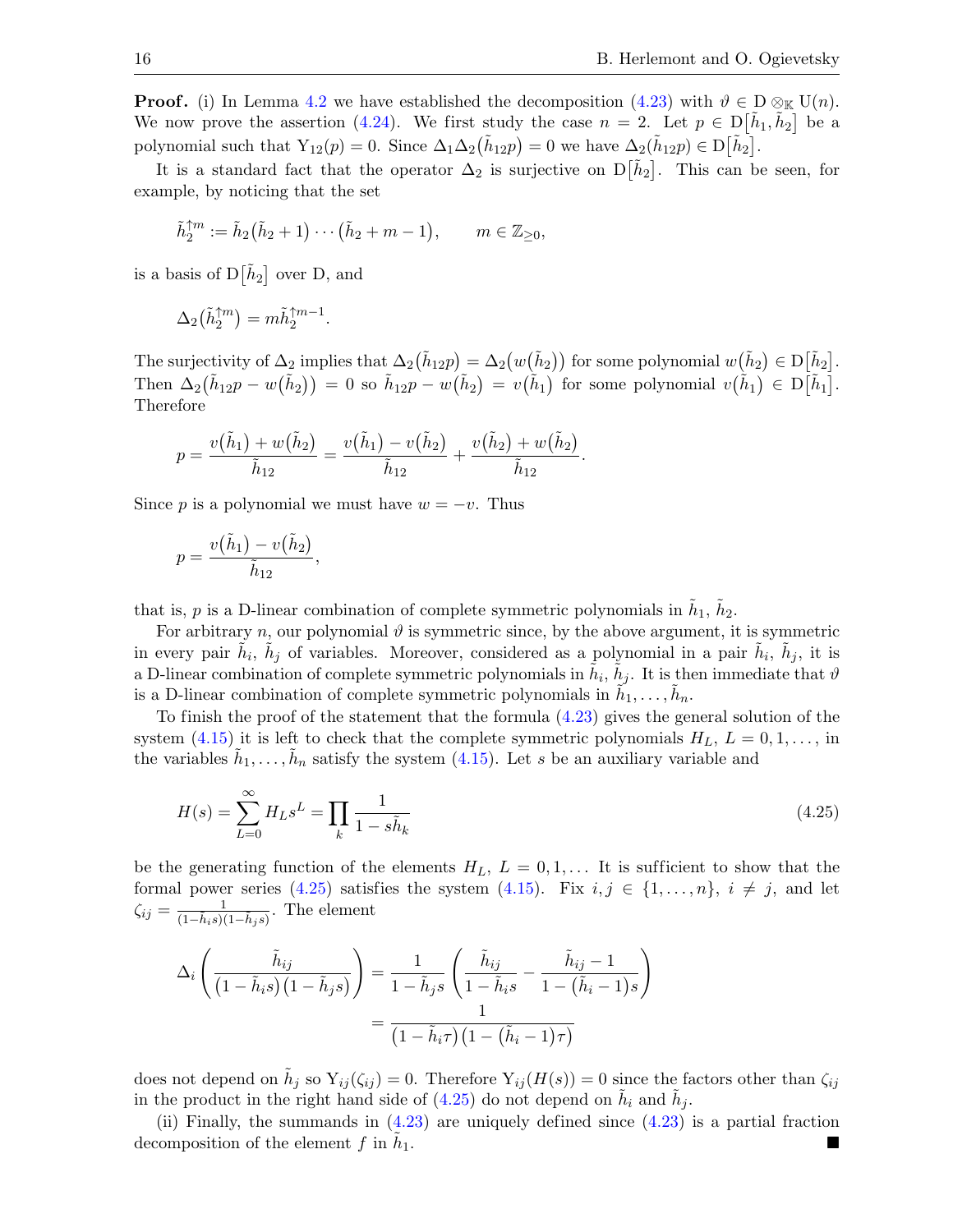**5. Proof of Lemma [3.5\(](#page-6-1)i).** Let t be an auxiliary indeterminate. Multiplying by  $t^{-L-1}$  and taking sum in  $L$ , we rewrite  $(3.9)$  in the form

$$
\sum_{j=1}^{n} \frac{1}{t - \tilde{h}_j} \frac{1}{\chi_j} = \frac{1}{\prod_{j=1}^{n} (t - \tilde{h}_j)}.
$$

The left hand side is nothing else but the partial fraction decomposition, with respect to  $t$ , of the product in the right hand side.

6. Proof of Theorem [3.3.](#page-6-2) The assertion of the Theorem follows immediately from the decomposition  $(4.23)$  in Lemma [4.3](#page-14-4) and the identity  $(3.9)$ .

7. Proof of Lemma [3.5\(](#page-6-1)ii) and (iii). (ii) The formula  $(3.10)$  follows from the uniqueness of the decomposition [\(4.23\)](#page-14-2) in Lemma [4.3.](#page-14-4)

The element f of the form [\(4.23\)](#page-14-2) is  $\mathbb{S}_n$ -invariant if and only if  $f \in \mathcal{H}$  and the assertion [\(3.11\)](#page-6-7) follows.

(iii) For  $j = 1$  formula [\(3.12\)](#page-6-8) is the uniqueness statement of Lemma [4.3.](#page-14-4) In the proof of Lemma [4.3](#page-14-4) we could have selected any  $\tilde{h}_j$  instead of  $\tilde{h}_1$ .

# 4.3 System [\(3.7\)](#page-5-2)

We proceed to the study of the system  $(3.7)$ , that is, the system of equations

<span id="page-16-1"></span>
$$
Z_{ij} = 0, \t i, j = 1, ..., n,
$$
\t(4.26)

where

$$
Z_{ij} = \tilde{h}_{ij} \Delta_j \sigma_i - \sigma_i + \sigma_j = -\Delta_j \big( (\tilde{h}_{ji} + 1) \sigma_i \big) + \sigma_j.
$$

for the *n*-tuple  $\sigma_1, \ldots, \sigma_n \in \overline{U}(n)$ .

1. We use the equations  $Z_{1j}$ ,  $j = 2, \ldots, n$ , to express the elements  $\sigma_j$ ,  $j = 2, \ldots, n$ , in terms of the element  $\sigma_1$ :

<span id="page-16-0"></span>
$$
\sigma_j = \Delta_j((\tilde{h}_{j1} + 1)\sigma_1) = \tilde{h}_{j1}\Delta_j(\sigma_1) + \sigma_1.
$$
\n(4.27)

Substituting the expressions [\(4.27\)](#page-16-0) into the equations  $Z_{i1}$ ,  $i = 2, \ldots, n$ , we find

$$
\tilde{h}_{i1}(\Delta_1(\tilde{h}_{i1}\Delta_i\sigma_1+\sigma_1)-\Delta_i\sigma_1)=0.
$$

Simplifying by  $\tilde{h}_{i1}$  we obtain

<span id="page-16-2"></span>
$$
W_i = 0, \t i = 2, ..., n,
$$
\t(4.28)

where

$$
W_i = \Delta_1(\tilde{h}_{i1}\Delta_i\sigma_1 + \sigma_1) - \Delta_i\sigma_1 = \Delta_i(\Delta_1((\tilde{h}_{i1} + 1)\sigma_1) - \sigma_1)
$$
  
=  $\Delta_i(\tilde{h}_{i1}\sigma_1 - (\tilde{h}_{i1} + 2)\sigma_1[-\varepsilon_1]).$ 

Substituting the expressions [\(4.27\)](#page-16-0) into the equations  $Z_{ij}$ ,  $i, j = 2, \ldots, n$ , we find

$$
\tilde{h}_{i1}(\tilde{h}_{ij}\Delta_i\Delta_j\sigma_1 + \Delta_j\sigma_1 - \Delta_i\sigma_1) = 0.
$$

Simplifying by  $\tilde{h}_{i1}$ , we obtain, with the notation [\(4.12\)](#page-11-2),

<span id="page-16-3"></span>
$$
Y_{ij}(\sigma_1) = 0, \qquad i, j = 2, \dots, n. \tag{4.29}
$$

This is our first conclusion which we formulate in the following lemma.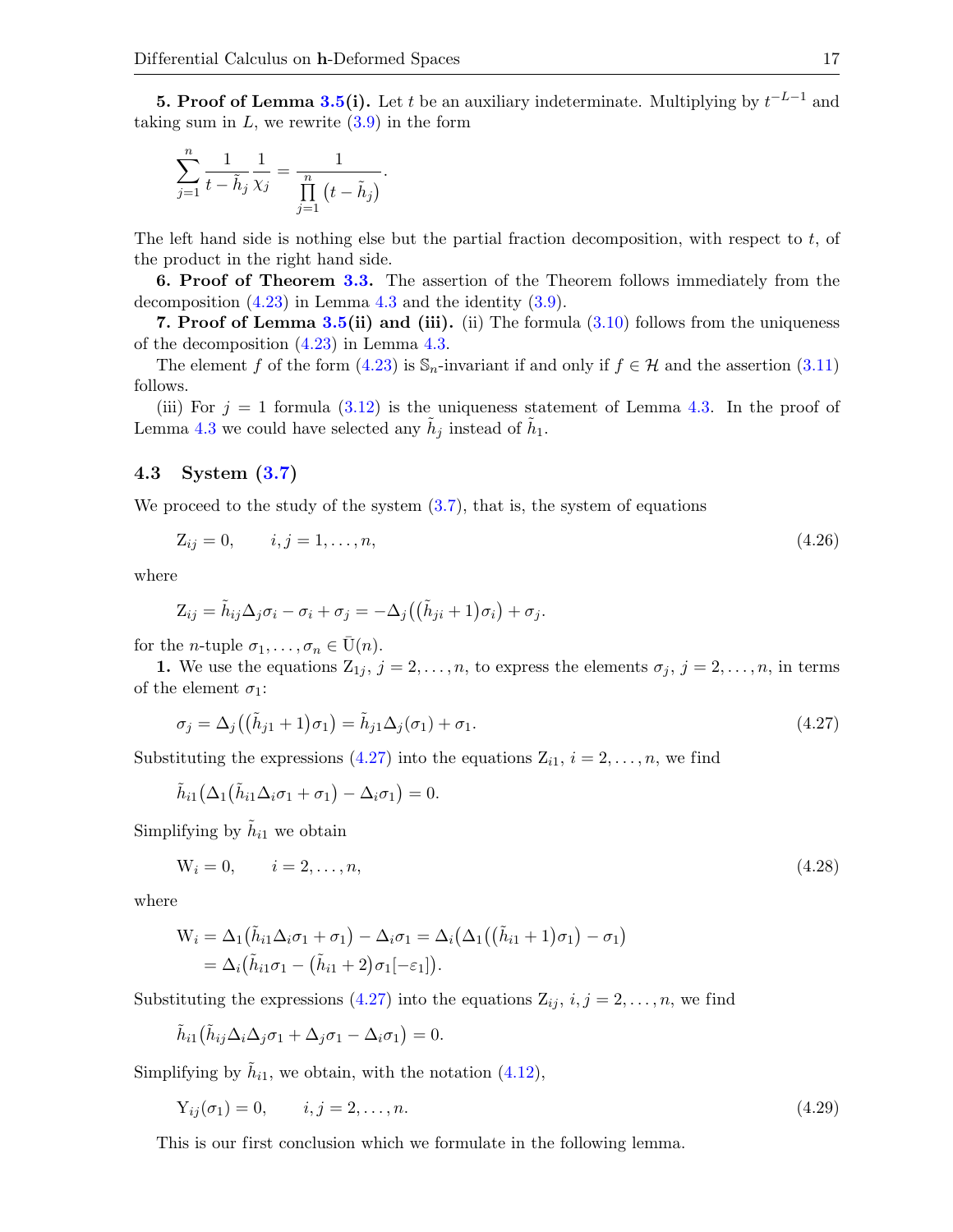**Lemma 4.4.** If  $\sigma_1, \ldots, \sigma_n \in \bar{U}(n)$  is a solution of the system [\(4.26\)](#page-16-1) then the element  $\sigma_1$  sa-tisfies the equations [\(4.28\)](#page-16-2) and [\(4.29\)](#page-16-3). Conversely, if an element  $\sigma_1 \in \bar{U}(n)$  satisfies the equations  $(4.28)$  and  $(4.29)$  then we reconstruct a solution of the system  $(4.26)$  with the help of the formulas [\(4.27\)](#page-16-0).

2. We shall now analyze the consequences imposed by the equations [\(4.28\)](#page-16-2) on the partial fraction decomposition of the element  $\sigma_1$  with respect to  $\tilde{h}_1$ . The full form of the expression  $W_i$ reads

<span id="page-17-1"></span>
$$
W_i = \tilde{h}_{i1}\sigma_1 - (\tilde{h}_{i1} + 2)\sigma_1[-\varepsilon_1] - (\tilde{h}_{i1} - 1)\sigma_1[-\varepsilon_i] + (\tilde{h}_{i1} + 1)\sigma_1[-\varepsilon_1 - \varepsilon_i].
$$
\n(4.30)

We write the element  $\sigma_1$  in the form (keeping the notation of Section [4.2\)](#page-11-0)

<span id="page-17-0"></span>
$$
\sigma_1 = \frac{A}{(\tilde{h}_{i1} - a_1)^{\nu_1} \cdots (\tilde{h}_{i1} - a_L)^{\nu_L}},\tag{4.31}
$$

where  $a_1 < a_2 < \cdots < a_M$ ,  $\nu_1, \nu_2, \ldots, \nu_M \in \mathbb{Z}_{\geq 0}$  and  $A \in R_{1,i} \overline{U}(n)$  is not divisible by any factor in the denominator.

Substitute the expression [\(4.31\)](#page-17-0) into the equation  $W_i = 0$ . The denominator  $(\tilde{h}_{i1} - a_L - 1)$  is present only in term  $(\tilde{h}_{i1}-1)\sigma_1[-\varepsilon_i]$  in [\(4.30\)](#page-17-1). It has therefore to be compensated by  $(\tilde{h}_{i1}-1)$ . Hence the only allowed value of  $a_L$  is  $a_L = 0$  and we have  $\nu_L \leq 1$ . Similarly, the denominator  $(\tilde{h}_{ij} - a_1 + 1)$  appears only in the term  $(\tilde{h}_{i1} + 2)\sigma_1[-\epsilon_1]$  in [\(4.30\)](#page-17-1). It has to be compensated by  $(\tilde{h}_{i1} + 2)$ . Hence the only allowed value of  $a_1$  is  $a_1 = 0$  and we have  $\nu_1 \leq 1$ .

It follows that the partial fraction decomposition of the element  $\sigma_1$  with respect to  $\tilde{h}_1$  reads

<span id="page-17-2"></span>
$$
\sigma_1 = \sum_{k=2}^n \left( \frac{A_k}{\tilde{h}_{k1}} + \frac{A'_k}{\tilde{h}_{k1} + 1} \right) + B,\tag{4.32}
$$

where  $A_k$ ,  $A'_k$ ,  $k = 2, ..., n$ , do not depend on  $\tilde{h}_1$  and B is regular in  $\tilde{h}_1$ .

3. The equations [\(4.28\)](#page-16-2) impose further restrictions on the constituents of the decomposi-tion [\(4.32\)](#page-17-2) of the element  $\sigma_1$ . Substitute the decomposition (4.32) into the equation  $W_i = 0$ . The terms which have denominators of the form  $\tilde{h}_{i1} + m$ ,  $m \in \mathbb{Z}$ , in [\(4.30\)](#page-17-1) are

<span id="page-17-3"></span>
$$
\tilde{h}_{i1}\left(\frac{A_{i}}{\tilde{h}_{i1}}+\frac{A'_{i}}{\tilde{h}_{i1}+1}\right)-(\tilde{h}_{i1}+2)\left(\frac{A_{i}}{\tilde{h}_{i1}+1}+\frac{A'_{i}}{\tilde{h}_{i1}+2}\right) -\left(\tilde{h}_{i1}-1\right)\left(\frac{A_{i}[-\varepsilon_{i}]}{\tilde{h}_{i1}-1}+\frac{A'_{i}[-\varepsilon_{i}]}{\tilde{h}_{i1}}\right)+\left(\tilde{h}_{i1}+1\right)\left(\frac{A_{i}[-\varepsilon_{i}]}{\tilde{h}_{i1}}+\frac{A'_{i}[-\varepsilon_{i}]}{\tilde{h}_{i1}+1}\right).
$$
\n(4.33)

In the expression [\(4.33\)](#page-17-3), the terms with the denominator  $\tilde{h}_{i1} + 1$  read

$$
\frac{\tilde{h}_{i1}A'_{i} - (\tilde{h}_{i1} + 2)A_{i} + (\tilde{h}_{i1} + 1)A'_{i}[-\varepsilon_{i}]}{\tilde{h}_{i1} + 1} = -\frac{A'_{i} + A_{i}}{\tilde{h}_{i1} + 1} + A'_{i} - A_{i} + A'_{i}[-\varepsilon_{i}].
$$

Therefore,

 $A_i + A'_i = 0, \qquad i = 2, \ldots, n.$ 

With this condition, the expression [\(4.33\)](#page-17-3) vanishes.

We conclude that

<span id="page-17-4"></span>
$$
\sigma_1 = \sum_{k=2}^n \left( \frac{A_k}{\tilde{h}_{k1}} - \frac{A_k}{\tilde{h}_{k1} + 1} \right) + B. \tag{4.34}
$$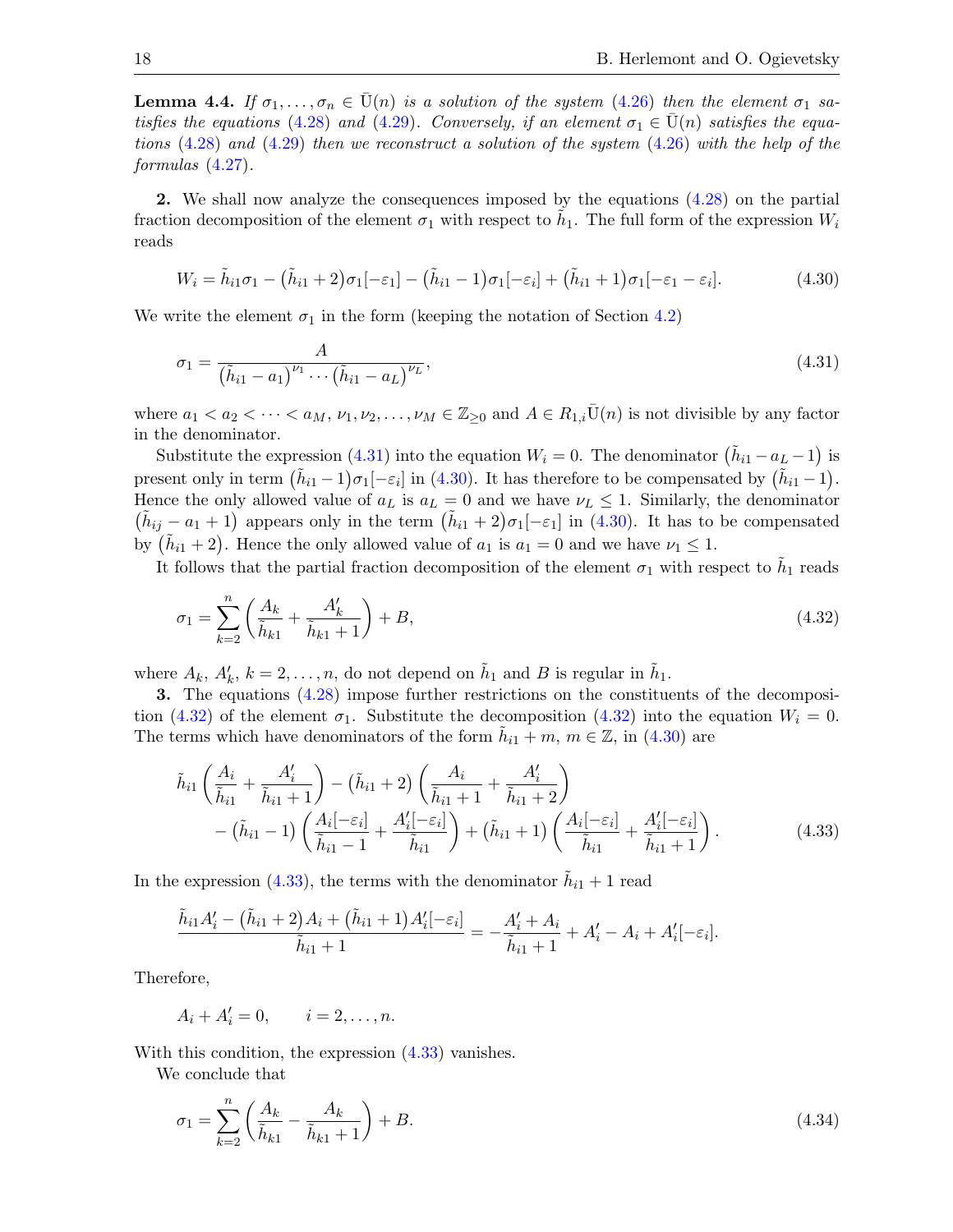4. Now we substitute the obtained expression [\(4.34\)](#page-17-4) for  $\sigma_1$  into the equation  $W_j = 0$  with  $j \neq i$  and follow the singularities of the form  $\tilde{h}_{i1} + m$ ,  $m \in \mathbb{Z}$ . The singular terms are

$$
\tilde{h}_{j1}\left(\frac{A_i}{\tilde{h}_{i1}} - \frac{A_i}{\tilde{h}_{i1}+1}\right) - (\tilde{h}_{j1}+2)\left(\frac{A_i}{\tilde{h}_{i1}+1} - \frac{A_i}{\tilde{h}_{i1}+2}\right) \n- (\tilde{h}_{j1}-1)\left(\frac{A_i[-\varepsilon_j]}{\tilde{h}_{i1}} - \frac{A_i[-\varepsilon_j]}{\tilde{h}_{i1}+1}\right) + (\tilde{h}_{j1}+1)\left(\frac{A_i[-\varepsilon_j]}{\tilde{h}_{i1}+1} - \frac{A_i[-\varepsilon_j]}{\tilde{h}_{i1}+2}\right).
$$
\n(4.35)

In the expression [\(4.35\)](#page-18-0), the terms with the denominator  $\tilde{h}_{i1}$  read

<span id="page-18-0"></span>.

$$
\frac{\tilde{h}_{j1}A_i - (\tilde{h}_{j1} - 1)A_i[-\varepsilon_j]}{\tilde{h}_{i1}}
$$

Therefore, the numerator, as a polynomial in  $\tilde{h}_1$ , must be divisible by the denominator  $\tilde{h}_{i1}$ . The polynomial remainder of this division equals

$$
\tilde{h}_{ij}A_i - (\tilde{h}_{ij} + 1)A_i[-\varepsilon_j] = \Delta_j(\tilde{h}_{ij}A_i).
$$

Therefore, for any  $j = 2, \ldots, n, j \neq i$ , the combination  $\tilde{h}_{ij} A_i$  does not depend on  $\tilde{h}_j$ . It follows that

$$
A_i = \frac{\alpha_i(\tilde{h}_i)}{\prod\limits_{l\colon l\neq 1,i}\tilde{h}_{il}}, \qquad i=2,\ldots,n,
$$

where each  $\alpha_i$  is a univariate polynomial.

For the moment, we have found that

$$
\sigma_1 = \sigma_1^{(s)} + B,
$$

where the element  $B$  is regular in  $\tilde{h}_1$  and

$$
\sigma_1^{(s)} = \sum_{i=2}^n \left( \frac{1}{\tilde{h}_{i1}} - \frac{1}{\tilde{h}_{i1} + 1} \right) \frac{\alpha_i(\tilde{h}_i)}{\prod_{l \colon l \neq 1, i} \tilde{h}_{il}}.
$$

A direct calculation shows that the element  $\sigma_1^{(s)}$  $_1^{(8)}$  satisfies the equations  $(4.28)$  and  $(4.29)$ , so it is left to analyze the regular in  $\tilde{h}_1$  part B.

5. Since the element B satisfies the system of equations  $(4.29)$ , we can use the results of Lemma [4.3](#page-14-4) with  $D = \mathbb{K}[\tilde{h}_1]$ . According to Lemma [4.3,](#page-14-4) we can write (with an obvious shift in indices) the partial fraction decomposition of the element B with respect to  $\tilde{h}_2$  in the form

$$
B = \sum_{j=3}^{n} \frac{u_j(\tilde{h}_j, \tilde{h}_1)}{\prod_{l \colon l \neq 1, j} \tilde{h}_{jl}} + C,
$$

where  $u_j(\tilde{h}_j, \tilde{h}_1), j = 3, \ldots, n$ , is a polynomial in  $\tilde{h}_j$ ,  $\tilde{h}_1$  and C is a linear combination of complete symmetric polynomials in  $\tilde{h}_2, \ldots, \tilde{h}_n$  with coefficients in  $\mathbb{K}[\tilde{h}_1]$ .

The equation  $W_2(B) = 0$  implies that the expression

$$
\tilde{h}_{21}B - (\tilde{h}_{21} + 2)B[-\varepsilon_1]
$$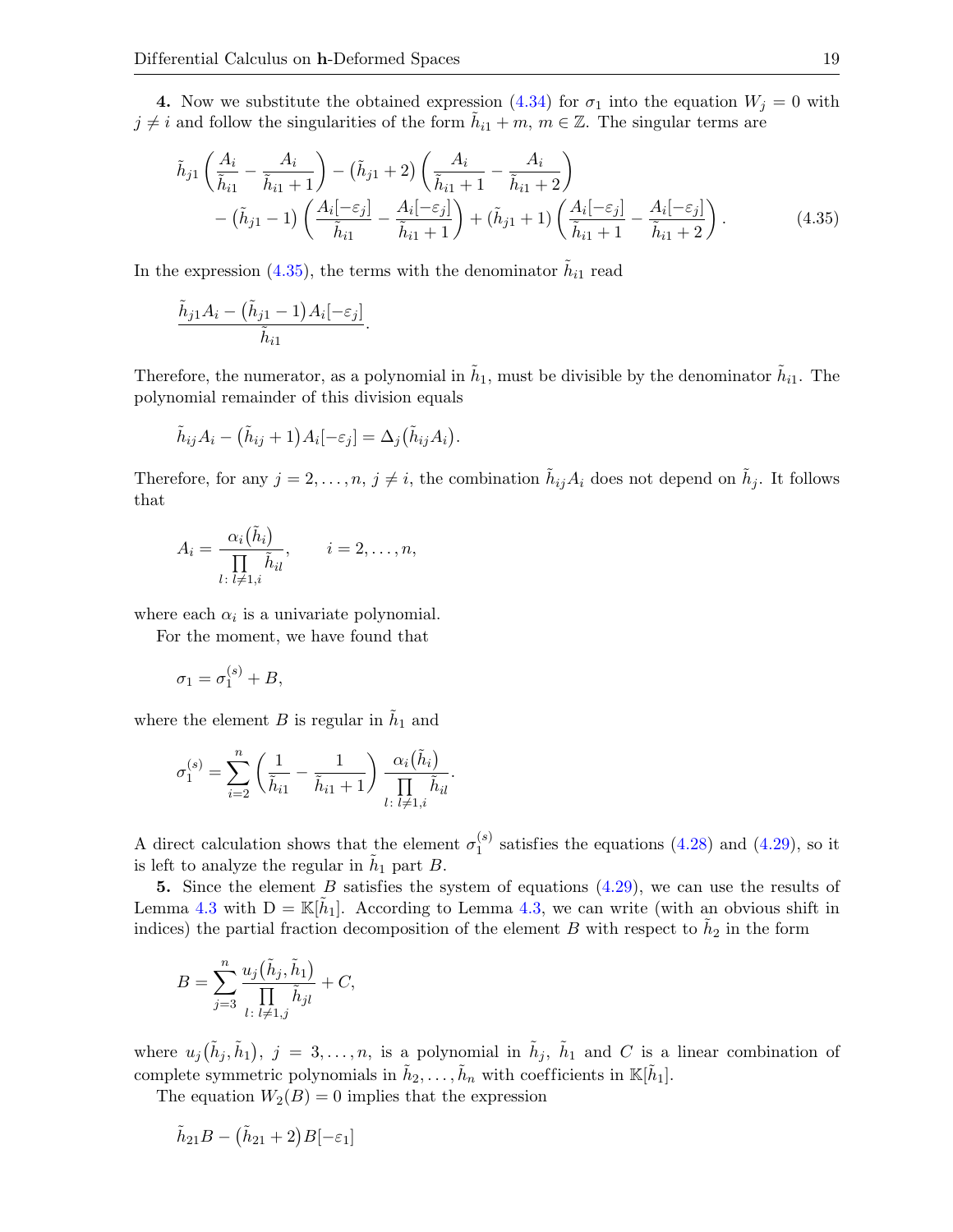does not depend on  $\tilde{h}_2$ . In the notation of paragraph 1 in Section [4.2,](#page-11-0) the part  $\mathcal{P}_{2,j}$ ,  $j=3,\ldots,n$ , of this expression is

$$
\frac{1}{\prod\limits_{l\colon l\neq 12,j}\tilde{h}_{jl}}\left(\frac{\tilde{h}_{21}u_j\big(\tilde{h}_j,\tilde{h}_1\big)-\big(\tilde{h}_{21}+2\big)u_j\big(\tilde{h}_j,\tilde{h}_1-1\big)}{\tilde{h}_{j2}}\right).
$$

Therefore,  $\tilde{h}_{21}u_j(\tilde{h}_j,\tilde{h}_1) - (\tilde{h}_{21}+2)u_j(\tilde{h}_j,\tilde{h}_1-1)$  is divisible, as polynomial in  $\tilde{h}_2$ , by  $\tilde{h}_{2j}$ . So the value of  $\tilde{h}_{21}u_j(\tilde{h}_j, \tilde{h}_1) - (\tilde{h}_{21} + 2)u_j(\tilde{h}_j, \tilde{h}_1 - 1)$  at  $\tilde{h}_2 = \tilde{h}_j$  is zero,

<span id="page-19-0"></span>
$$
\tilde{h}_{j1}u_j(\tilde{h}_j, \tilde{h}_1) - (\tilde{h}_{j1} + 2)u_j(\tilde{h}_j, \tilde{h}_1 - 1) = 0.
$$
\n(4.36)

Set

<span id="page-19-1"></span>
$$
u_j = \frac{\beta_j}{\tilde{h}_{j1}(\tilde{h}_{j1} + 1)}.\tag{4.37}
$$

Then equation [\(4.36\)](#page-19-0) becomes

$$
\frac{\beta_j}{\tilde{h}_{j1}+1} + \frac{\beta_j[-\varepsilon_1]}{\tilde{h}_{j1}+1} = 0,
$$

or  $\Delta_1(\beta_j) = 0$ , so  $\beta_j$  depends only on  $\tilde{h}_j$ . But then if  $\beta_j \neq 0$ , the formula [\(4.37\)](#page-19-1) shows that  $u_j$ cannot be a polynomial in  $\tilde{h}_1$ .

We conclude that the principal part of the element B with respect to  $\tilde{h}_2$  vanishes, and  $B = C$ is a polynomial in all its variables.

6. We claim that C is a K-linear combination of the elements  $\Delta_1(H_L)$ ,  $L = 1, 2, \ldots$ , where  $H_L$ are the complete symmetric polynomials in  $\tilde{h}_1, \ldots, \tilde{h}_n$ .

Consider first the case  $n = 2$ . Set

$$
C=\frac{\xi}{\tilde{h}_{21}(\tilde{h}_{21}+1)},
$$

where  $\xi$  is some polynomial in  $\tilde{h}_1$  and  $\tilde{h}_2$ . With this substitution the equation  $W_2(C) = 0$ becomes

$$
\Delta_2\left(\frac{1}{\tilde{h}_{21}+1}\Delta_1(\xi)\right)=0,
$$

that is,

$$
\frac{1}{\tilde{h}_{21}+1}\Delta_1(\xi)=\mu,
$$

where  $\mu$  does not depend on  $\tilde{h}_2$ . Note that by construction, the polynomial  $\xi$  is divisible by  $\tilde{h}_{21}(\tilde{h}_{21}+1)$ , which implies that  $\mu$  is a polynomial in  $\tilde{h}_1$ . Since  $\Delta_1$  is surjective on polynomials, we can write  $\mu = \Delta_1^2(z(\tilde{h}_1))$  for some univariate polynomial z, that is

$$
\Delta_1(\xi) = (\tilde{h}_{21}+1)\Delta_1^2(z(\tilde{h}_1)).
$$

We have

$$
(\tilde{h}_{21}+1)\Delta_1^2(z(\tilde{h}_1))=\Delta_1(\tilde{h}_{21}\Delta_1(z(\tilde{h}_1))+z(\tilde{h}_1)).
$$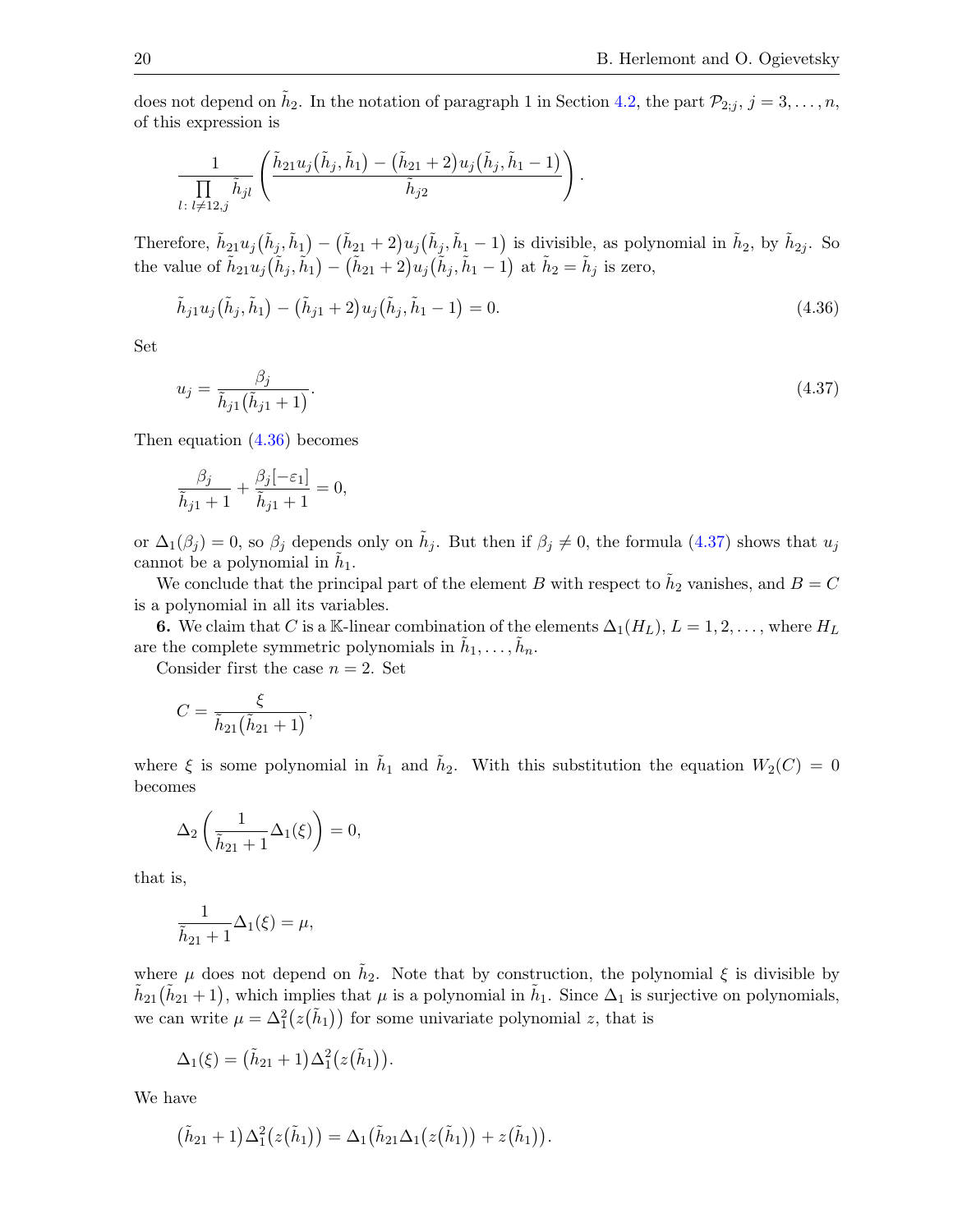Therefore,

$$
\Delta_1(\xi - \tilde{h}_{21}\Delta_1(z(\tilde{h}_1)) - z(\tilde{h}_1)) = 0, \quad \text{or} \quad \xi = \tilde{h}_{21}\Delta_1(z(\tilde{h}_1)) + z(\tilde{h}_1) + w(\tilde{h}_2),
$$

where  $w(\tilde{h}_2)$  is a polynomial in  $\tilde{h}_2$ . That is,

<span id="page-20-1"></span>
$$
C = \frac{\Delta_1(z(\tilde{h}_1))}{\tilde{h}_{21} + 1} + \frac{z(\tilde{h}_1) + w(\tilde{h}_2)}{\tilde{h}_{21}(\tilde{h}_{21} + 1)}.
$$
\n(4.38)

Since the element C is a polynomial, the denominator  $\tilde{h}_{21}$  in the second term in the right hand side of  $(4.38)$  shows that  $w = -z$ . Therefore,

$$
C = \frac{\tilde{h}_{21}\Delta_1(z(\tilde{h}_1)) + z(\tilde{h}_1) - z(\tilde{h}_2)}{\tilde{h}_{21}(\tilde{h}_{21} + 1)} = \Delta_1\left(\frac{z(\tilde{h}_1) - z(\tilde{h}_2)}{\tilde{h}_{21}}\right),
$$

as claimed.

The claim for arbitrary n follows since for any  $j > 2$  the element C is a linear combination of  $\Delta_1(H_L(\tilde{h}_1, \tilde{h}_j)), L = 1, 2, \ldots$ 

7. We summarize the results of this section in the following proposition.

**Proposition 4.5.** The general solution of the system  $(4.28)$  and  $(4.29)$  has the form

<span id="page-20-2"></span>
$$
\sigma_1 = \sum_{i=2}^n \left( \frac{1}{\tilde{h}_{i1}} - \frac{1}{\tilde{h}_{i1} + 1} \right) \frac{\alpha_i(\tilde{h}_i)}{\prod\limits_{l \colon l \neq 1, i} \tilde{h}_{il}} + \Delta_1(\nu), \qquad \nu \in \mathcal{H}
$$
\n(4.39)

and  $\alpha_2, \ldots, \alpha_n$  are univariate polynomials. The elements  $\alpha_2, \ldots, \alpha_n$  and  $\nu$  are uniquely defined.

# <span id="page-20-0"></span>4.4 Potential. Proof of Proposition [3.6](#page-7-0)

**First proof.** We rewrite the formula  $(4.39)$  in the form

$$
\sigma_1 = \Delta_1(\sigma)
$$
, where  $\sigma = \sum_{i=2}^n \frac{\alpha_i(\tilde{h}_i)}{\chi_i} + \nu \in \mathcal{W}$ .

Then the expressions for the elements  $\sigma_j$ ,  $j = 2, \ldots, n$ , see [\(4.27\)](#page-16-0), read

<span id="page-20-3"></span>
$$
\sigma_j = \Delta_j \left( (\tilde{h}_{j1} + 1) \sum_{i=2}^n \frac{\alpha_i (\tilde{h}_i)}{(\tilde{h}_{i1} + 1) \chi_i} + (\tilde{h}_{j1} + 1) \Delta_1(\nu) \right).
$$
\n(4.40)

Since, for  $\nu \in \mathcal{H}$ ,

$$
\Delta_1 \Delta_j(\tilde{h}_{j1}\nu) = 0,
$$

we find that

$$
\Delta_j((\tilde{h}_{j1}+1)\Delta_1(\nu))=\Delta_j(\nu).
$$

The term with  $i = j$  in the sum in the right hand side of  $(4.40)$  is simply

$$
\frac{\alpha_j(\tilde{h}_j)}{\chi_j}.
$$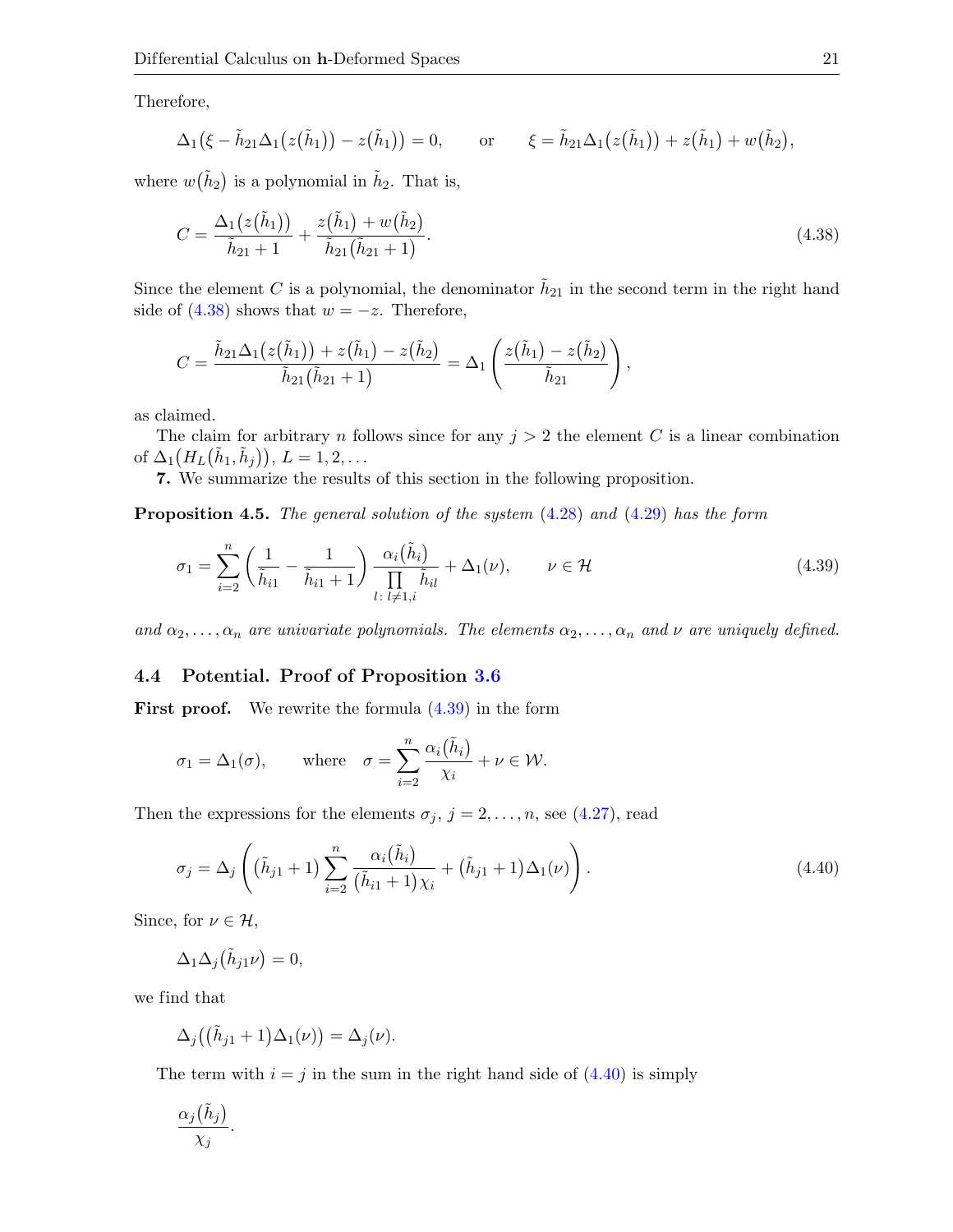Since

$$
\frac{\tilde{h}_{j1} + 1}{\tilde{h}_{i1} + 1} = \frac{\tilde{h}_{i1} + 1 + \tilde{h}_{ji}}{\tilde{h}_{i1} + 1} = 1 + \frac{\tilde{h}_{ji}}{\tilde{h}_{i1} + 1},
$$

we can rewrite the term with  $i \neq j$  in the right hand side of [\(4.40\)](#page-20-3) in the form

$$
\Delta_j\left((\tilde{h}_{j1}+1)\frac{\alpha_i(\tilde{h}_i)}{(\tilde{h}_{i1}+1)\chi_i}\right)=\Delta_j\left(\frac{\alpha_i(\tilde{h}_i)}{\chi_i}-\frac{\alpha_i(\tilde{h}_i)}{(\tilde{h}_{i1}+1)\prod\limits_{l\neq i,j}\tilde{h}_{il}}\right)=\Delta_j\left(\frac{\alpha_i(\tilde{h}_i)}{\chi_i}\right).
$$

Therefore,

 $\sigma_j = \Delta_j(\sigma)$  for all  $j = 1, \ldots, n$ .

The proof of Proposition [3.6](#page-7-0) is completed.

Second proof. Let  $p \in U(n)$  be a polynomial such that  $\Delta_1 \Delta_2(p) = 0$ . Thus,  $\Delta_2(p)$  does not depend on  $\tilde{h}_1$  so, by surjectivity of  $\Delta_2$  on polynomials in  $\tilde{h}_2$ , there exists a polynomial  $p_1$ which does not depend on  $\tilde{h}_1$  and  $\Delta_2(p) = \Delta_2(p_1)$ . The polynomial  $p_2 := p - p_1$  does not depend on  $\tilde{h}_2$ . The next lemma generalizes this decomposition

<span id="page-21-0"></span>
$$
p = p_1 + p_2, \qquad \Delta_1(p_1) = 0, \qquad \Delta_2(p_2) = 0,\tag{4.41}
$$

to the ring  $\bar{U}(n)$ .

<span id="page-21-2"></span>**Lemma 4.6.** Let  $f \in \overline{U}(n)$ . If

$$
\Delta_1 \Delta_2(f) = 0
$$

then there exist elements  $f_1, f_2 \in \overline{U}(n)$  such that  $f_1$  does not depend on  $\tilde{h}_1$ ,  $f_2$  does not depend on  $\tilde{h}_2$ , and

<span id="page-21-1"></span>
$$
f = f_1 + f_2. \tag{4.42}
$$

**Proof.** Decompose f into partial fractions with respect to  $\tilde{h}_1$ .

We have  $\mathcal{P}_{1,2}(f) = 0$ . Indeed, write  $\mathcal{P}_{1,2}(f)$  in the form

$$
\mathcal{P}_{1;2}(f) = \frac{u}{(\tilde{h}_{12} - a_1)^{\nu_1} \cdots (\tilde{h}_{12} - a_L)^{\nu_L}},
$$

where  $a_1 < a_2 < \cdots < a_L$ ,  $\nu_1, \nu_2, \ldots, \nu_L \in \mathbb{Z}_{\geq 0}$  and  $u \in R_{1,2} \overline{U}(n)$  is not divisible by any factor in the denominator. Assume that  $u \neq 0$ . Then

$$
\Delta_1 \Delta_2(\mathcal{P}_{1;2}(f)) = \frac{u + u[-\varepsilon_1 - \varepsilon_2]}{(\tilde{h}_{12} - a_1)^{\nu_1} \cdots (\tilde{h}_{12} - a_L)^{\nu_L}} - \frac{u[-\varepsilon_1]}{(\tilde{h}_{12} - a_1 - 1)^{\nu_1} \cdots (\tilde{h}_{12} - a_L - 1)^{\nu_L}} - \frac{u[-\varepsilon_2]}{(\tilde{h}_{12} - a_1 + 1)^{\nu_1} \cdots (\tilde{h}_{12} - a_L + 1)^{\nu_L}}.
$$

The factor  $(\tilde{h}_{12} - a_L - 1)$  appears only in the denominator of the second term in the right hand side and cannot be compensated by the numerator. Thus  $\mathcal{P}_{1,2}(f) = 0$  (the consideration of the factor  $(\tilde{h}_{12} - a_1 + 1)$  in the denominator of the third term proves the claim as well).

Now we write the part  $\mathcal{P}_{1,j}(f), j > 2$ , in the form  $(4.11)$ ,

$$
\mathcal{P}_{1;j}(f) = \sum_{a \in \mathbb{Z}} \sum_{\nu_a \in \mathbb{Z}_{>0}} \frac{u_{jav_a}}{(\tilde{h}_{1j} - a)^{\nu_a}},
$$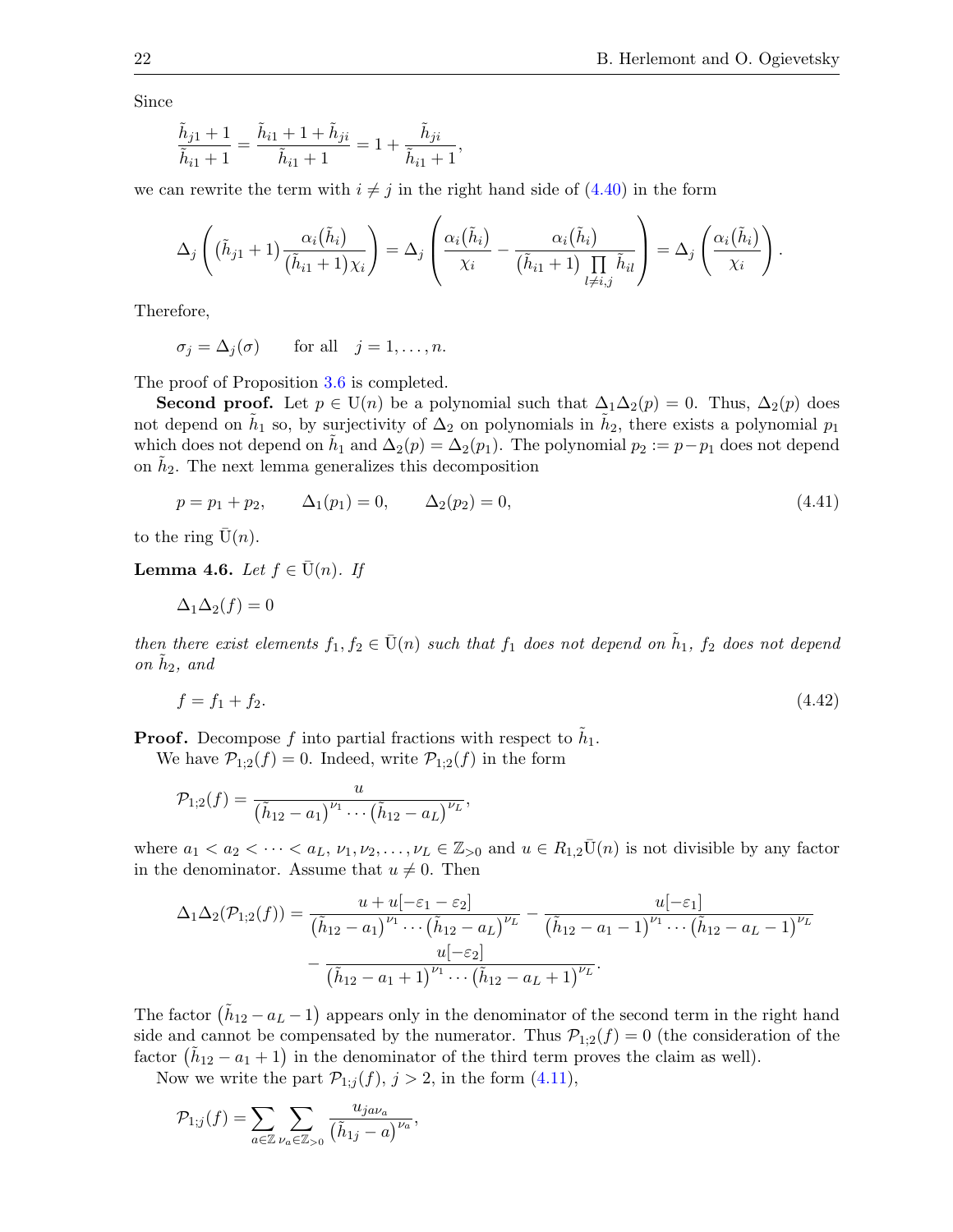where  $u_{jav_a} \in N_1\overline{U}(n)$  and the sums are finite. Then

<span id="page-22-0"></span>
$$
\Delta_1 \Delta_2(\mathcal{P}_{1;j}(f)) = \sum_{a \in \mathbb{Z}} \sum_{\nu_a \in \mathbb{Z}_{>0}} \Delta_2(u_{j a \nu_a}) \left( \frac{1}{(\tilde{h}_{1j} - a)^{\nu_a}} - \frac{1}{(\tilde{h}_{1j} - a - 1)^{\nu_a}} \right).
$$
(4.43)

We prove that the elements  $u_{j a \nu_a}$  do not depend on  $\tilde{h}_2$ . Indeed, if this is not true then there is a minimal  $a \in \mathbb{Z}$  for which  $\Delta_2(u_{jav_a}) \neq 0$  for some  $\nu_a$ . But then the denominator  $(\tilde{h}_{1j} - a)^{\nu_a}$  in the right hand side in [\(4.43\)](#page-22-0) cannot be compensated.

We conclude that  $f = f_{2,0} + g$  where  $f_{2,0} = \sum$  $j>2$  $\mathcal{P}_{1;j}(f)$  does not depend on  $\tilde{h}_2$  and  $g$  is regular

in  $\tilde{h}_1$ .

We decompose g with respect to  $\tilde{h}_2$ . As above, the part  $\mathcal{P}_{2,1}(g)$  vanishes and the calculation, parallel to [\(4.43\)](#page-22-0), shows that  $\mathcal{P}_{2,j}(g), j > 2$ , does not depend on  $\tilde{h}_1$ . Now we have

$$
f = f_{2,0} + f_{1,0} + f^+,
$$

where  $f_{1,0} = \sum$  $j>2$  $\mathcal{P}_{2;j}(g)$  does not depend on  $\tilde{h}_1$  and  $f^+$  is regular in  $\tilde{h}_1$  and  $\tilde{h}_2$ .

We use the decomposition [\(4.41\)](#page-21-0) for the regular part  $f^+$  and write  $f^+ = f_1^+ + f_2^+$ , where  $f_1^+$ does not depend on  $\tilde{h}_1$  and  $f_2^{\dagger}$  does not depend on  $\tilde{h}_2$ . This leads to the required decomposi-tion [\(4.42\)](#page-21-1) with  $f_1 = f_{1,0} + f_1^{\bar{+}}$  and  $f_2 = f_{2,0} + f_2^{\bar{+}}$ .

<span id="page-22-2"></span>**Lemma 4.7.** Let  $\sigma_1, \ldots, \sigma_k, k \leq n$ , be a k-tuple of elements in  $U(n)$  such that

$$
\Delta_a(\sigma_b) = \Delta_b(\sigma_a), \qquad a, b = 1, \dots, k.
$$

Assume that  $\sigma_a$  belongs to the image of  $\Delta_a$  for all  $a = 1, \ldots, k$ , that is, there exist elements  $f_1, \ldots, f_k \in U(n)$  for which  $\sigma_a = \Delta_a(f_a), a = 1, \ldots, k$ . Then there exists a potential  $f \in U(n)$ such that

$$
\sigma_a = \Delta_a(f) = 0, \qquad a = 1, \dots, k.
$$

**Proof.** For  $k = 1$  there is nothing to prove. Let now  $k > 1$ . We use the induction in k. By the induction hypothesis, there exist elements  $F, G \in U(n)$  such that

$$
\sigma_a = \Delta_a(F) \quad \text{for} \quad a = 1, 3, \dots, k \quad \text{and} \quad \sigma_b = \Delta_b(G) \quad \text{for} \quad b = 2, 3, \dots, k.
$$

Then

$$
\Delta_c(F) = \Delta_c(G) \quad \text{for} \quad c = 3, \dots, k \quad \text{and} \quad \Delta_1 \Delta_2(G) = \Delta_2 \Delta_1(F).
$$

The element  $F - G$  does not depend on  $\tilde{h}_c$ ,  $c = 3, \ldots, k$ , and  $\Delta_1 \Delta_2 (F - G) = 0$ . According to Lemma [4.6,](#page-21-2) there exist two elements  $u, v \in \bar{U}(n)$  such that u does not depend on  $\tilde{h}_2$ , v does not depend on  $\tilde{h}_1$ , and  $F - G = u - v$ . Then

$$
f := F + v = G + u
$$

is the desired potential.

**Second proof of Proposition [3.6](#page-7-0).** The symmetric, in i and j, part of the equation  $(3.7)$ is

<span id="page-22-1"></span>
$$
\Delta_i \sigma_j = \Delta_j \sigma_i. \tag{4.44}
$$

The system [\(4.44\)](#page-22-1) by itself does not imply the existence of a potential. However, the equa-tion [\(3.7\)](#page-5-2) can be written in the form  $\sigma_j = \Delta_j((\tilde{h}_{ji} + 1)\sigma_i)$ . So for each  $j = 1, \ldots, n$  the element  $\sigma_j$  belongs to the image of the operator  $\Delta_j$ . Then, according to Lemma [4.7,](#page-22-2) there exists  $\sigma \in U(n)$  such that  $\sigma_j = \Delta_j(\sigma)$ .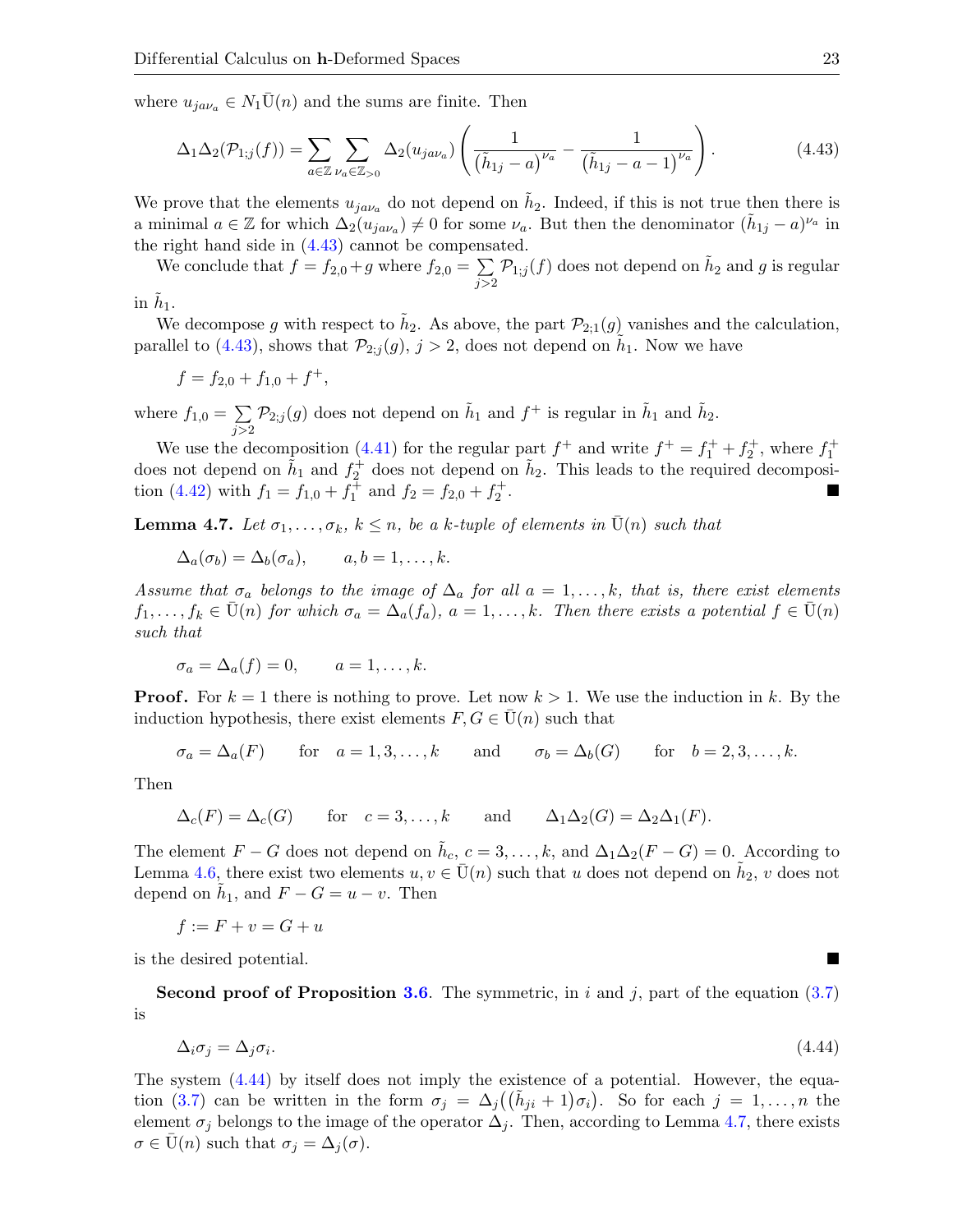# <span id="page-23-0"></span>4.5 Polynomial potentials. Proof of Lemma [3.7](#page-7-2)

The operator  $\check{q}_i$  defined by [\(3.14\)](#page-7-3) can be an automorphism of the ring  $\text{Diff}_{h,\sigma}(n)$  only if

<span id="page-23-2"></span>
$$
\check{q}_i(\sigma_j) = \sigma_{s_i(j)} = \Delta_{s_i(j)}(\sigma), \qquad i, j = 1, \dots, n. \tag{4.45}
$$

On the other hand,

<span id="page-23-3"></span>
$$
\check{q}_i(\sigma_j) = \check{q}_i(\Delta_j(\sigma)) = \Delta_{s_i(j)}(\check{q}_i(\sigma)), \qquad i, j = 1, \dots, n.
$$
\n(4.46)

Comparing  $(4.45)$  and  $(4.46)$  we obtain

$$
\Delta_j(\sigma - \breve{q}_i(\sigma)) = 0, \qquad i, j = 1, \ldots, n,
$$

which implies that  $\sigma$  is  $\mathbb{S}_n$ -invariant. The assertion now follows from Lemma [3.5\(](#page-6-1)ii).

#### <span id="page-23-1"></span>4.6 Central elements. Proof of Proposition [3.8](#page-8-3)

(i) To analyze the relation  $x^{j}c(t) - c(t)x^{j} = 0$ , we shall write the expression  $x^{j}c(t) - c(t)x^{j}$  in the ordered form, in the order  $\partial x \cdot x$ . The element

$$
c_0(t) = \sum_{i} \frac{e(t)}{1 + \tilde{h}_i t} \Gamma_i
$$

is central in the homogeneous ring  $\text{Diff}_{h,0}(n)$ , see the calculation in [\[16,](#page-27-18) Proposition 3]. Hence we have to track only those ordered terms whose filtration degree, see [\(3.6\)](#page-5-4), is smaller than 3. As before, we use the symbol  $u|_{1,d,t}$  to denote these lower degree terms in an expression u. We have

$$
(x^{j}c(t) - c(t)x^{j})|_{1, \text{d.t.}} = \left(-\frac{e(t)}{1 + \tilde{h}_{j}t}\sigma_{j} - \rho(t)[-\varepsilon_{j}] + \rho(t)\right)x^{j}.
$$

Thus the element  $c(t)$  commutes with the generators  $x^j$ ,  $j = 1, \ldots, n$ , if and only if the polynomial  $\rho(t)$  satisfies the system [\(3.16\)](#page-8-0). The use of the anti-automorphism [\(4.6\)](#page-10-6) shows that the element  $c(t)$  then commutes with the generators  $\bar{\partial}_j$ ,  $j = 1, \ldots, n$ , as well.

(ii) We check the case  $j = 1$ . The calculation for  $\sigma \in \mathcal{W}_j$  is similar.

Since the combination  $\frac{e(t)}{1+\tilde{h}_1t}$  does not depend on  $\tilde{h}_1$ , we have, for  $\rho(t) = \frac{e(t)}{1+\tilde{h}_1t}\sigma$ ,

$$
\Delta_1 \rho(t) = \frac{e(t)}{1 + \tilde{h}_1 t} \Delta_1 \sigma = \frac{e(t)}{1 + \tilde{h}_1 t} \sigma_1.
$$

For  $j > 1$  we have

<span id="page-23-4"></span>
$$
\sigma = (\tilde{h}_{1j} + 1)\Delta_j \sigma, \qquad j = 2, \dots, n,
$$
\n(4.47)

and we calculate

$$
\Delta_j \rho(t) = \frac{e(t)}{(1 + \tilde{h}_1 t)(1 + \tilde{h}_j t)} \Delta_j \left( (1 + \tilde{h}_j t) \sigma \right)
$$
  
= 
$$
\frac{e(t)}{(1 + \tilde{h}_1 t)(1 + \tilde{h}_j t)} \left( t \sigma + (1 + (\tilde{h}_j - 1)t) \Delta_j \sigma \right) = \frac{e(t)}{1 + \tilde{h}_j t} \Delta_j \sigma,
$$

according to the formula [\(4.47\)](#page-23-4).

(iii) The proof is the same as for the ring  $\text{Diff}_{h}(n)$ , see [\[16,](#page-27-18) Lemma 8].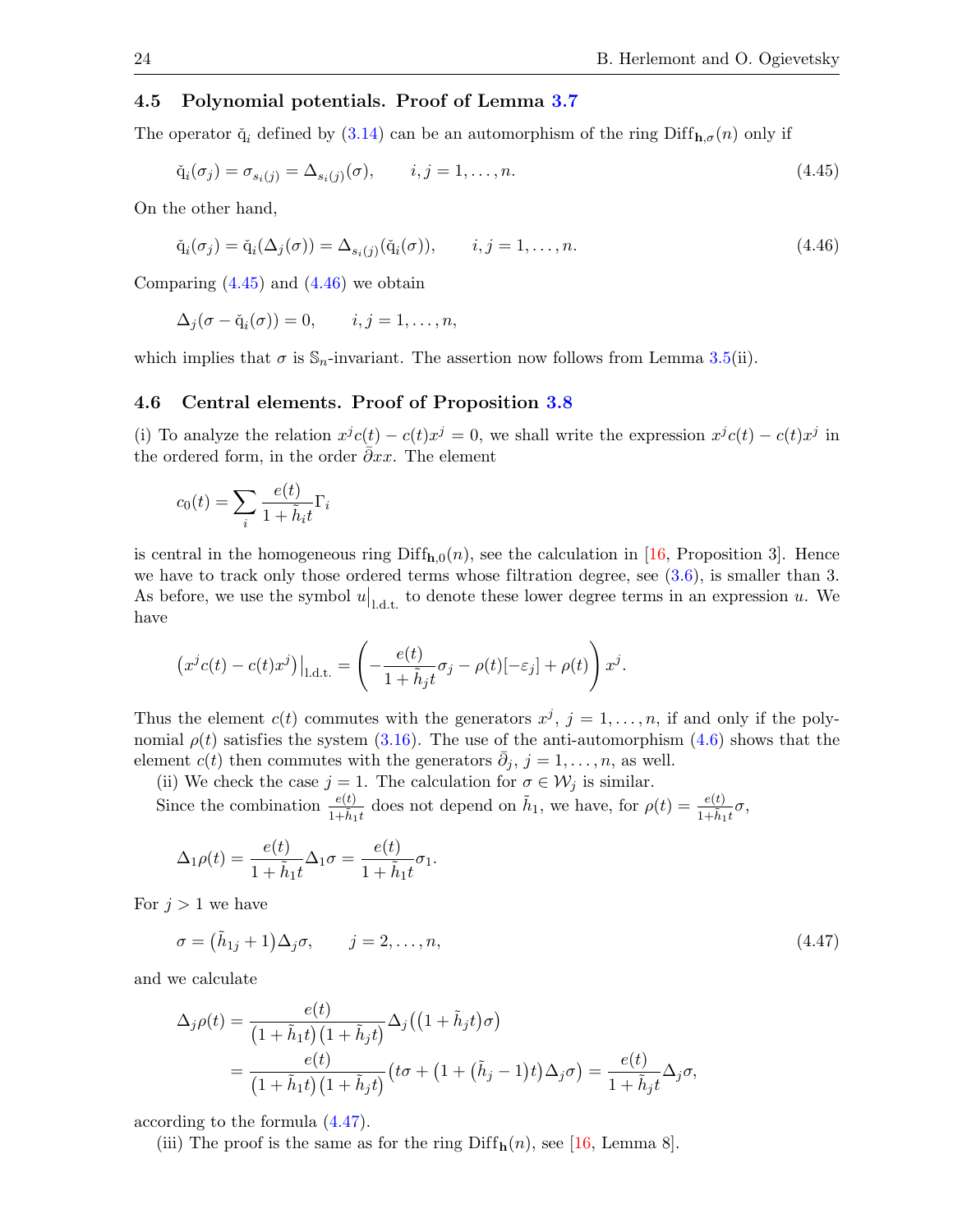### <span id="page-24-0"></span>4.7 Rings of fractions. Proof of Lemma [3.9](#page-8-4)

(i) The set  $\mathfrak{B}_{\text{D}} := \{\tilde{h}_i, x'^{\circ i}, c_i\}_{i=1}^n$ , where  $x'^{\circ i} := x^i \psi'_i$ ,  $i = 1, \ldots, n$ , generates the localized ring  $S_x^{-1}$  Diff<sub>h, $\sigma(n)$ </sub>. Moreover, the complete set of the defining relations for the generators from the set  $\mathfrak{B}_{\mathcal{D}}$  does not remember about the potential  $\sigma$ . It reads

$$
\tilde{h}_i \tilde{h}_j = \tilde{h}_j \tilde{h}_i, \qquad \tilde{h}_i x'^{oj} = x'^{oj} (\tilde{h}_i + \delta_i^j), \qquad x'^{oj} x'^{oj} = x'^{oj} x'^{oi}, \qquad i, j = 1, \dots, n,
$$
  

$$
c_i \text{ are central}, \qquad i = 1, \dots, n.
$$

The proof is the same as for the ring  $\text{Diff}_{h}(n)$ , see [\[16\]](#page-27-18). The isomorphism is now clear.

(ii) Assume that  $\iota: \text{Diff}_{\mathbf{h},\sigma}(n) \to \text{Diff}_{\mathbf{h},\sigma'}(n)$  is an isomorphism of filtered rings over  $U(n)$ . To distinguish the generators, we denote the generators of the ring Diff<sub>h, $\sigma'(n)$ </sub> by  $x'^i$  and  $\bar{\partial}'_i$ .

The  $\varepsilon_i$ -weight subspace  $\mathfrak{E}_i$  of the ring Diff<sub>h, $\sigma$ </sub> $(n)$  consists of elements of the form  $\theta x^i$  where  $\theta$ is a polynomial in the elements  $\Gamma_j$ ,  $j = 1, \ldots, n$ , with coefficients in U(*n*). Since the space of the elements of  $\mathfrak{E}_i$  of filtration degree  $\leq 1$  is  $\overline{\mathrm{U}}(n)x^i$ , we must have

<span id="page-24-2"></span>
$$
\iota: x^i \mapsto \mu_i x'^i, \qquad \bar{\partial}_i \mapsto \bar{\partial}_i' \nu_i \tag{4.48}
$$

with some invertible elements  $\mu_i, \nu_i \in \bar{U}(n), i = 1, \ldots, n$ . Let  $\gamma_i := \mu_i \nu_i, i = 1, \ldots, n$ . The defining relation [\(4.4\)](#page-10-7) and the corresponding relation for the ring  $\text{Diff}_{\mathbf{h},\sigma'}(n)$  shows that the formulas [\(4.48\)](#page-24-2) may define an isomorphism only if

<span id="page-24-3"></span>
$$
\gamma_i = \gamma_j[\varepsilon_j], \qquad i, j = 1, \dots, n,\tag{4.49}
$$

and

<span id="page-24-4"></span>
$$
\gamma_i \sigma'_i = \sigma_i, \qquad i = 1, \dots, n. \tag{4.50}
$$

The condition [\(4.49\)](#page-24-3) implies that  $\gamma_i = \gamma$  for some  $\gamma \in \mathbb{K}$ . The condition [\(4.50\)](#page-24-4) then becomes  $\gamma \sigma_i' = \sigma_i$  and the assertion follows.

### <span id="page-24-1"></span>4.8 Lowest weight representations. Proof of Proposition [3.10](#page-9-3)

We need the following identity (see  $[16, \text{Lemma } 5]$ ):

<span id="page-24-5"></span>
$$
\sum_{j} \frac{1}{\tilde{h}_j + t^{-1}} Q_j^+ = 1 - \frac{e(t)[-\varepsilon]}{e(t)}
$$
\n(4.51)

and its several consequences. At  $t = (1 - \tilde{h}_m)^{-1}$ ,  $m = 1, \ldots, n$ , the equality [\(4.51\)](#page-24-5) becomes

<span id="page-24-6"></span>
$$
\sum_{j} \frac{1}{\tilde{h}_{jm} + 1} Q_j^+ = 1.
$$
\n(4.52)

Then,

<span id="page-24-7"></span>
$$
\sum_{i} \frac{1}{1 + t\tilde{h}_i} \frac{1}{\tilde{h}_{ik} + 1} Q_i^+ = \frac{1}{1 + t(\tilde{h}_k - 1)} \sum_{i} \left( \frac{1}{\tilde{h}_{ik} + 1} - \frac{t}{1 + t\tilde{h}_i} \right) Q_i^+
$$

$$
= \frac{1}{1 + t(\tilde{h}_k - 1)} \frac{e(t)| - \varepsilon]}{e(t)}.
$$
(4.53)

We used [\(4.51\)](#page-24-5) and [\(4.52\)](#page-24-6) in the last equality. The substitution  $\tilde{h}_i \leadsto -\tilde{h}_i + 1$ ,  $i = 1, \ldots, n$ , and  $t \rightarrow -t$  into [\(4.53\)](#page-24-7) gives

<span id="page-24-8"></span>
$$
\sum_{i} \frac{1}{1 + t(\tilde{h}_i - 1)} \frac{1}{\tilde{h}_{ki} + 1} \mathbf{Q}_i^- = \frac{1}{1 + t\tilde{h}_k} \frac{e(t)}{e(t) [-\varepsilon]}.
$$
\n(4.54)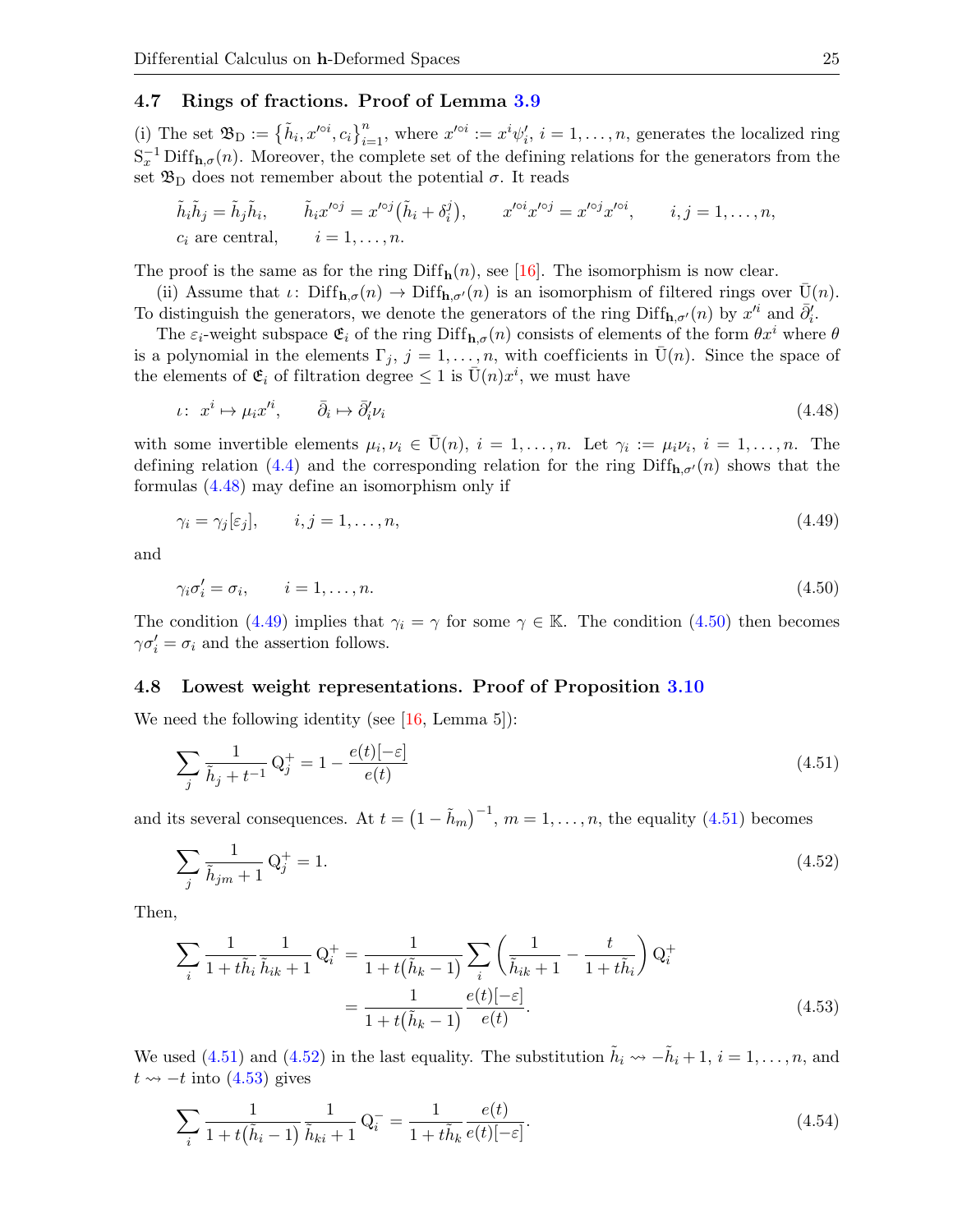**Proof of Proposition [3.10.](#page-9-3)** Since the element  $c(t)$  is central, it is sufficient to calculate its value on the vector  $|\rangle$ . Denote

$$
c(t)|\rangle = \omega(t)|\rangle.
$$

We have

<span id="page-25-0"></span>
$$
\bar{\partial}_j x^i = \sum_{k,l} \Psi_{jl}^{ik} x^l \bar{\partial}_k + \sum_k \Psi_{jk}^{ik} \sigma_k, \tag{4.55}
$$

where  $\Psi$  is the skew inverse of the operator R, see [\(1.6\)](#page-2-8) (we refer, e.g., to [\[15,](#page-27-21) Section 4.1.2] for details on skew inverses).

Since the generators  $\bar{\partial}_i$ ,  $i = 1, \ldots, n$ , annihilate the vector  $|\rangle$ , see [\(3.18\)](#page-9-4), we find, in view of [\(4.55\)](#page-25-0), that

<span id="page-25-1"></span>
$$
\omega(t) = \sum_{i,k} \frac{e(t)}{1+t\tilde{h}_i} \Psi_{ik}^{ik} \sigma_k - \rho(t) = \sum_{i,k} \frac{e(t)}{1+t\tilde{h}_i} \frac{1}{\tilde{h}_{ik}+1} Q_i^+ Q_k^- \sigma_k - \rho(t)
$$
  
=  $e(t) [-\varepsilon] \sum_k \frac{1}{1+t(\tilde{h}_k-1)} Q_k^- \sigma_k - \rho(t).$  (4.56)

We used  $(1.7)$  in the second equality and  $(4.53)$  in the third equality.

We shall verify  $(3.19)$  for every representative of the space W. As in the proof of Proposition  $3.8$ (ii), it is sufficient to establish  $(3.19)$  for

$$
\sigma = \frac{A(\tilde{h}_1)}{\chi_1},
$$
 where *A* is a univariate polynomial.

Then

<span id="page-25-2"></span>
$$
\sigma_j = \frac{1}{\tilde{h}_{1j} + 1}\sigma, \qquad j = 2, \dots, n,
$$
\n(4.57)

and, according to Proposition [3.8\(](#page-8-3)ii),

<span id="page-25-3"></span>
$$
\rho(t) = \frac{e(t)}{1 + t\tilde{h}_1}\sigma.
$$
\n(4.58)

Denote the underlined sum in  $(4.56)$  by  $\xi$ . Taking into account  $(4.57)$  we calculate

$$
\xi = \frac{1}{1 + t(\tilde{h}_1 - 1)} (\sigma - \sigma[-\varepsilon_1]) Q_1^- + \sigma \sum_{j=2}^n \frac{1}{1 + t(\tilde{h}_j - 1)} \frac{1}{\tilde{h}_{1j} + 1} Q_j^-
$$
  
= 
$$
-\frac{\sigma[-\varepsilon_1] Q_1^-}{1 + t(\tilde{h}_1 - 1)} + \sigma \sum_{j=1}^n \frac{1}{1 + t(\tilde{h}_j - 1)} \frac{1}{\tilde{h}_{1j} + 1} Q_j^-
$$
  
= 
$$
-\frac{\sigma[-\varepsilon_1] Q_1^-}{1 + t(\tilde{h}_1 - 1)} + \frac{1}{1 + t\tilde{h}_1} \frac{\sigma e(t)}{e(t) [-\varepsilon]}.
$$

We have used [\(4.54\)](#page-24-8) in the last equality. Note that

$$
\sigma[-\varepsilon_1] Q_1^- = \frac{A(\tilde{h}_1 - 1)}{\chi_1[-\varepsilon_1]} \frac{\chi_1[-\varepsilon_1]}{\chi_1} = \frac{A(\tilde{h}_1 - 1)}{\chi_1} = \sigma[-\varepsilon],
$$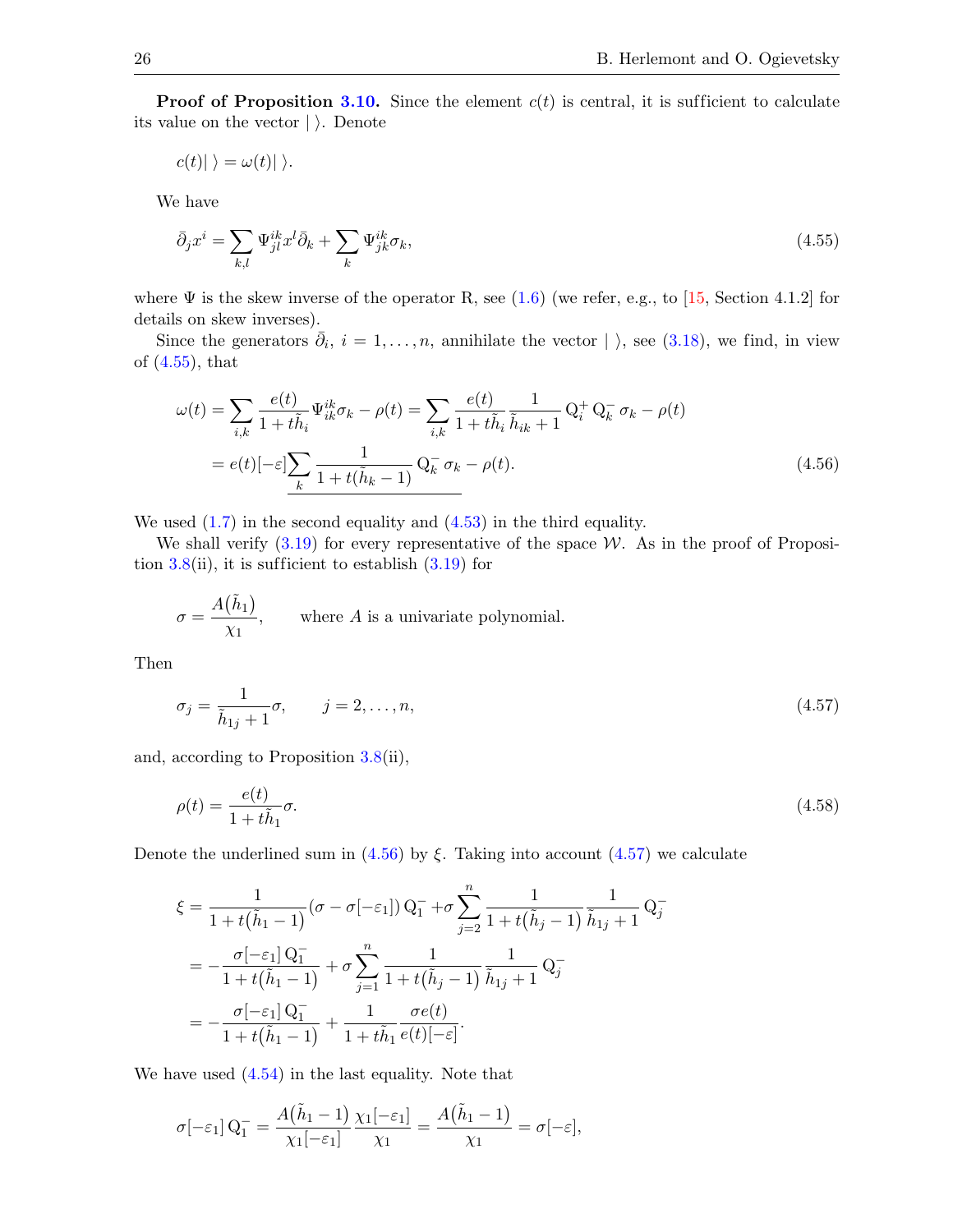so

$$
\xi = -\frac{\sigma[-\varepsilon]}{1+t(\tilde{h}_1-1)} + \frac{1}{1+t\tilde{h}_1}\frac{\sigma e(t)}{e(t)[-\varepsilon]}
$$

Substituting the obtained expression for  $\xi$  into  $(4.56)$  and taking into account  $(4.58)$  we conclude that

<span id="page-26-1"></span>.

$$
\omega(t) = e(t)[-\varepsilon] \left( -\frac{\sigma[-\varepsilon]}{1+t(\tilde{h}_1-1)} + \frac{1}{1+t\tilde{h}_1} \frac{\sigma e(t)}{e(t)[-\varepsilon]} \right) - \frac{e(t)}{1+t\tilde{h}_1} \sigma
$$

$$
= -\frac{e(t)[-\varepsilon]}{1+t(\tilde{h}_1-1)} \sigma[-\varepsilon] = -\rho(t)[-\varepsilon],
$$

as stated.

# <span id="page-26-0"></span>4.9 Several copies. Proof of Lemma [3.11](#page-9-6)

Assume that, say,  $N > 1$ . Repeating the calculations [\(4.7\)](#page-10-3) and [\(4.8\)](#page-10-4) for one copy in Section [4.1,](#page-9-1) we find, for  $i, j, k = 1, \ldots, n$ ,

$$
(x^{i\alpha}\bar{\partial}_{j\beta})\bar{\partial}_{k\gamma}\Big|_{1,\text{d.t.}} = \left(\sum_{u,v} \mathcal{R}_{vj}^{ui}[\varepsilon_u] \bar{\partial}_{u\beta} x^{v\alpha} - \delta_j^i \sigma_{i\alpha\beta}\right) \bar{\partial}_{k\gamma}\Big|_{1,\text{d.t.}}
$$
  

$$
= -\sum_u \mathcal{R}_{kj}^{ui}[\varepsilon_u] \bar{\partial}_{u\beta} \sigma_{k\alpha\gamma} - \delta_j^i \sigma_{i\alpha\beta} \bar{\partial}_{k\gamma},
$$
  

$$
x^{i\alpha} (\bar{\partial}_{j\beta} \bar{\partial}_{k\gamma})\Big|_{1,\text{d.t.}} = x^{i\alpha} \sum_{k\beta} \mathcal{R}_{kj}^{ab} \bar{\partial}_{b\gamma} \bar{\partial}_{a\beta}\Big|_{1,\text{d.t.}}
$$
\n(4.59)

<span id="page-26-2"></span>
$$
\sum_{a,b} \mathbf{R}_{kj}^{ab}[-\varepsilon_i] \left( \sum_{c,d} \mathbf{R}_{db}^{ci}[\varepsilon_c] \bar{\partial}_{c\gamma} x^{d\alpha} - \delta_b^i \sigma_{i\alpha\gamma} \right) \bar{\partial}_{a\beta}|_{1,\text{d.t.}}
$$

$$
= -\sum_{a,b} \mathbf{R}_{kj}^{ab}[-\varepsilon_i] \left( \sum_{c,d} \mathbf{R}_{ab}^{ci}[\varepsilon_c] \bar{\partial}_{c\gamma} x^{d\alpha} - \delta_b^i \sigma_{i\alpha\gamma} \right) \bar{\partial}_{a\beta}|_{1,\text{d.t.}}
$$

$$
= -\sum_{a,b,c} \mathbf{R}_{kj}^{ab}[-\varepsilon_i] \mathbf{R}_{ab}^{ci}[\varepsilon_c] \bar{\partial}_{c\gamma} \sigma_{a\alpha\beta} - \sum_a \mathbf{R}_{kj}^{ai}[-\varepsilon_i] \sigma_{i\alpha\gamma} \bar{\partial}_{a\beta}.
$$
(4.60)

Take  $\beta \neq \gamma$ . Equating the coefficients in  $\bar{\partial}_{u\beta}$ ,  $u = 1, \ldots, n$ , in [\(4.59\)](#page-26-1) and [\(4.60\)](#page-26-2), we find

<span id="page-26-3"></span>
$$
\mathcal{R}_{kj}^{ui}[\varepsilon_u]\sigma_{k\alpha\gamma}[\varepsilon_u] = \mathcal{R}_{kj}^{ui}[-\varepsilon_i]\sigma_{i\alpha\gamma}, \qquad i, k, j, u = 1, \dots, n.
$$
\n(4.61)

Equating the coefficients in  $\bar{\partial}_{u\gamma}$ ,  $u=1,\ldots,n$ , in [\(4.59\)](#page-26-1) and [\(4.60\)](#page-26-2), we find

<span id="page-26-5"></span>
$$
\delta_j^i \delta_k^u \sigma_{i\alpha\beta} = \sum_{a,b} \mathcal{R}_{kj}^{ab} [-\varepsilon_i] \mathcal{R}_{ab}^{ui} [\varepsilon_u] \sigma_{a\alpha\beta} [\varepsilon_u], \qquad i, k, j, u = 1, \dots, n. \tag{4.62}
$$

Shifting by  $-\varepsilon_u$  and using the property [\(1.3\)](#page-2-5) we rewrite the equality [\(4.61\)](#page-26-3) in the form

<span id="page-26-4"></span>
$$
R_{kj}^{ui} \left( \sigma_{k\alpha\gamma} - \sigma_{i\alpha\gamma}[-\varepsilon_u] \right) = 0. \tag{4.63}
$$

Setting  $u = k$  and  $j = i$  (with arbitrary  $i, k = 1, ..., n$ ) in [\(4.63\)](#page-26-4), we obtain

$$
\sigma_{k\alpha\gamma} = \sigma_{i\alpha\gamma}[-\varepsilon_k],
$$

which implies the assertion  $(3.20)$ .

A direct calculation, with the help of the properties [\(1.3\)](#page-2-5), [\(1.4\)](#page-2-6) and [\(1.5\)](#page-2-10) of the operator R, shows that the condition  $(3.20)$  implies the equalities  $(4.61)$  and  $(4.62)$  as well as all the remaining conditions for the flatness of the deformation.